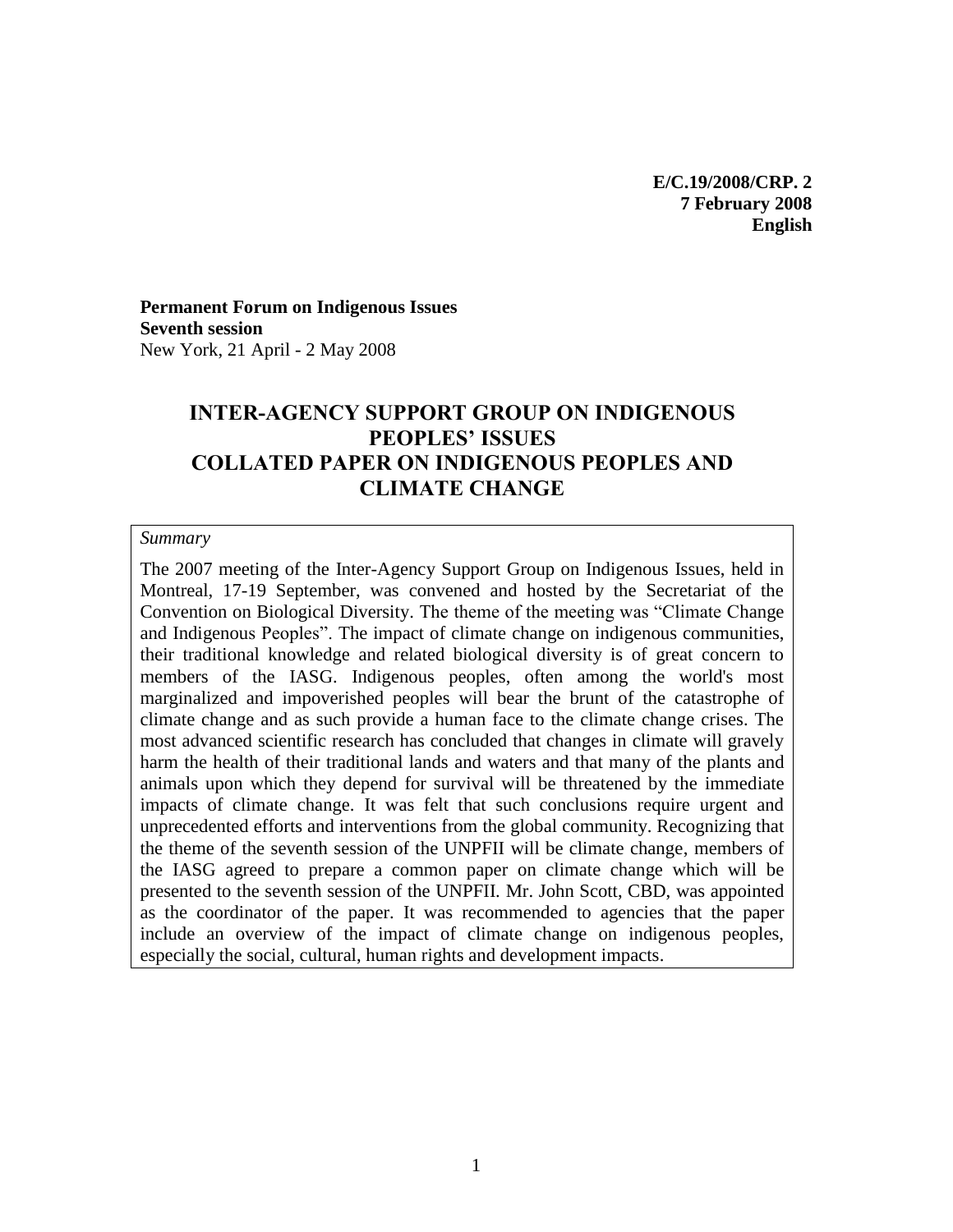| Table of Contents                                                                | Page         |
|----------------------------------------------------------------------------------|--------------|
| The Secretariat Of The Convention On Biological Diversity                        | $\mathbf{3}$ |
| The Secretariat of United Nations Permanent Forum On<br><b>Indigenous Issues</b> | 11           |
| <b>International Labour Organization</b>                                         | 17           |
| <b>International Fund For Agricultural Development</b>                           | 19           |
| <b>United Nations Development Programme</b>                                      | 29           |
| The United Nations Educational, Scientific And Cultural<br><b>Organization</b>   | 31           |
| United Nations University – Institute For Advance Studies                        | 41           |
| <b>Food And Agriculture Organization Of The United Nations</b>                   | 44           |
| <b>Office Of The High Commission On Human Rights</b>                             | 48           |
| <b>UN-HABITAT</b>                                                                | 51           |
| <b>International Organisation For Migration</b>                                  | 60           |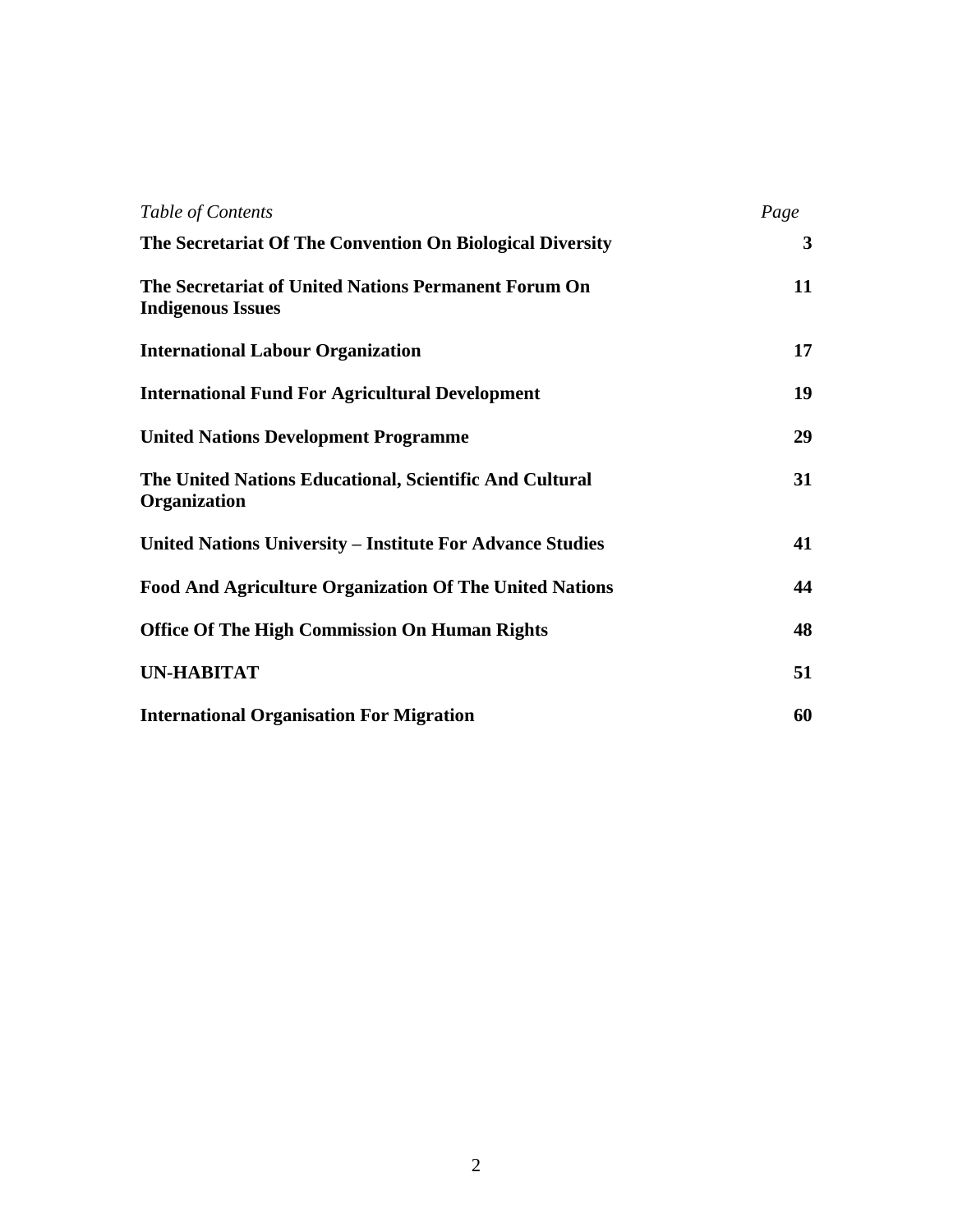## **THE SECRETARIAT OF THE CONVENTION ON BIOLOGICAL DIVERSITY**

#### *Introduction*

1. In decision VIII/5 B, paragraph 6, the Conference of the Parties noted the specific vulnerabilities of indigenous and local communities  $\frac{1}{1}$  to the impacts of climate change and the accelerated threats to traditional knowledge, innovations and practices. The Conference of the Parties requested that further research be conducted regarding indigenous and local communities highly vulnerable to climate change, with focus on causes and solutions. In response, the Executive Secretary commissioned a consultant report<sup>2</sup>, which focuses on the specific vulnerabilities of indigenous and local communities (highly vulnerable indigenous and local communities), *inter alia*, of the Arctic, small island States and high altitudes, concerning the impacts of climate change and accelerated threats, such as pollution, drought and desertification, to traditional knowledge, innovations and practices.

2. Furthermore, In COP 8 Decision VIII/30, Biodiversity and climate change: guidance to promote synergy among activities for biodiversity conservation, mitigating or adapting to climate change and combating land degradation, *The Conference of the Parties to the Convention on Biological Diversity*, […] *Recalling* decision VII/15, paragraph 15,

3. *Encourages* Parties and other Governments, when addressing research needs and activities on the impacts of climate change on biodiversity, to involve indigenous and local communities and other relevant stakeholders, particularly on issues related to ecosystem health, human health, traditional knowledge, and livelihoods;

5. *Invites* Parties, other Governments, relevant organizations and research institutions, to address, as appropriate, the research gaps outlined in the report of the Ad Hoc

<sup>&</sup>lt;sup>1</sup> Inter alia, of the Arctic, small island States and high altitudes

<sup>2</sup> UNEP/CBD/WG8J/5/INF/19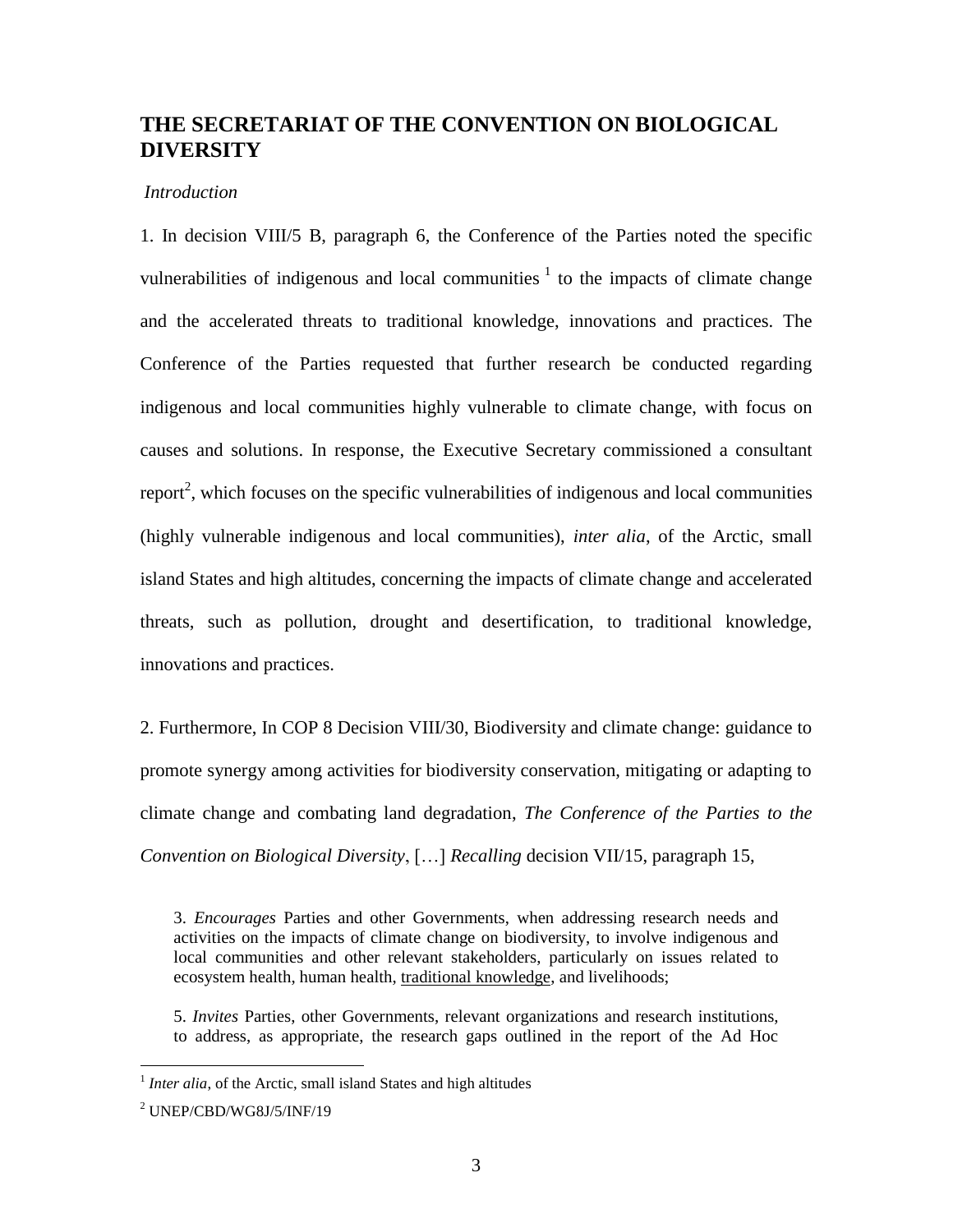Technical Expert Group on Biodiversity and Adaptation to Climate Change and summarized in paragraph 3 of recommendation XI/14 of the Subsidiary Body on Scientific, Technical and Technological Advice and to promote research on climate change response activities related to biodiversity, in the context of the ecosystem approach and sustainable use, and in order to further facilitate the incorporation of biodiversity considerations into the design, implementation and monitoring of activities aimed at the mitigation and adaptation of the impacts of climate change, including on indigenous peoples and local communities;

7. *Invites* Parties to consider the needs of the most vulnerable regions and ecosystems, and their indigenous and local communities, including the need to provide additional support to developing countries, particularly the least developed and small-island developing States among them, and countries with economies in transition, in order to enhance understanding, design and communication of synergies in the national implementation of the three Rio conventions, the Ramsar Convention on Wetlands, the World Heritage Convention, the Convention on Migratory Species, and other multilateral environmental agreements, and to support the preparation of adaptation activities and plans, including assistance in the areas of financial resources, technology transfer, education and outreach, capacity-building, research and systemic observation, and harmonized reporting.

#### *Climate change and the Convention on Biological Diversity*

3. In the context of the Convention, the consultant's report recommends that Parties to the Convention and Governments may wish to consider, as far as possible and as appropriate, introducing necessary measures, administrative as well as legislative measures, to mitigate and adapt to the impacts of climate change on vulnerable indigenous and local communities, and especially the harmful impact climate change posses to indigenous and local communities' traditional knowledge, innovations and practices relevant to conservation and sustainable use of biological diversity.

#### *Physical basis of climate change*

4. The emerging scientific consensus that climate change is occurring is evident in the unanimous conclusion contained in the report of Working Group I of the International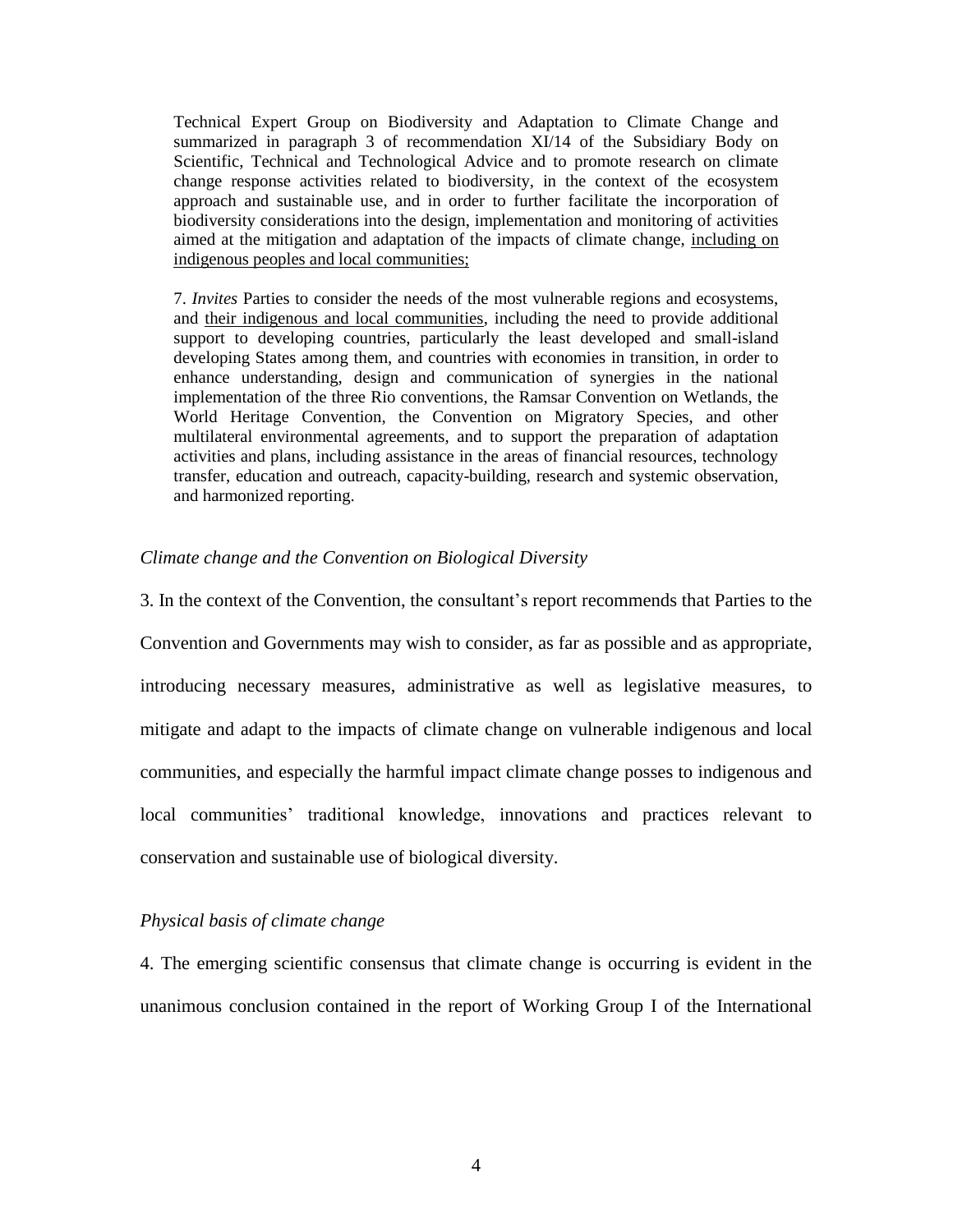Panel on Climate Change (IPCC),<sup>3</sup> which predicts that the future direction of the climate change trend will involve continuing physical changes, including warmer and more frequent hot days and nights over most land areas, and increase in the area affected by drought and a rise in sea levels. The Arctic, Small Island States and high altitude areas are considered to be areas especially vulnerable to climate-change effects such as rising ocean levels and extremes in temperature and precipitation and may in fact be experiencing accelerated changes. The impact of climate change is already visible in many of these sensitive areas of the world.

#### *Indigenous and local communities vulnerable to climate change*

5. The IPCC predicts that climate change will likely have a profound effect on humanity. Indigenous and local communities are among the first to face the direct adverse consequences of climate change, due to their dependence upon and close relationship with the environment and its resources. While climate change may still be a distant threat for some people it is already a grim reality for many indigenous and local communities, especially those on the three regions mentioned. Climate change brings additional vulnerabilities to indigenous and local communities, which add to existing challenges, including political and economic marginalization, land and resource encroachments, human rights violations, discrimination, unemployment and substance abuse.

#### *Traditional knowledge, innovations and practices*

6. Climate change has a harmful affect on biological diversity and the related knowledge, innovations and practices of indigenous and local communities. Traditional knowledge is

 $3$  http://www.ipcc.ch/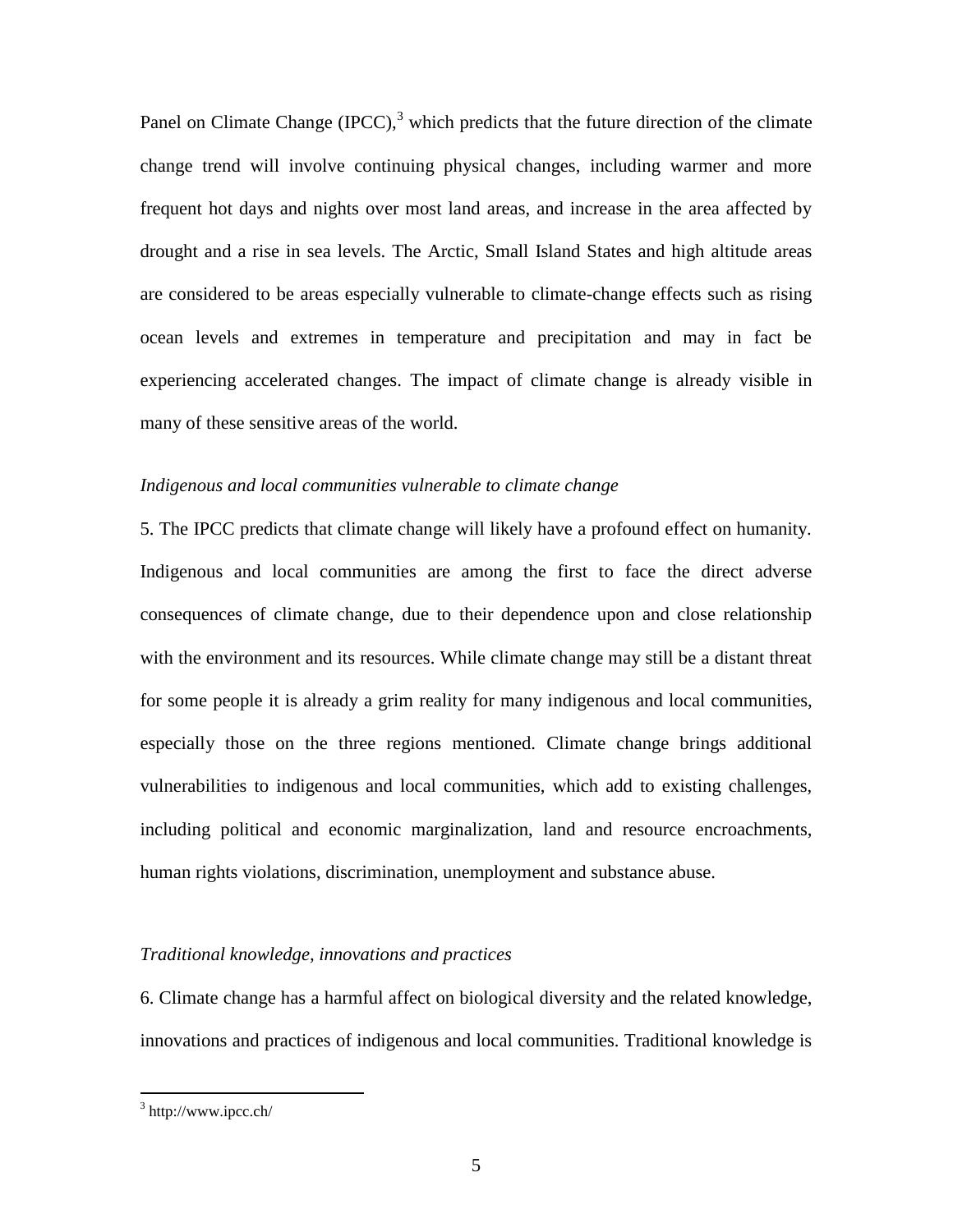an inseparable part of indigenous and local communities' culture, social structures, economy, livelihoods, beliefs, traditions, customs, customary law, health and their relationship to the local environment. It is the totality of all such elements that makes their knowledge, innovations and practices vital in relation to biological diversity and sustainable development.

#### *Adaptation and mitigation*

7. Dramatic changes in climate are already taking place, with consequent severe ecological, social, economic and cultural impacts for vulnerable indigenous and local communities. It is therefore necessary to implement mitigation measures designed to halt further changes and adaptation strategies and programmes developed to adjust to the impacts of climate change. Indigenous and local communities in areas highly vulnerable to climate change are already witnessing the impacts of climate change, and are developing their own adaptation strategies, based on scientific research, local observational data, and/or traditional knowledge. It is important that community-based adaptation strategies inform Parties' regional and national adaptation strategies, policies and programmes, through processes, which ensure the full and effective participation of indigenous and local communities.

8. In many instances, adaptation to new conditions requires additional financial resources and the transfer of technological capacity that most indigenous and local communities do not possess. Indigenous and local communities are engaging in strategies for immediate short-term adaptation. However, resource and capacity constraints limit the communities' ability to implement many needed adaptations. Further, indigenous and local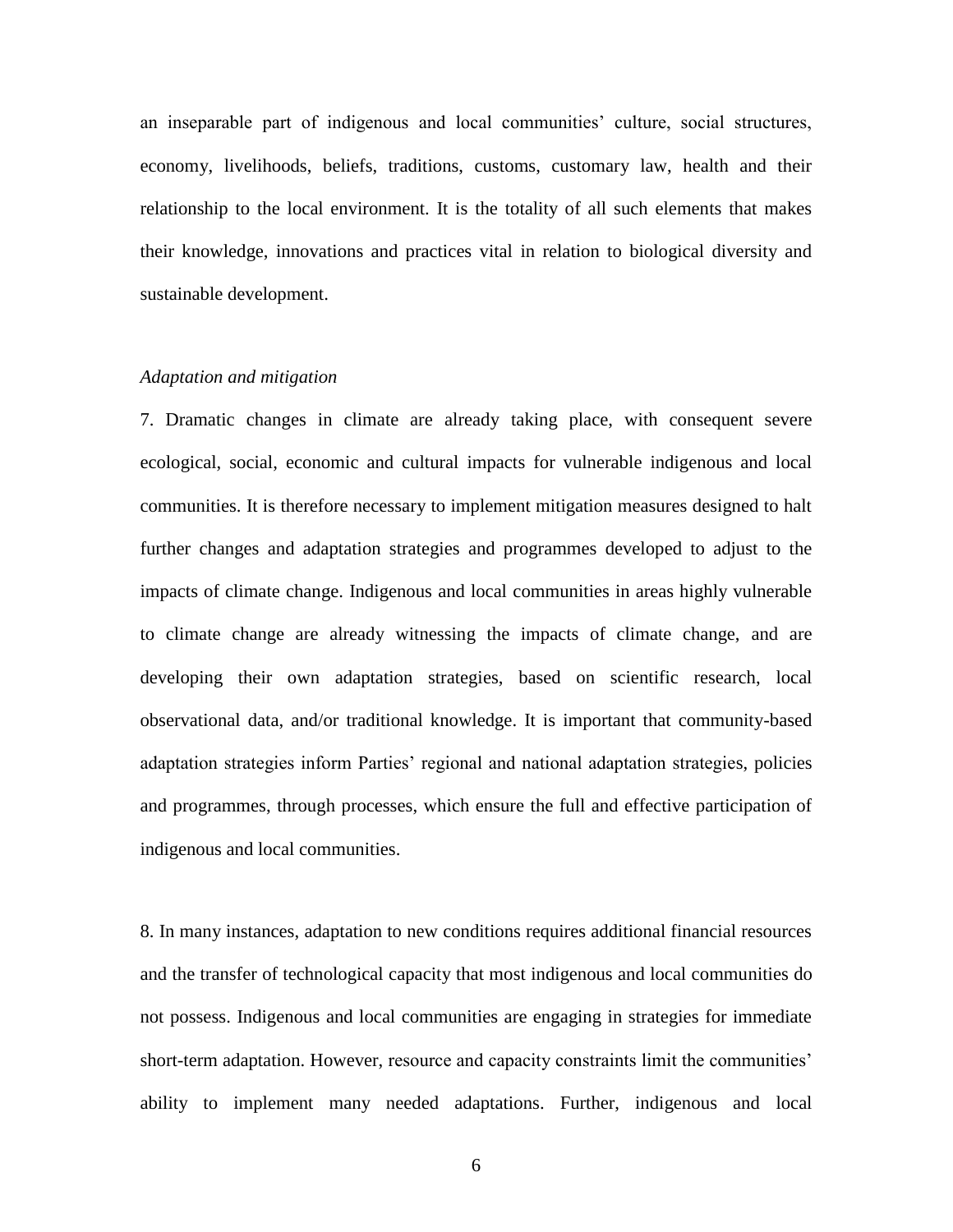communities will require financial and technical resources to develop and implement effective long-term adaptation strategies. Communities may need to be provided with additional necessary resources and assistance in order to enhance their capacity to undertake necessary adaptations. Mechanisms for funding indigenous and local community research and adaptation capacity may also be desirable.

9. Mitigation measures are essential to prevent further impacts which threaten indigenous and local communities vulnerable to climate change<sup>4</sup>. Thus far, indigenous and local communities have been largely been left out of the development of mitigation measures at the national and international level. However, in their role as stewards of biodiversity and as holders of traditional knowledge relevant for conservation and sustainable use, indigenous and local communities have a unique contribution to make in mitigation initiatives. Further, some mitigation measures may have undesirable direct and indirect consequences for indigenous and local communities. For instance, biofuel initiatives are a means of reducing greenhouse gas emissions but may lead to an increase in monoculture and an associated decline in biodiversity and food security of indigenous and local communities. The full and effective participation of indigenous and local communities is crucial in the elaboration of State-developed mitigation measures to ensure that such schemes do not negatively affect vulnerable communities.

10. The specific vulnerabilities of indigenous and local communities of the Arctic, small island States and high altitudes, concerning the impacts of climate change are discussed

<sup>&</sup>lt;sup>4</sup> Mitigation options currently focus on reducing greenhouse gas emissions (such as initiatives to decrease fossil-fuel use), and increasing the capacity of natural systems to absorb carbon dioxide (IPCC).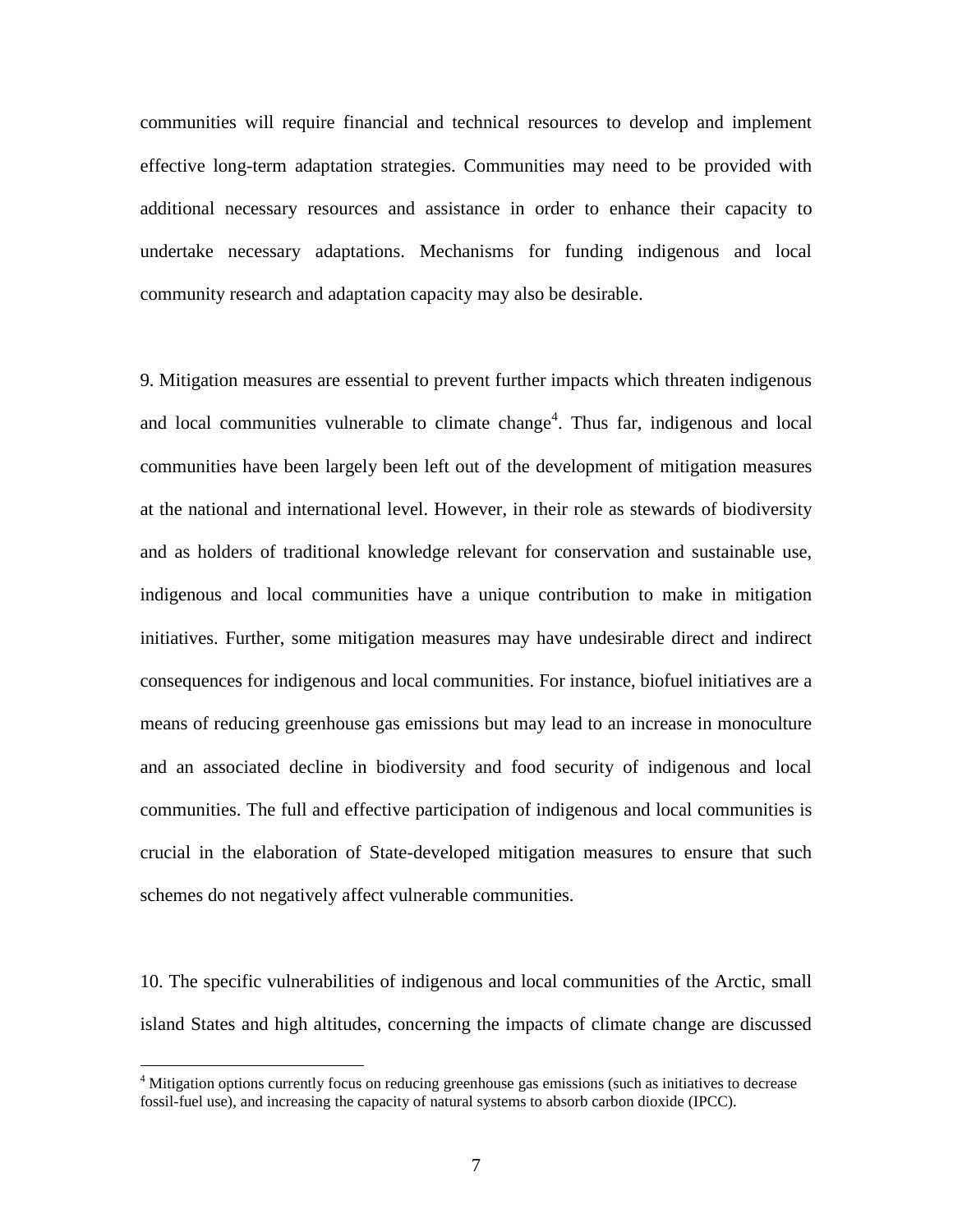at length in the full report (UNEP/CBD/WG8J/5/INF/18). The report also notes that dry and sub-humid lands may be a fourth region experiencing accelerated climate change, making indigenous and local communities in this fourth region also highly vulnerable.

#### *Further research*

11 Further research is undoubtedly needed, in particular research that involves indigenous and local communities through the incorporation of their observations and application of their traditional knowledge. This will substantially enhance the understanding of local and regional impacts of climate change. Additionally, research directed at how indigenous and local communities can adapt to changing conditions and on mitigation possibilities is needed. Specific research on the impact of climate change on indigenous and local communities, especially research driven by the communities themselves, is generally lacking.

12. Research that addresses the needs of indigenous and local communities and assists them in planning their adaptation strategies is required. It would be advantageous to identify and fill gaps in the research, as perceived by indigenous and local communities. Research results need to be communicated back to the indigenous and local communities through culturally and linguistically appropriate means. Indigenous and local communities need to be supported in initiating research, including through the development of networks between indigenous and local communities across vulnerable regions.

8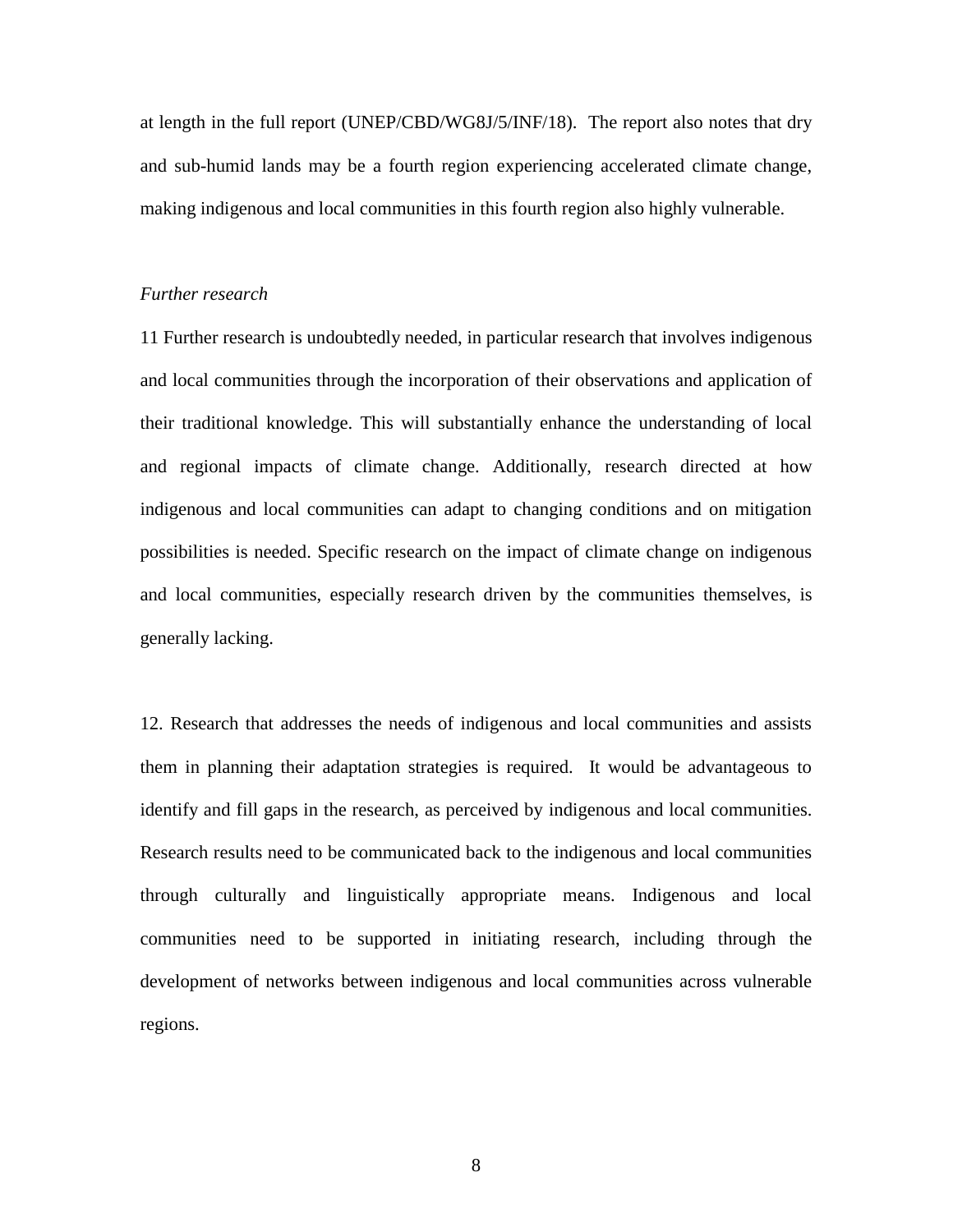13. Research which engages indigenous and local communities, their organizations and institutions and which is aimed at studying and analyzing possible adaptation is encouraged. **Indigenous and local communities' traditional knowledge should be an integral part of any process, study and analysis aimed at elaborating on such communities' ability to adapt to changing environmental conditions. In addition, it is desirable the research be conducted in a way that recognizes and continues to support and develop the capacities of indigenous and local communities. Parties are urged to ensure full and effective participation of indigenous and local communities in the entire research process and in the development of adaptation strategies which affect them.** 

14. The climate change research programmes which emphasize the perspective and research needs of indigenous and local communities may serve as a model for further research initiatives. This research acknowledges that indigenous observations and documentation of existing knowledge of changes that have occurred and monitoring of future changes are important considerations in the context of climate change research. Programs such as the Arctic Climate Impact Assessment (ACIA) and the EALÁT-Network study (a component of the International Polar Year) employ a collaborative approach to research. The United Nations University is in the process of establishing a Research and Training Centre on Traditional Knowledge, which will focus on many aspects of traditional knowledge, including the impact of climate change on indigenous and local communities.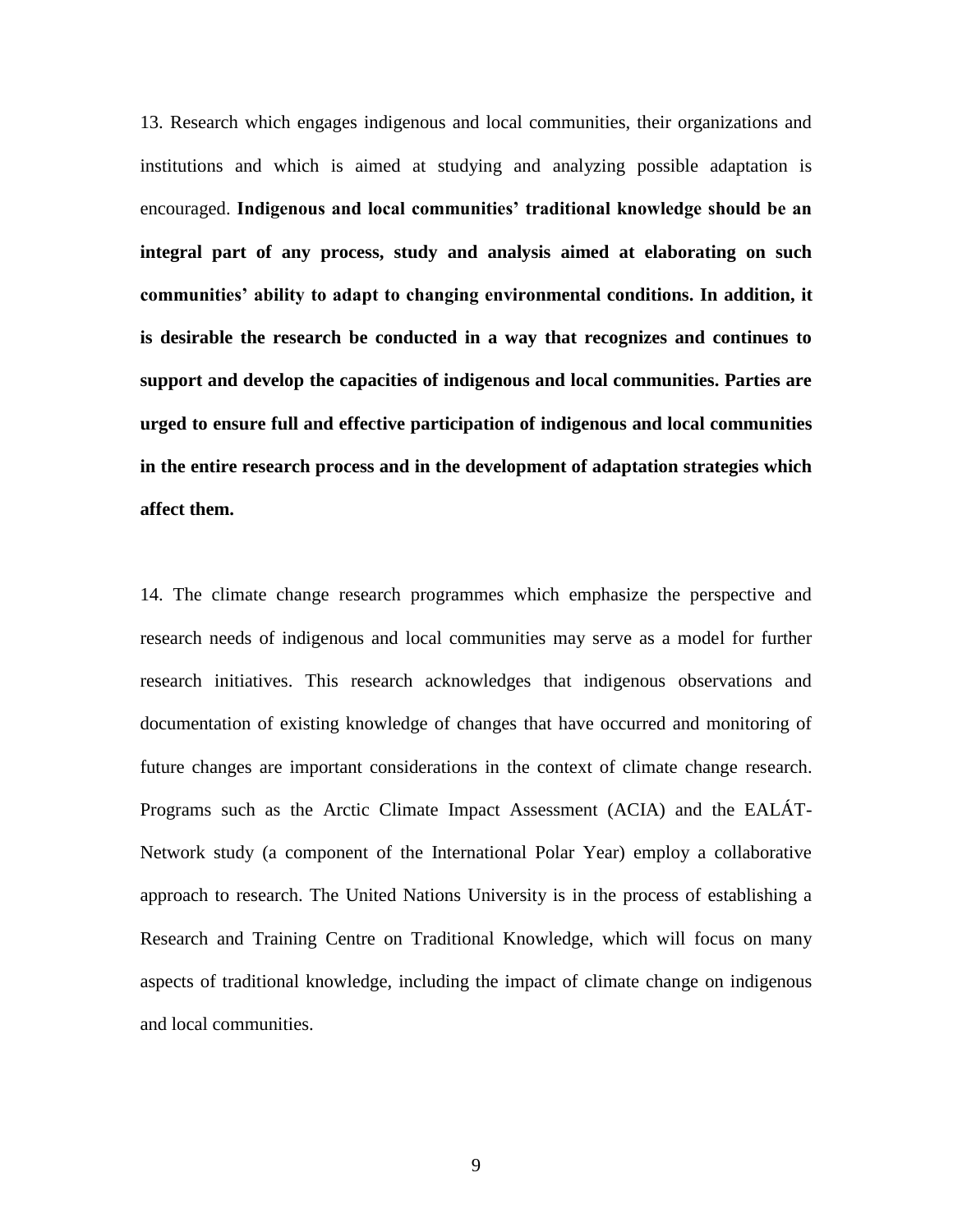15. This report is recognized as a starting point for understanding the impact of climate change on indigenous and local communities. To develop a greater understanding of the impacts of climate change on indigenous and local communities and their traditional knowledge, **it is recommended that there be further research into the impacts of climate change and accelerated threats on traditional knowledge, innovations and practices, focusing on the specific vulnerabilities of indigenous and local communities in other highly vulnerable areas, including low-lying river deltas, semiarid and arid lands/dry and sub-humid lands (i.e. grasslands). Other highly vulnerable indigenous and local communities which could be the focus of study include nomadic and semi-nomadic indigenous communities and fishing communities.** 

16. Recognizing that the issue of indigenous and local communities' vulnerability to climate change involves many aspects, the Secretariat is planning to work in partnership with other United Nations bodies that are addressing related issues, including the United Nations Framework Convention on Climate Change (UNFCCC), the United Nations Permanent Forum on Indigenous Issues (UNPFII), United Nations University – Institute for Advances Studies (UNU-IAS) Traditional Knowledge Training Centre, and the Inter-Agency Support Group (IASG) on Indigenous Peoples Issues. Indigenous and local communities should continue to be key partners in this research. Cooperation with funding agencies, including the Global Environmental Facility (GEF) and the UNDP, may also be beneficial.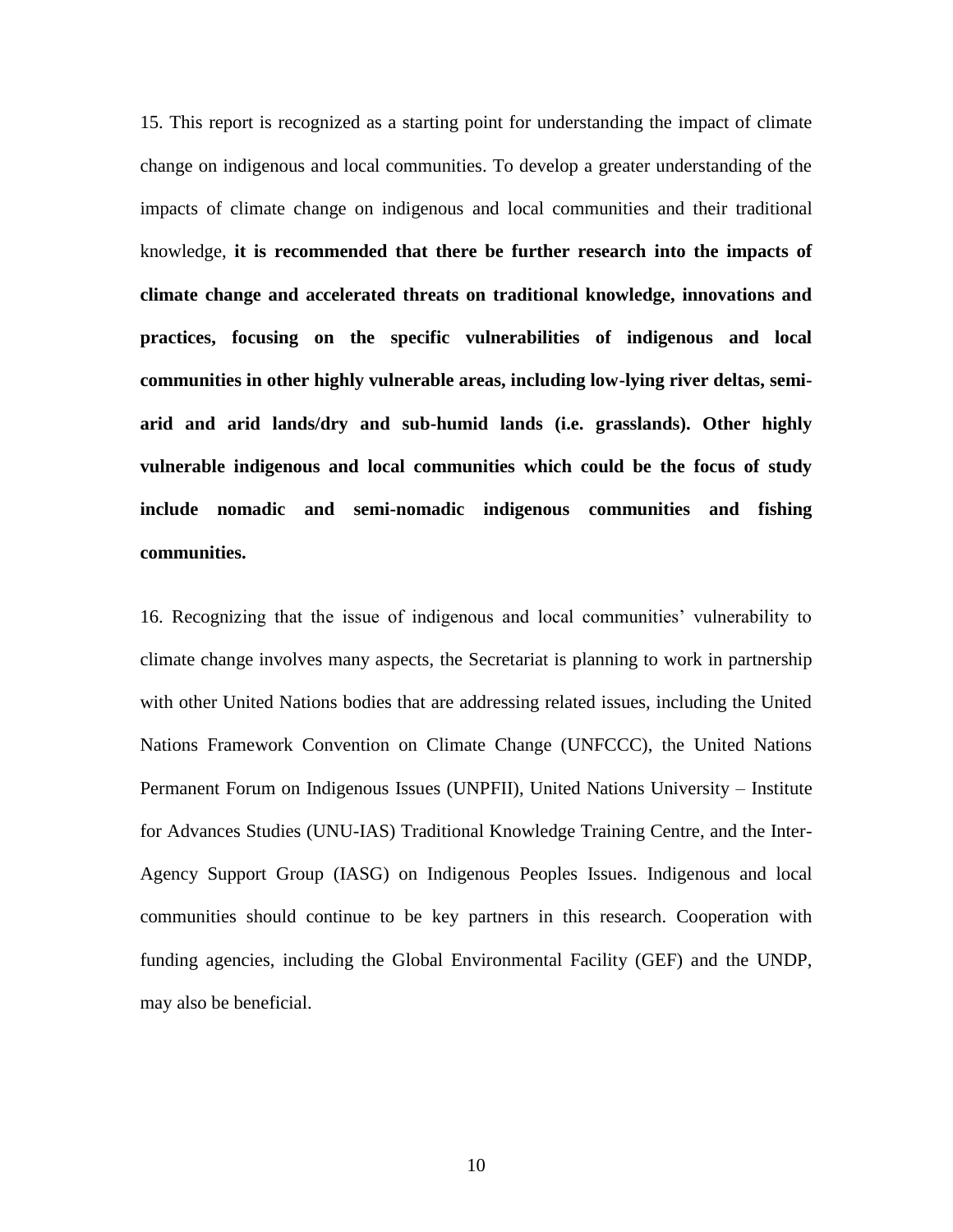17. Further to this the Secretariat is working in partnership with the Government of Finland to facilitate an International Expert Meeting for the Arctic Region on Responses to Climate Change for Indigenous and Local Communities and the impact on their Traditional Knowledge related to Biological Diversity, to be held in Helsinki, Finland, 25-28 March 2008. The Secretariat will then present the findings of this regional expert meeting to the joint UNU-IAS, Secretariat of the Permanent Forum on Indigenous Issues (SPFII) and the North Australian Indigenous Land and Sea Management Alliance (NAILSMA), International Expert Meeting on Indigenous Peoples and Climate Change to be held in Darwin, Australia from 2-4 April 2008.

## **THE SECRETARIAT OF THE UNITED NATIONS PERMANENT FORUM ON INDIGENOUS ISSUES**

18. The UN Permanent Forum is an advisory body to the Economic and Social Council and part of its responsibility is to raise awareness and promote the integration and coordination of activities related to indigenous issues within the UN system. Hence, the UN Permanent Forum is well placed to support indigenous peoples in providing a 'human face' to the issues regarding climate change and its environmental threats and challenges.

19. Climate change is a major issue for indigenous peoples around the world so it is no coincidence that the special theme for the seventh session of the UN Permanent Forum on Indigenous Issues is "*Climate change, bio-cultural diversity and livelihoods: the stewardship role of indigenous peoples and new challenges*"*.*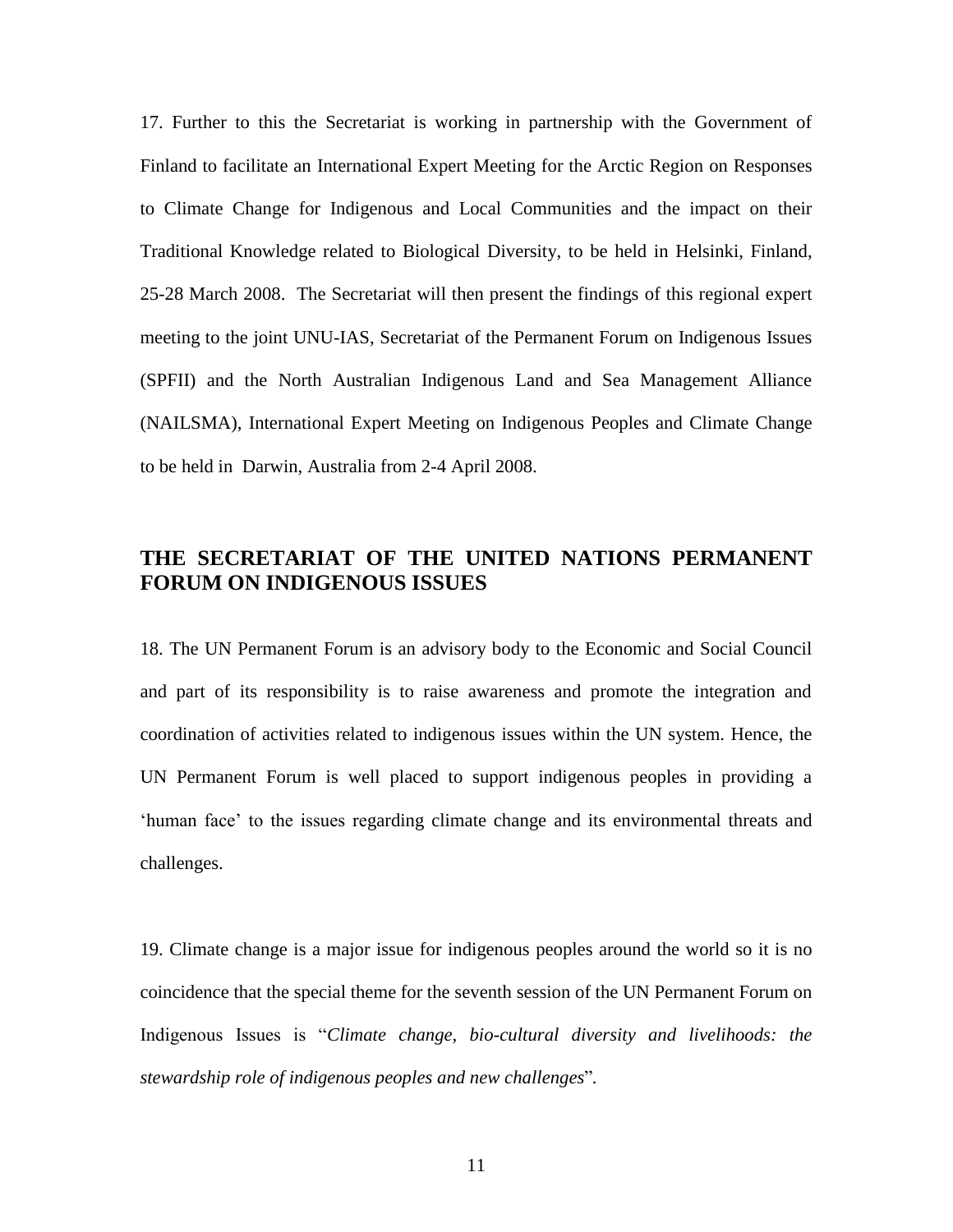20. Climate change is considered to be a critical global challenge and recent events have demonstrated the world's growing vulnerability to climate change. The impacts of climate change range from affecting agriculture to further endangering food security, to rising sea-levels and the accelerated erosion of coastal zones, increasing intensity of natural disasters, species extinction and the spread of vector-borne diseases.

21. For indigenous peoples, climate change is already a reality and poses threats and dangers to the survival of their communities. Despite the fact that these changes are impacting intensely on indigenous peoples and their communities, they are very rarely considered in public discourses on climate change. Indigenous peoples are vital to, and active in, the many ecosystems that occupy their lands and territories and are therefore, in a position to help enhance the resilience of these ecosystems. In addition, indigenous peoples interpret and react to climate change impacts in creative ways, drawing on traditional knowledge and other technologies to find solutions, which may help society at large to cope with impending changes.<sup>5</sup>

22. In many instances, high level meetings and various reports on climate change make only scarce mention of indigenous peoples, and then only in certain regions and as helpless victims of changes beyond their control. Hence, there is a need to shift the focus so that indigenous peoples are primary actors within global climate change monitoring,

<sup>5</sup> Jan Salick and Anja Byg, *Indigenous Peoples and Climate Change,* A Tyndall Centre Publication, Tyndall Centre for Climate Change Research, Oxford, May 2007, p4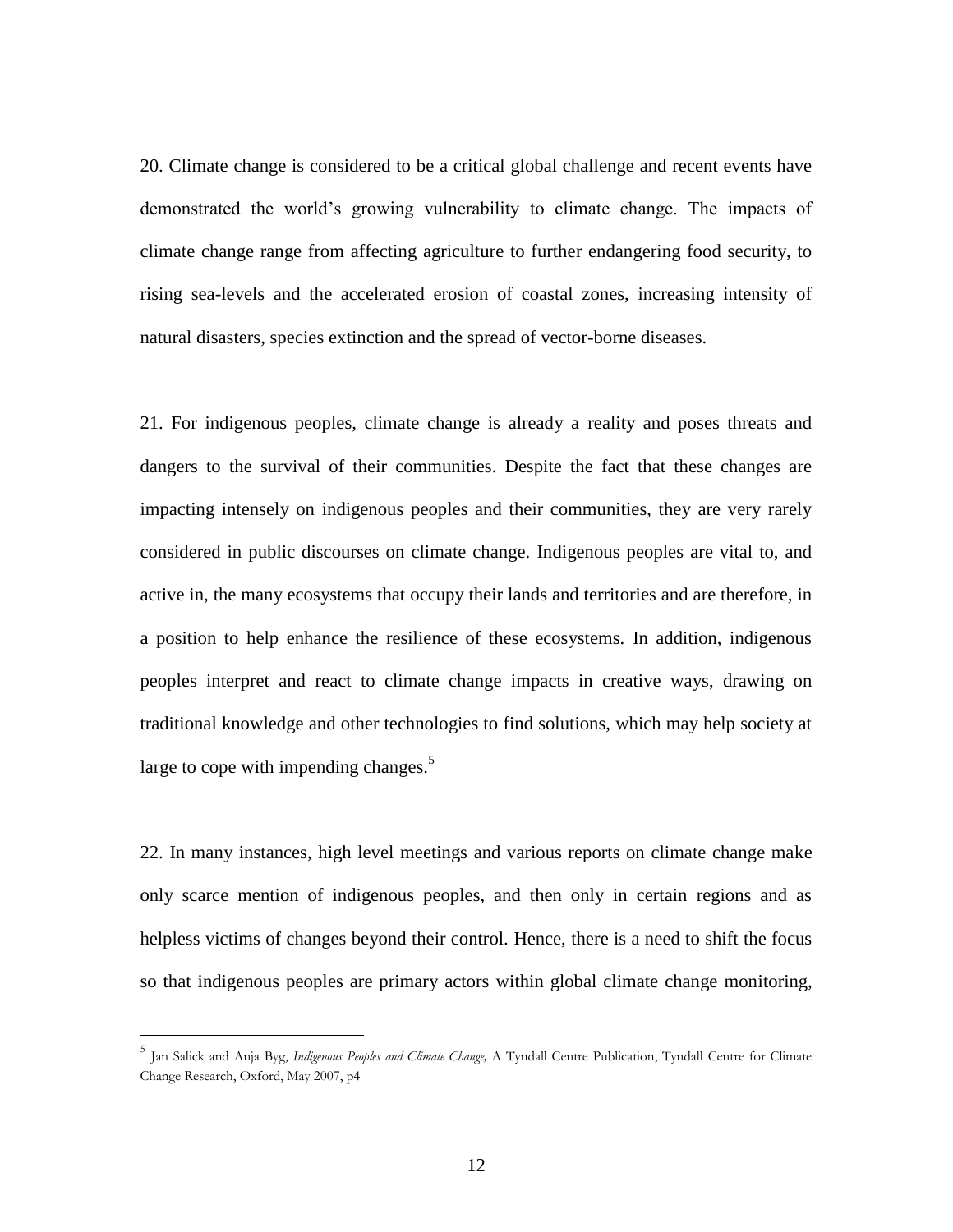adaptation and innovation. Indigenous peoples must have a voice in policy formation and action in the same way they do in other relevant UN processes such as the UN Permanent Forum on Indigenous Issues, the Convention on Biological Diversity, the World Intellectual Property Organization, the Human Rights Council and, to some extent, the United Nations Framework Convention on Climate Change and others.

23. The inclusion of indigenous peoples' voices in issues affecting them is an important consideration in regards to the ongoing debates around climate change. The right to participate in decision-making is confirmed in the United Nations Declaration on the Rights of Indigenous Peoples and Agenda 21. Article 18 of the Declaration on the Rights of Indigenous Peoples states that "Indigenous peoples have the right to participate in decision-making in matters which would affect their rights, through representatives chosen by themselves in accordance with their own procedures, as well as to maintain and develop their own indigenous decision-making institutions". Chapter 26 in Agenda 21 is devoted solely to *Recognizing And Strengthening The Role Of Indigenous People And Their Communities* and includes a number of references about recognizing indigenous peoples as a major group with a right to participate at all national and international policy and implementation meetings in regards to sustainable development and other program areas of Agenda  $21<sup>7</sup>$ 

24. Adapting to climate change is a necessary strategy to complement climate change mitigation effects. Adaptation often produces benefits as well as forming a basis for

<sup>6</sup> *United Nations Declaration on the Rights of Indigenous Peoples, A/RES/295,* September 2007, p7

<sup>7</sup> (*Agenda 21 The Rio Declaration on Environment and Development* A/CONF.151/26 (Vol. I) 12 August 1992)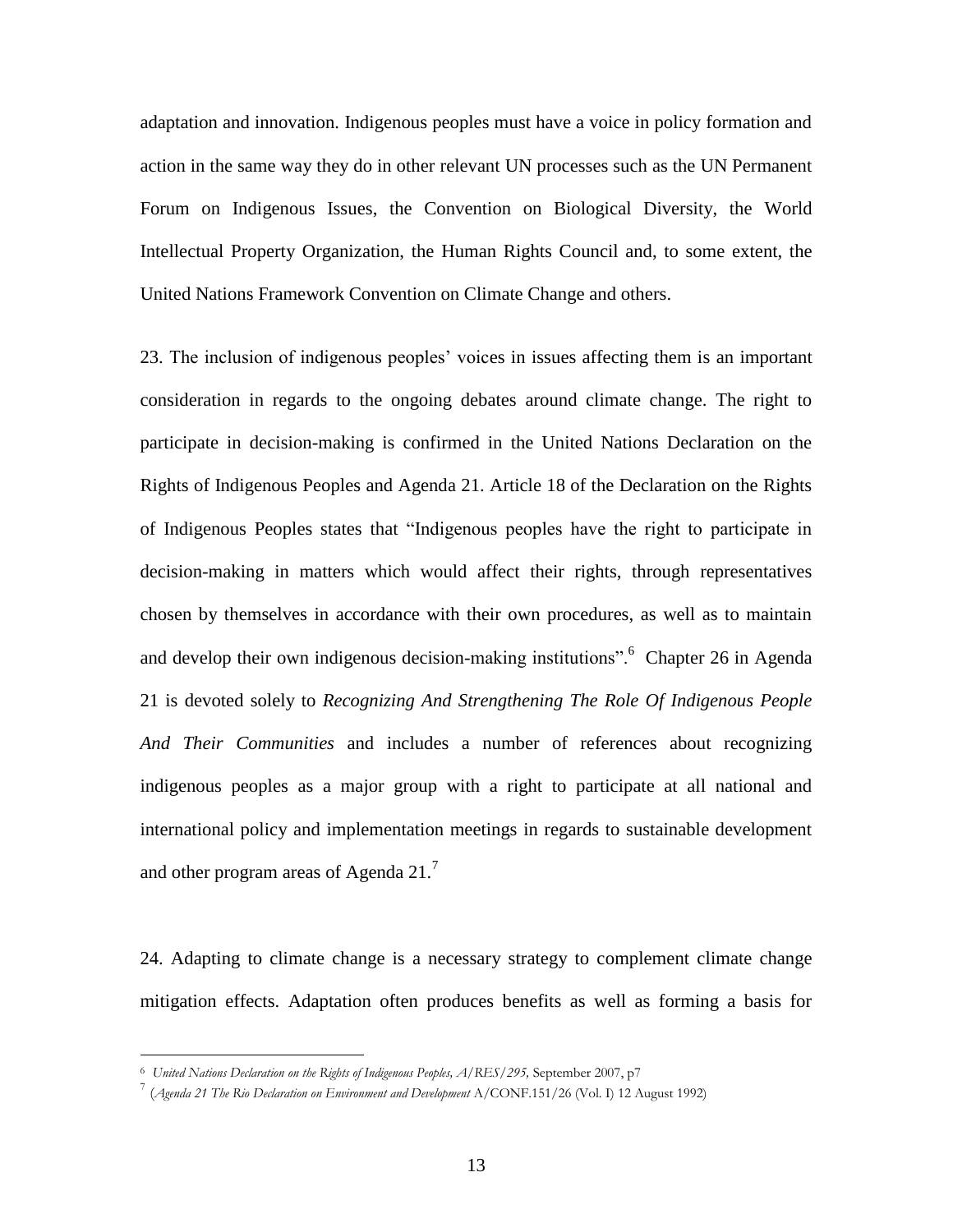coping with future climate change. However, experience demonstrates that there are constraints to achieving the full measure of potential adaptation. There are many instances of maladaptation, such as promoting development in risk-prone locations, which can occur due to decisions based on short-term considerations.

25. Traditional knowledge and practices are important to sustaining and managing the environment. However, indigenous people recognize that enhancing adaptive capacity involves more than local options which will only be successful if it is integrated with other strategies such as disaster preparation, land-use planning, environmental conservation and national plans for sustainable development. Further, long-term adaptation to climate change requires anticipatory actions, which would require considerable investment of capital, labor, and time and in many indigenous regions of the world, there are already constraints on resources and a lack of access to technology.

26. Some indigenous peoples have expressed optimism in adapting to climate change, in particular that it is likely to create some economic opportunities. For example, the increased demand for renewable energy from wind and solar energy could make indigenous lands an important resource for such energy, replacing fossil fuel-derived energy and limiting greenhouse gas emissions.<sup>8</sup>

27. Biofuels, carbon sinks and carbon emissions trading are emerging issues under the Kyoto Protocol which also impact on indigenous peoples. For example, biofuel crops

<sup>8</sup> Maynard, Nancy C (ed) *Final Report Native People-Native Homelands Workshop on Climate Change 28 October-1 November 1998*, Albuquerque, New Mexico p67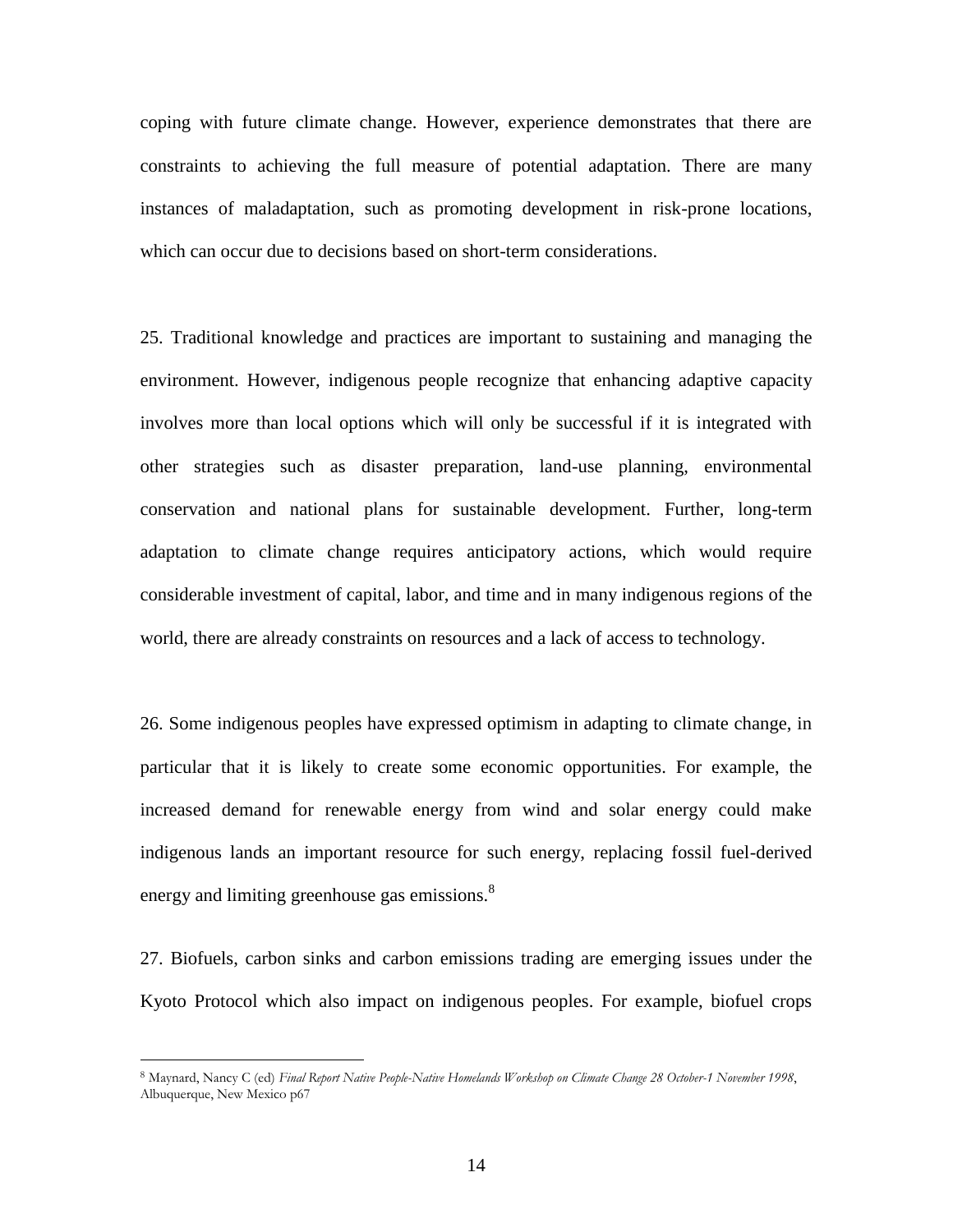such as oil palm plantation and sugar cane are now grown on lands that were once native forests in the tropical areas of Africa, Asia-Pacific, Latin America and the Caribbean. Some of these projects take place on indigenous peoples lands and territories. The destruction of carbon reservoirs like native forests leads to more release of greenhouse gasses. In their 2006 paper *Oil Palm and Other Commercial Tree Plantations, Monocropping: Impacts on Indigenous Peoples' Land Tenure and Resource Management Systems and Livelihoods*, Victoria Tauli-Corpuz and Parshuram Tamang, members of the UNPFII, provide a comprehensive overview of the issues around monocopping and its impact on indigenous peoples who have been evicted from their lands where large scale tree plantations are taking place.

28. Carbon emissions trading is an issue that continues to be debated in the international community. The main concern is that while companies do not have to reduce their emissions, they can pay other companies and groups, mostly from non-industrialized countries, to reduce emissions or to absorb CO2 from the atmosphere, and account that as their own reductions. The big profit for companies is that when paying others, they pay only a fraction of what they would need to invest at home to achieve the same goal.

29. At the same time, indigenous peoples see the potential economic benefits in taking part in carbon trading projects, especially when they have already developed, over thousands of years, sustainable neutral and carbon negative livelihoods. As an example, in June 2007, an oil company, ConocoPhillips agreed to pay a group of indigenous peoples in northern Australia A\$1m (\$US850,000) a year, for 17 years, to offset 100,000 tons of the refinery's own greenhouse emissions. The group will use traditional fire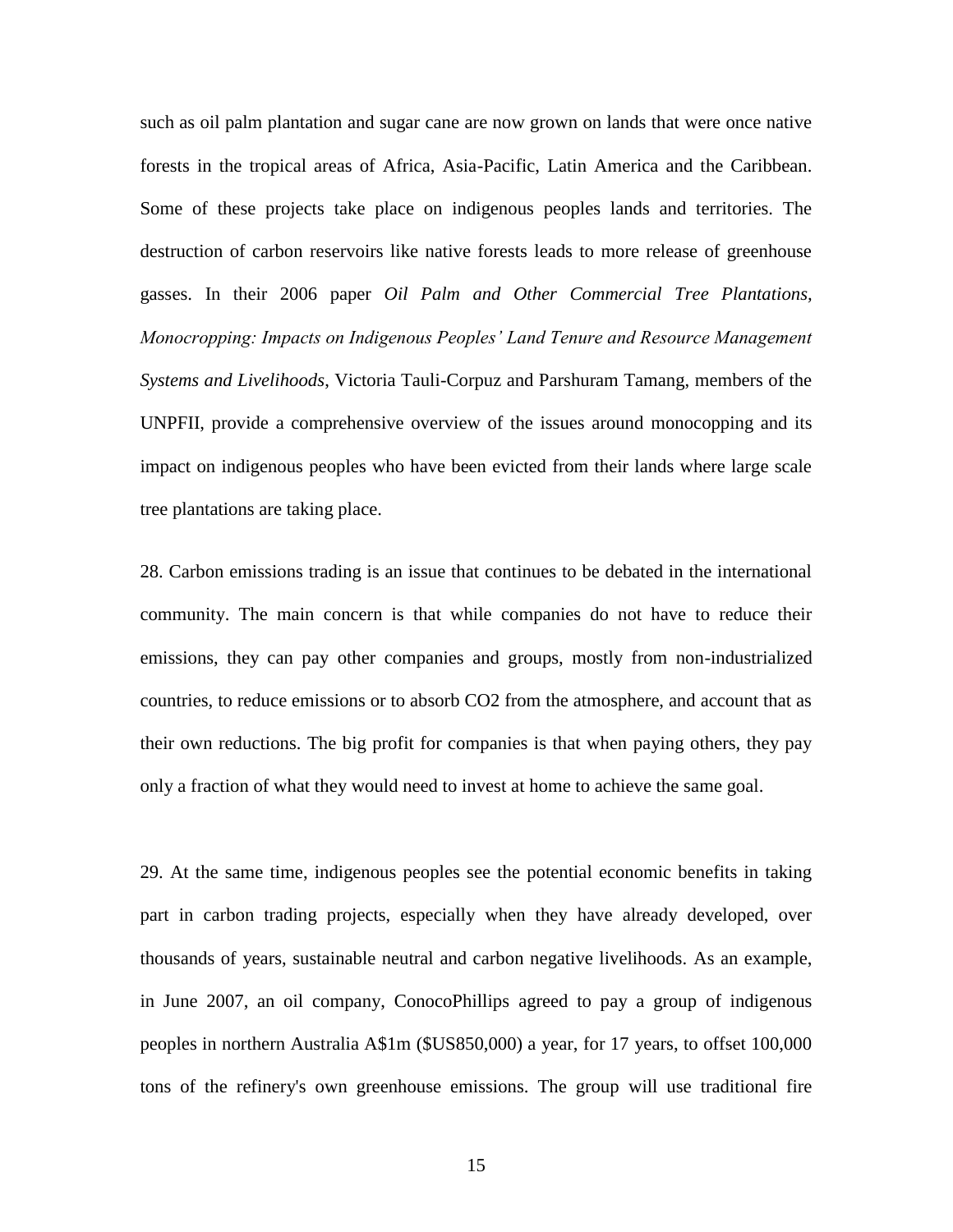management practices which have been scientifically shown to reduce greenhouse emissions as compared to naturally occurring wildfires.<sup>9</sup>

30. The broader question of how the interests of states and the private sector can be aligned with the interests of indigenous peoples is an ongoing issue and was the focus of the UNPFII's international expert workshop held in Salehard, Yamal-Nenets Autonomous Okrug, Russian Federation in July 2007, titled *Perspectives of Relationships between Indigenous Peoples and Industrial Companies*. One of the major concerns raised is the violations of human rights of indigenous peoples, especially as a result of mega projects, including mining, oil, gas and timber extraction and other extractive industries, monoculture plantations and dams. Further, that the impact of these projects often results in environmental damage on indigenous peoples' livelihoods, their traditional lands, territories and resources. Other negative impacts include pollution and toxic dumping and its detrimental health effects, which was the focus of another UNPFII international expert workshop titled *Indigenous Peoples and Protection of the Environment* held in Khabarovsk, Russian Federation, in August  $2007^{10}$ .

31. Indigenous peoples' experiences and interpretation as well as scientific research indicate that climate change seldom acts in isolation but interacts with other environmental and social factors. Given past experiences, indigenous peoples and their communities have been especially resilient and have adjusted to environmental and socio-economic changes. Further, they continue to fight to protect their rich social and

<sup>9</sup> Mugarura, Victor *Aborigines burn the way to climate control,* BBC, September 18, 200[7 http://news.bbc.co.uk/2/hi/asia](http://news.bbc.co.uk/2/hi/asia-pacific/6726059.stm)[pacific/6726059.stm](http://news.bbc.co.uk/2/hi/asia-pacific/6726059.stm)

 $10$  Both reports mentioned in this paragraph may be accessed at the website of the Secretariat of the UN Permanent Forum on Indigenous Issues, www.un.org/esa/socdev/unpfii.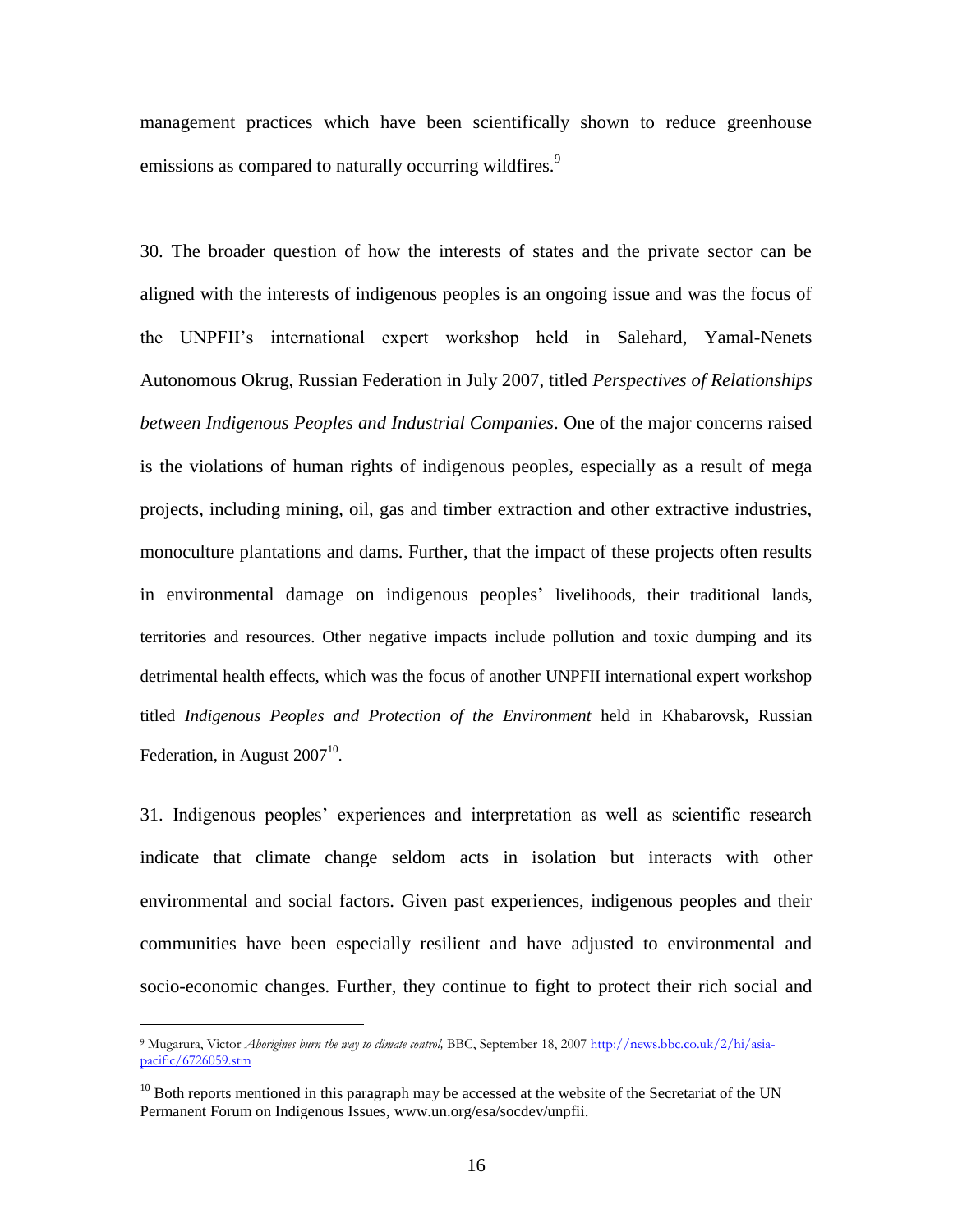cultural fabric and enduring community attachment. Assessment of adaptive capacity of indigenous peoples and their communities must take into account not only their inherent resiliencies, but also differential rights, discrimination and other social processes that limit access to resources, power and decision-making. In other words, the socio-cultural context in which community activities and livelihoods are situated is important.

### **INTERNATIONAL LABOUR ORGANIZATION**

32. Climate change has already started affecting some of the poorest and most vulnerable communities across the world, including indigenous peoples' communities. Paradoxically, indigenous peoples, whose livelihood activities are most respectful of nature and the environment, suffer immediately and directly from climate change and its consequences. The negative effects of climate change on indigenous peoples' traditional livelihood strategies, which are closely linked to access to land and natural resources, are becoming evident. Increased pressure on arable land, decrease in and disappearance of certain species, seasonal climate change in the form of extreme weather events such as tropical storms and long periods of drought means that a number of traditional livelihood activities are increasingly coming under pressure and are at the risk of being unable to sustain livelihoods.

33. Climate change thus becomes an additional factor impeding the realization of the rights of indigenous peoples to pursue their traditional livelihood strategies. Traditional livelihoods strategies must therefore be diversified and combined with other strategies in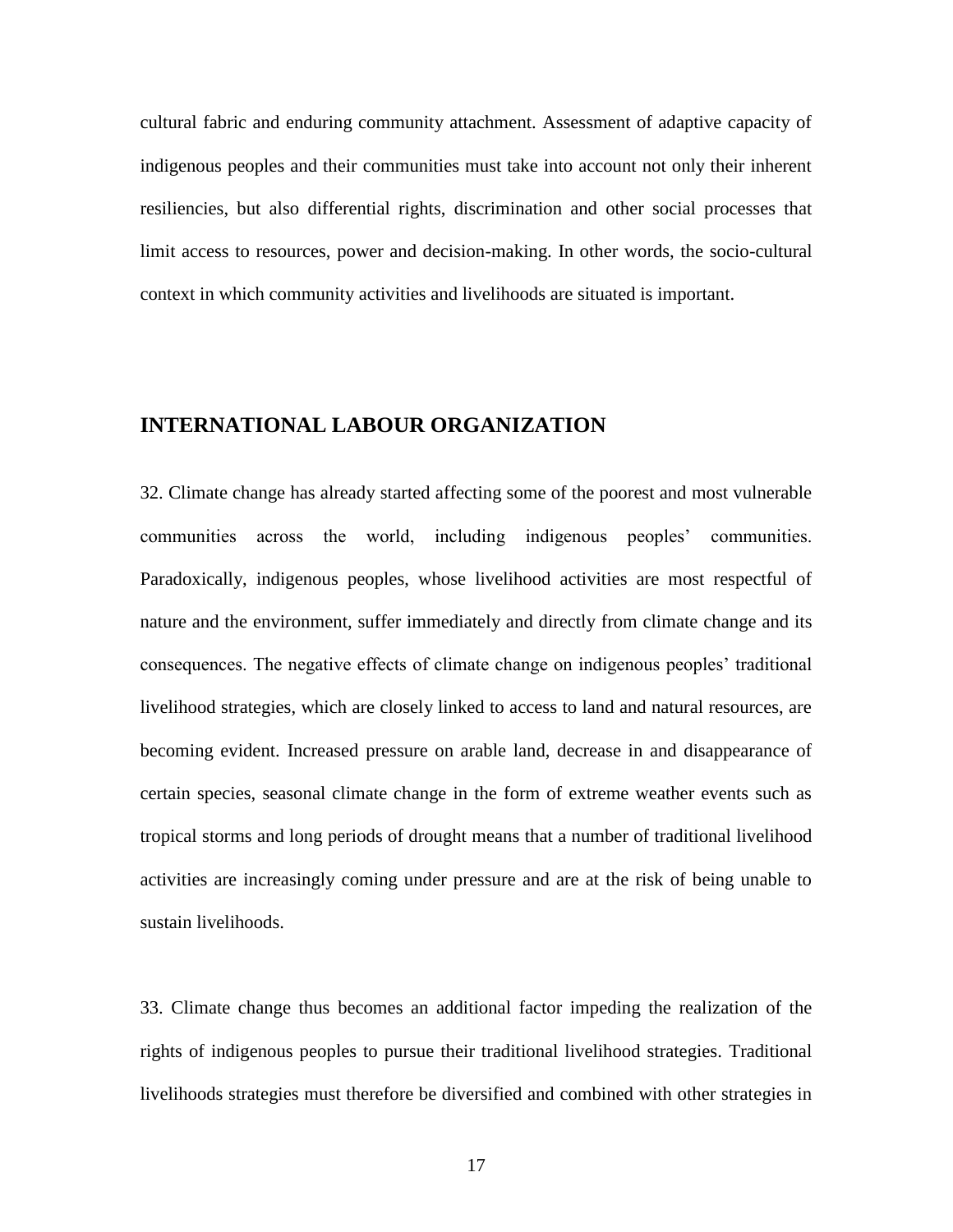non-traditional sectors and through e.g. skills improvements and entrepreneurship development. This will allow indigenous peoples' communities to pursue alternative socio-economic strategies and build healthy and enterprising communities. In addition, climate change is likely to accelerate out-migration leading indigenous peoples to enter into new areas of work and employment in the formal and informal economies, often outside their communities, where they are particularly vulnerable to exploitation, discrimination, forced labour and child labour.

34. The ILO's objective to promote decent work opportunities for all is highly relevant for developing new livelihood strategies where traditional ones are no longer sufficient or possible, as a result of climate change. While new livelihood strategies will be necessary, measures should also be taken to ensure that indigenous peoples can continue to engage in their traditional occupations. It is increasingly recognized that traditional livelihood strategies, are making a positive contribution the protection of the environment, which is of an ever increasing importance in the context of climate change. The full and effective application of ILO standards, particularly Conventions Nos. 169 and 111 is key in this regard.

35. Where natural resources are threatened, the right of indigenous peoples to participate in the use, management and conservation of these resources is crucial. Another fundamental right is to ensure their consultation and participation, in line with international standards, in processes that design and implement overall coping and mitigation strategies at the different levels. The trend towards carbon-free energy, which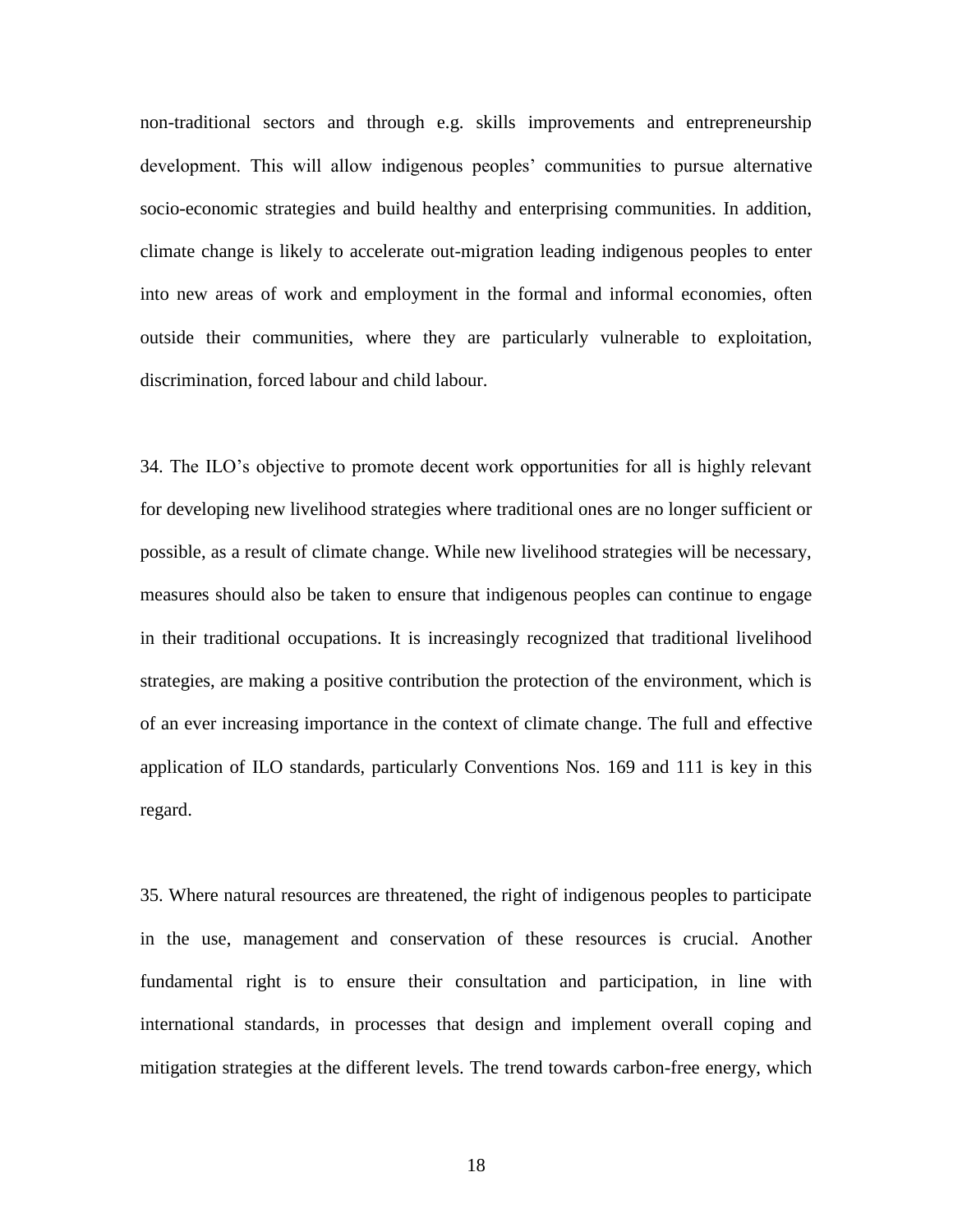leads to increased pressures on indigenous peoples' lands and livelihoods, is a case in point.

36. The participation of indigenous peoples in the development and implementation of strategies to address climate change is also crucial because indigenous peoples have an important contribution to make through their traditional knowledge, innovations and practices.

### **INTERNATIONAL FUND FOR AGRICULTURAL DEVELOPMENT**

## *IFAD's advantages in supporting Indigenous Peoples' adaptation and their potential role for mitigation*

37. The core of IFAD activities is the development of agriculture, one of the sectors most vulnerable to climate change. In addressing the impacts of climate change on agriculture in remote rural areas, IFAD is called to play a crucial role.

38. Climate change will have enormous impact on the livelihoods of indigenous peoples. Already, many rural communities are being forced to adapt their way of life due to the changing environment. Some indigenous communities are being displaced from their traditional lands and territories due to coastal and land erosion caused by large stormdriven waves and the thawing of the permafrost. Dislocation is also a reality in small island states such as Samoa and Vanuatu, where flooding from extreme weather and rising sea levels have become the norm. High altitude areas are not only experiencing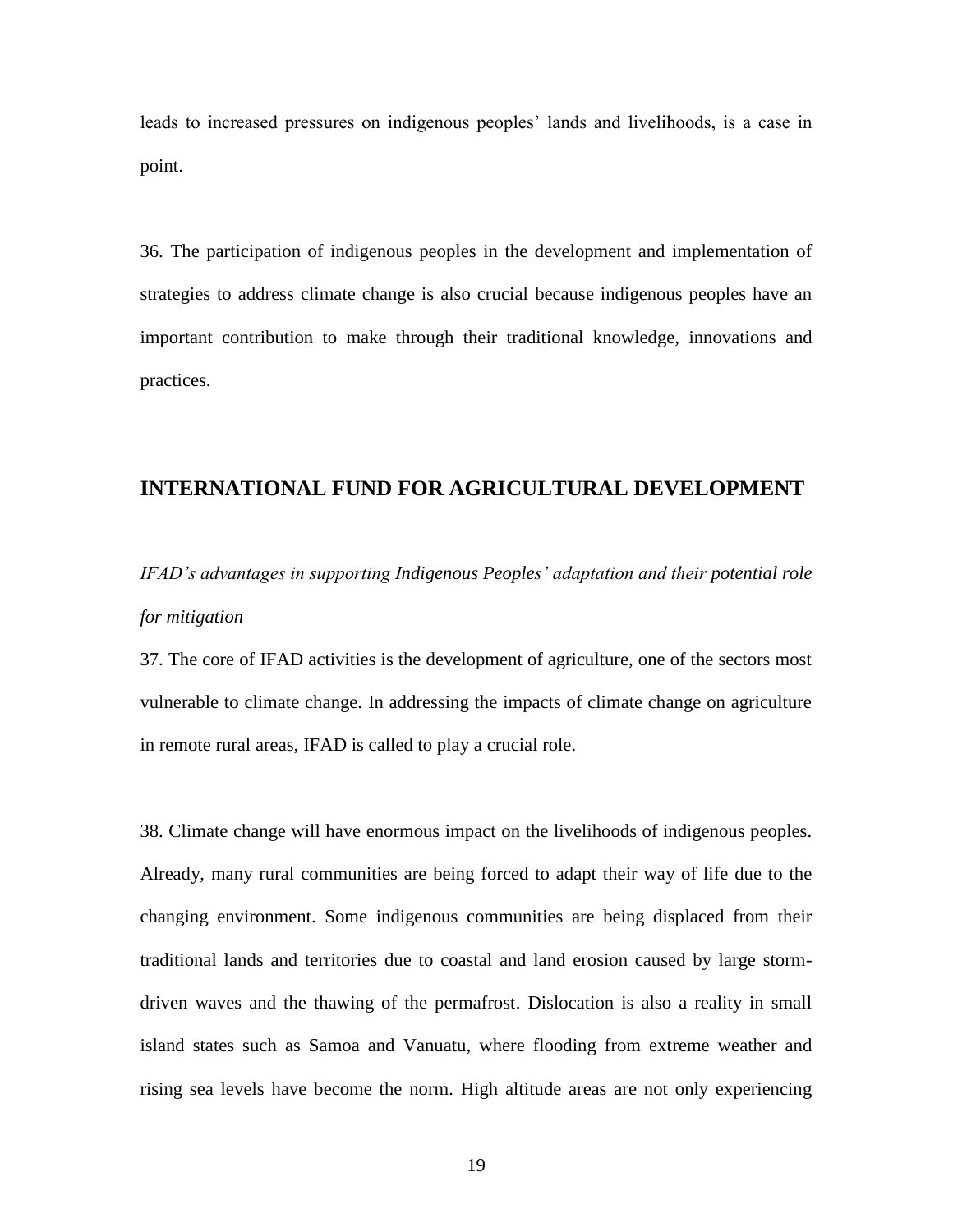melting glaciers and ice peaks, but some are also witnessing negative impacts on their agriculture as a result of climate change and drought. Crop failures and livestock deaths are causing higher economic losses and undermining food security. Food prices are rising, partly as a result of falling yields. Crop yields could drop by 50 per cent by 2020 in some countries. Agriculture and forestry can play a key role in tackling climate change. Afforestation and reforestation, better land management practices such as conservation tillage and agroforestry, rehabilitation of degraded crop and pasture land and better livestock management practices can all contribute significantly to reducing carbon emissions.

39. Apart from being highly affected by climate change, indigenous peoples also risk being heavily affected by the policies and programmes put in place to mitigate its effects. The global carbon market in avoided deforestation seems to be emerging in the future years as one mitigation strategy to climate changes. This could represent a huge financial opportunity for indigenous peoples to be paid for preserving their forest lands. However, it could also represent a threat if the issue of their land rights is not properly addressed to recognize their collective and individual rights and their customary laws. Another threat comes from the large-scale monoculture plantations for bio-fuel, which is becoming an integral part of the economic growth strategy of many countries, and which has already produced further aggressive expropriation of indigenous peoples' land and territories. Conversion of forests into industrial plantation and monocropping is a major concern and threat to indigenous peoples' livelihoods. Monocropping is threatening biodiversity which indigenous peoples use as a common strategy to minimize the risk due to harvest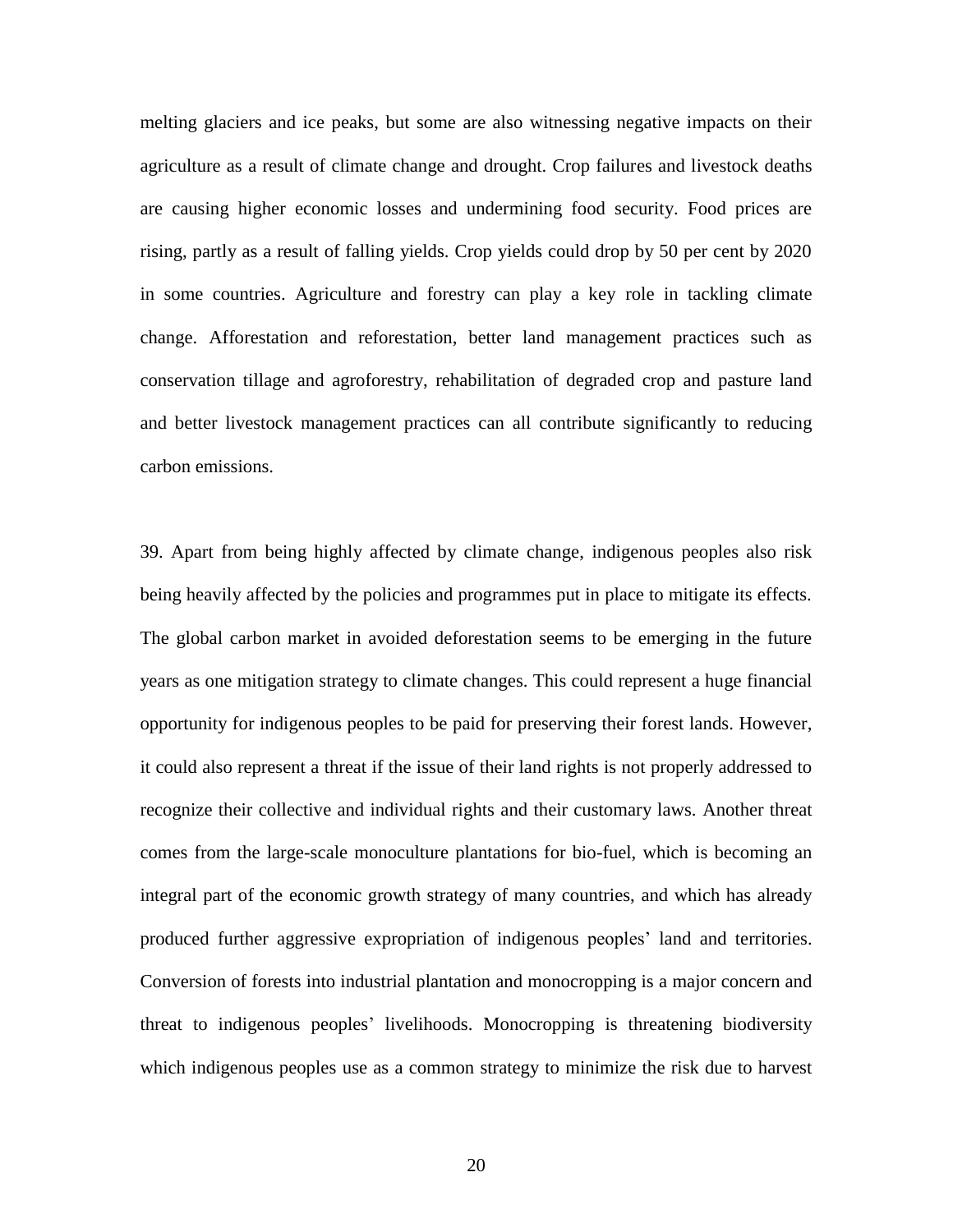failure. They grow many different crops and varieties and supplement these by hunting, fishing and gathering wild food plants.

40. Their livelihood systems are often vulnerable to environmental degradation and climate change, especially as many inhabit economically and politically marginal areas in fragile ecosystems in the countries likely to be worst affected by climate change. While indigenous peoples are among the least responsible for the problem, they are among those most vulnerable to it.

41. However, indigenous peoples can also be part of the solution, due to their knowledge of managing their environment in a sustainable manner. This requires finding ways to assist them to continue to manage their lands and where possible, to store carbon.

#### *The value of IFAD's past experiences in dealing with CC effects*

42. As part of its mission of enabling the poor to overcome their poverty, IFAD's activities in many ways have been directly supporting the rural poor and particularly indigenous peoples to deal with the adverse consequences of climate change through meetings, conferences and in-house reflections and projects.

43. The international community has agreed on four building blocks to respond to climate change: adaptation, mitigation, technology and finance:

**Adaptation** includes adjustments in natural or human systems in response to actual or expected climatic stimuli or their effects, which moderates harm or exploits beneficial

21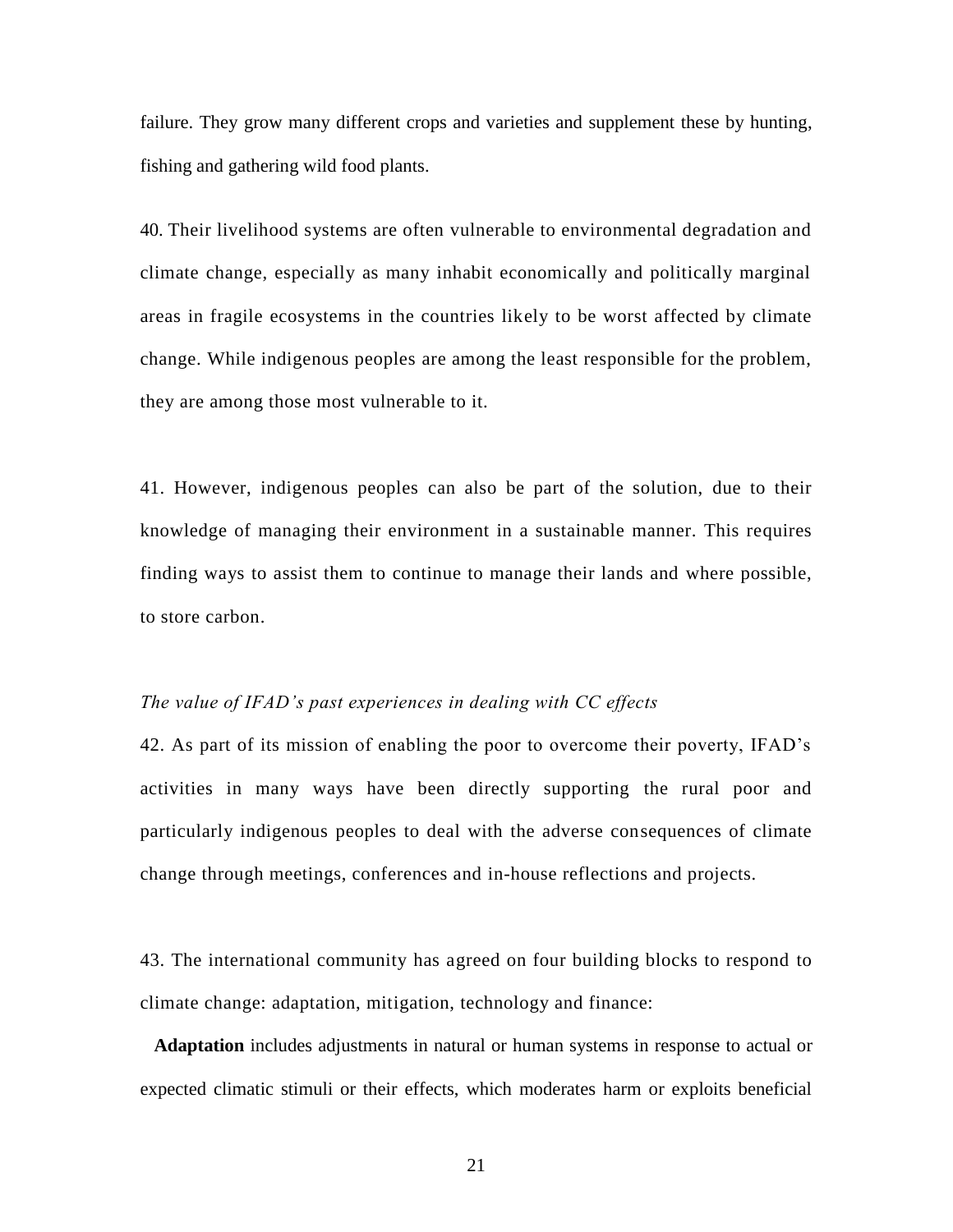opportunities (UNFCCC). In response to the mentioned climatic stimuli, IFAD has been mainly concentrating on reversing ecosystem losses (water availability, land fertility, etc.), and on building the beneficiaries' capacities to deal with increased droughts and floods. Those kind of activities are comparable to reactive adaptation and will be mainstreamed in IFAD's future approach. The most effective IFAD actions in this field are concentrated in some broad intervention areas:

- *a. Improvement of agricultural techniques*
- *b. Promotion of sustainable natural resources management*
- *c. Coping with disaster impacts and risk-preparedness*
- *d. Promotion of income diversification*

#### *Promotion of income diversification*

44. In this regard, IFAD has learned that indigenous peoples can increase their incomes by diversifying their sources of food and income. This can involve crop diversification, agricultural productivity enhancement, microfinance, supporting micro-enterprises, and alternative income generation opportunities like ecotourism and processing of medicinal products. For instance, crop diversification into tea, coffee, cash-crop trees, organic farming, and horticultural production has served to increase household incomes by up to 43% among minorities in mountain areas of China. Research and development for the production and marketing of high-value non-timber forest products has led to similar results in Laos. Support for indigenous women micro-entrepreneurs has proved a very effective way not only to support women's economic empowerment but also to increase household incomes in many countries in Latin America and Asia.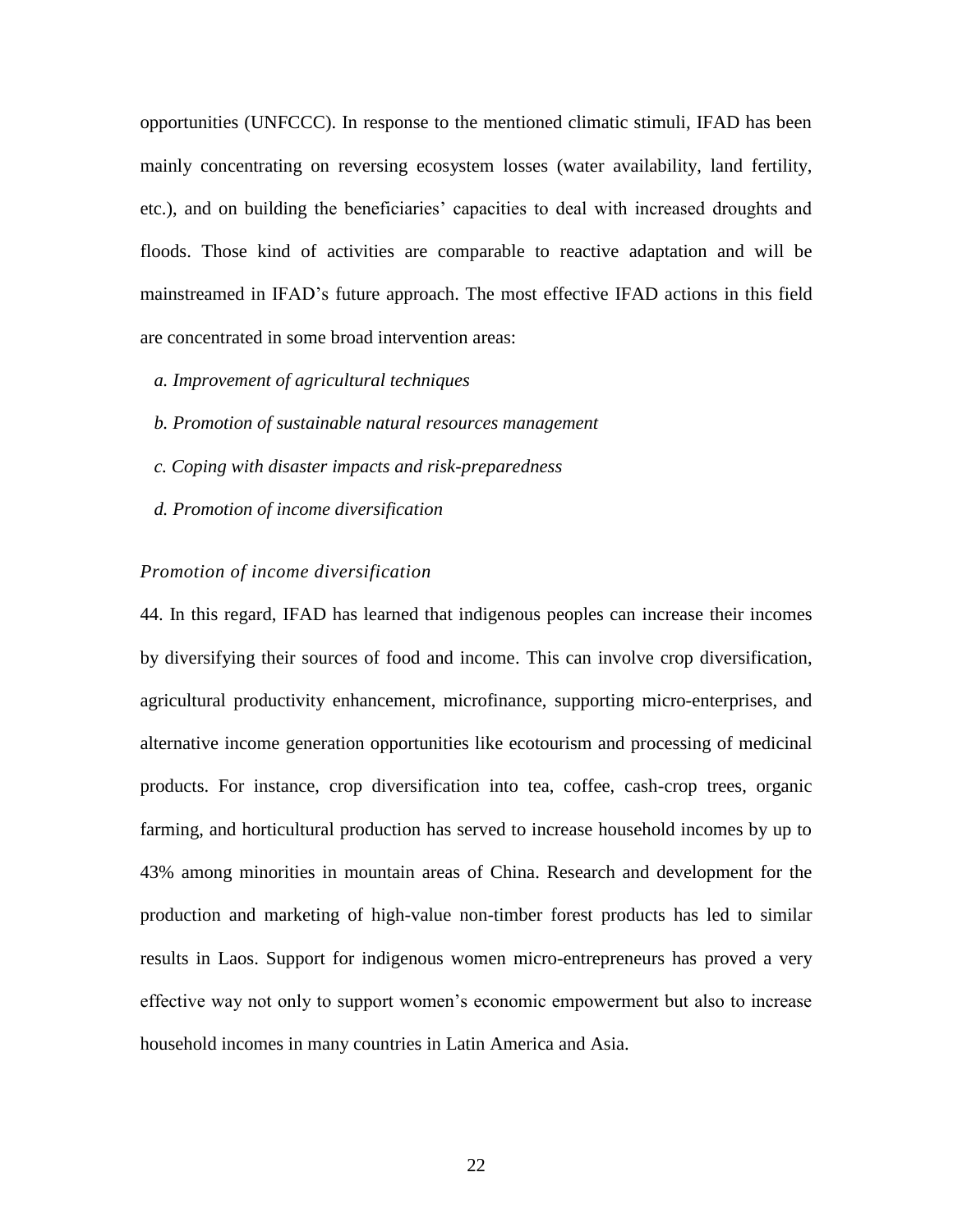45. With its focus on marginalized groups, particularly indigenous peoples, the promotion of nature-based tourism in Mexico (Sustainable Development Project for Rural and Indigenous Communities of the Semi-Arid North-West) reduces the dependence on agricultural-based products, promoting a shift to off-farm activities and improving the natural resource base and environmental services.

#### *Risk preparedness*

46. Among IFAD's other activities, a small grant to the Secretariat of the Pacific Community will promote the development and dissemination of appropriate crops and technologies. The results will be achieved through the valorization of indigenous and atoll technologies through action research and documentation, in order to support agriculture and fisheries. A similar activity will be managed by the Solomon Island Development Trust, which is the recipient of a small grant through IFAD's Indigenous Peoples' Assistance Facility (IPAF). The Babanakira and Kolina indigenous populations will be assisted in improving post crisis resilience by merging valorized traditional with scientific knowledge.

47. The Pastoral Community Development Project in Ethiopia will promote and facilitate participatory programming, implementation and monitoring, by strengthening the institutional capacity of indigenous social organizations. The establishment of early warning systems and disaster preparedness plans will also improve the resilience and ability of beneficiaries to cope with external shocks and reduce the impact of drought and famine which will indirectly contribute to increasing adaptation to climate change.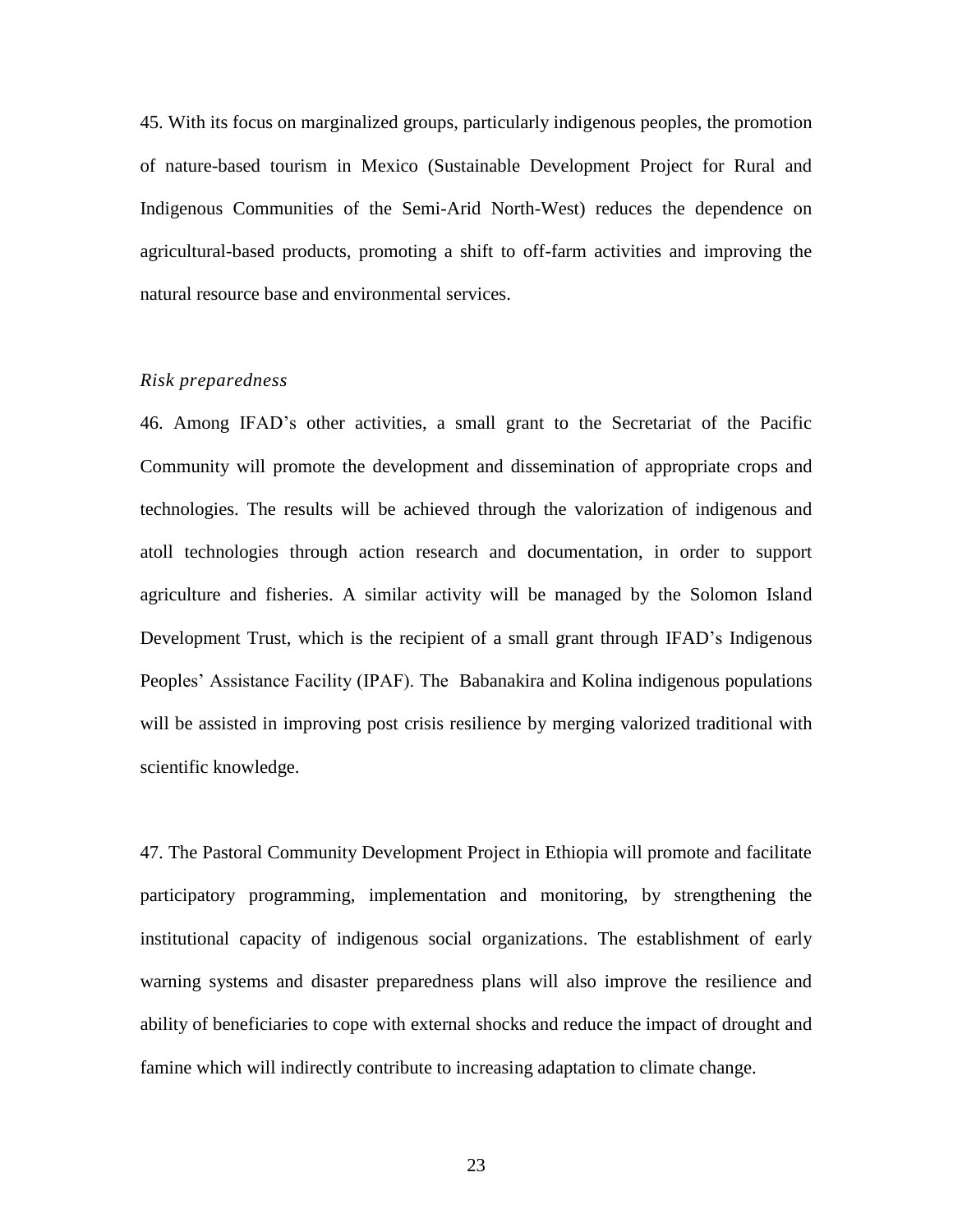48. The role of IFAD as the Global Environment Facility (GEF) executing agency must be mentioned among the background activities that will feed the mainstreaming exercise. The GEF works with countries to identify areas vulnerable to climate change and rising sea levels by developing cost-effective response programs, as well as enhance regional and national capabilities for dealing with climate change. As executing agency, IFAD will co-finance GEF projects from core resources and some of the adaptation projects will be implemented within IFAD development interventions.

49. **Mitigation** has been defined as "technological change and substitution that reduce resource inputs and emissions per unit of output. (…) Mitigation means implementing policies to reduce Green House Gas emissions and enhance sinks" (UNFCCC). As executing agency of GEF, IFAD is already assisting developing countries to expand their use of clean energy and reduce their consumption of fossil fuel. The GEF is the largest funder of renewable energy in the developing world, supporting solar, wind, geothermal, biomass, and small hydropower energy.

50. Indigenous peoples use a large proportion of the land surface per head of population. Hence, there is a strong correlation between the location of indigenous territories and the areas with the highest biodiversity and natural resource conservation. As a result, they have the potential to be key players in designing and implementing mitigation measures. These include carbon sequestration, forest protection, renewable energy production, conservation tillage, agroforestry and rehabilitation of degraded crop and pasture land.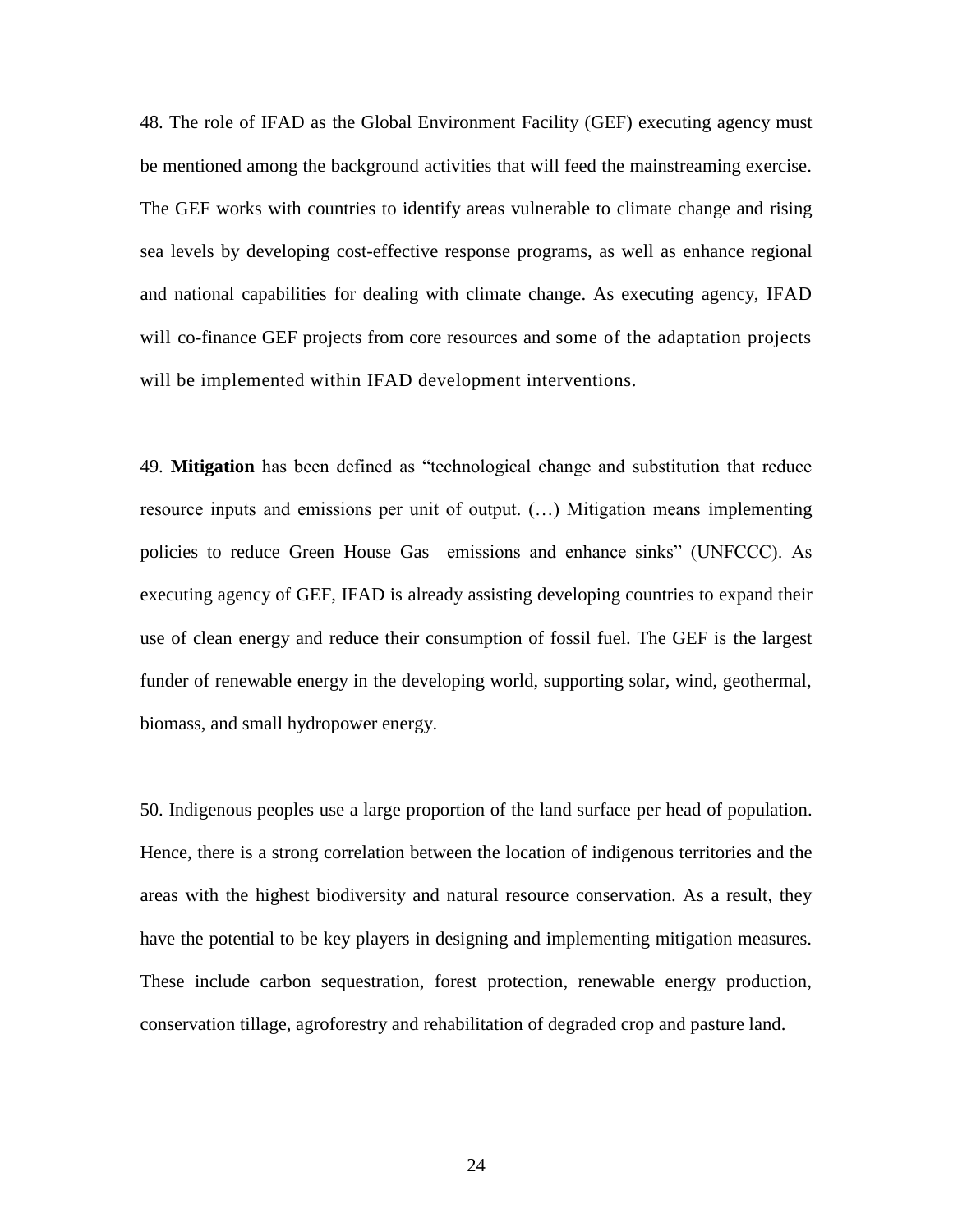51. IFAD is supporting reforestation in the Livelihoods Improvement Project in the Himalayas with a focus on gender inequalities and indigenous households. An IFADsupported programme in China is involved in setting up solar power systems to help poor households get energy from the abundant sunlight in the area. A biogas project in China is turning human and animal waste into a mixture of methane and carbon dioxide gases that can be used for lighting and cooking.

52. IFAD is also in discussion with the International Food Policy Research Institute (IFPRI), in regards to its strategic partnership, on providing assistance to poor rural people in order to benefit economically from storing carbon on their lands in the interest of all humanity.

53. Assess to **technology** has a significant role to play in tackling the causes of climate change and helping people adapt to its impact. A major push on research and development is needed for cleaner and more efficient technologies. Through ad hoc partnerships, IFAD can develop new and cleaner technologies. This includes carbon capture and storage technologies as well as technologies for adaptation, such as plants that are more resilient to climate variability.

54. IFAD supports research institutes and other bodies to test, adapt and disseminate technology to help climate-proof agriculture. For example, an IFAD grant to CGIAR-IITA is funding research into improved soil fertility for yam production in Nigeria, Benin, Togo, Ghana, Cameroon and Côte d'Ivoire. IFAD and the International Centre for Maize and Wheat Improvement have established a partnership to create and deliver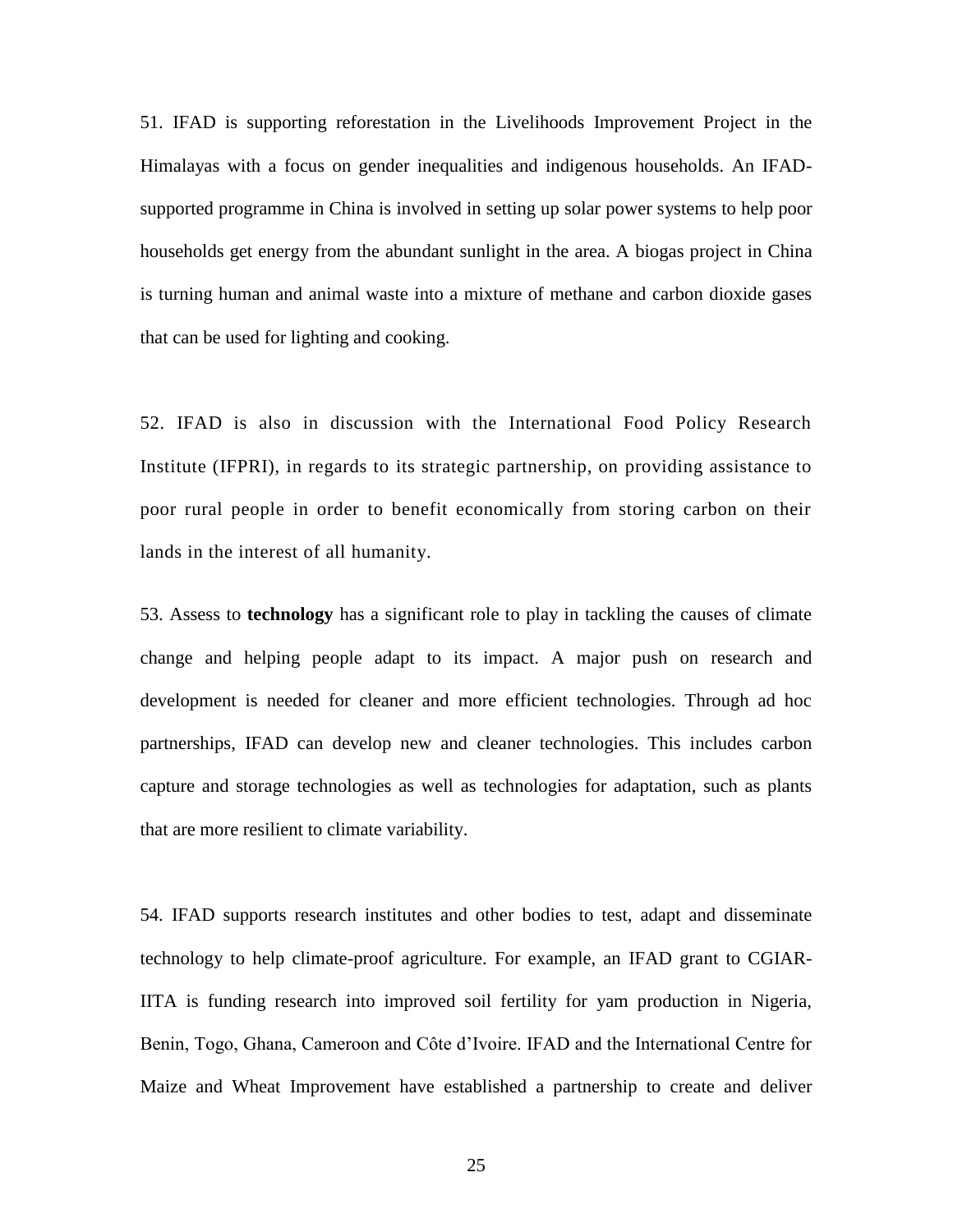stress-tolerant maize variety to poor farmers in sub-Saharan Africa. IFAD recognizes the importance of blending traditional knowledge with scientific research, and the need to develop stronger alliances for sharing knowledge about responses to climate variability. Indigenous peoples are not to be seen as passive and helpless victims of climate change, instead they are active in maintaining the many ecosystems and can play an important role in enhancing the resilience of the ecosystems in which they live. Indigenous peoples observe, interpret and react to climate change impacts in creative ways, drawing on traditional knowledge which, when combined with new technologies, can find solutions that would be useful to society at large. The challenge for development actors lies in finding innovative and affordable approaches to enhance and strengthen traditional practices through blending with appropriate and culturally sensitive modern technologies.

55. **Financing** the response to climate change will cost billions of dollars and involve massive shifts in investment patterns across a huge range of sectors, from power generation to agriculture and forestry. The carbon market, which is already playing an important role in shifting private investment flows, will have to be significantly expanded to address the needs for additional investment and financial flows. National policies can help by encouraging private and public investors to invest in more climate-friendly alternative technologies and by spreading information about possible risks to the private and public sectors.

56. Multilateral financial institutions, regional development banks, bilateral and multilateral aid agencies and, of course, the United Nations, all have important roles to play. **The Clean Development Mechanism, the Clean Energy Investment**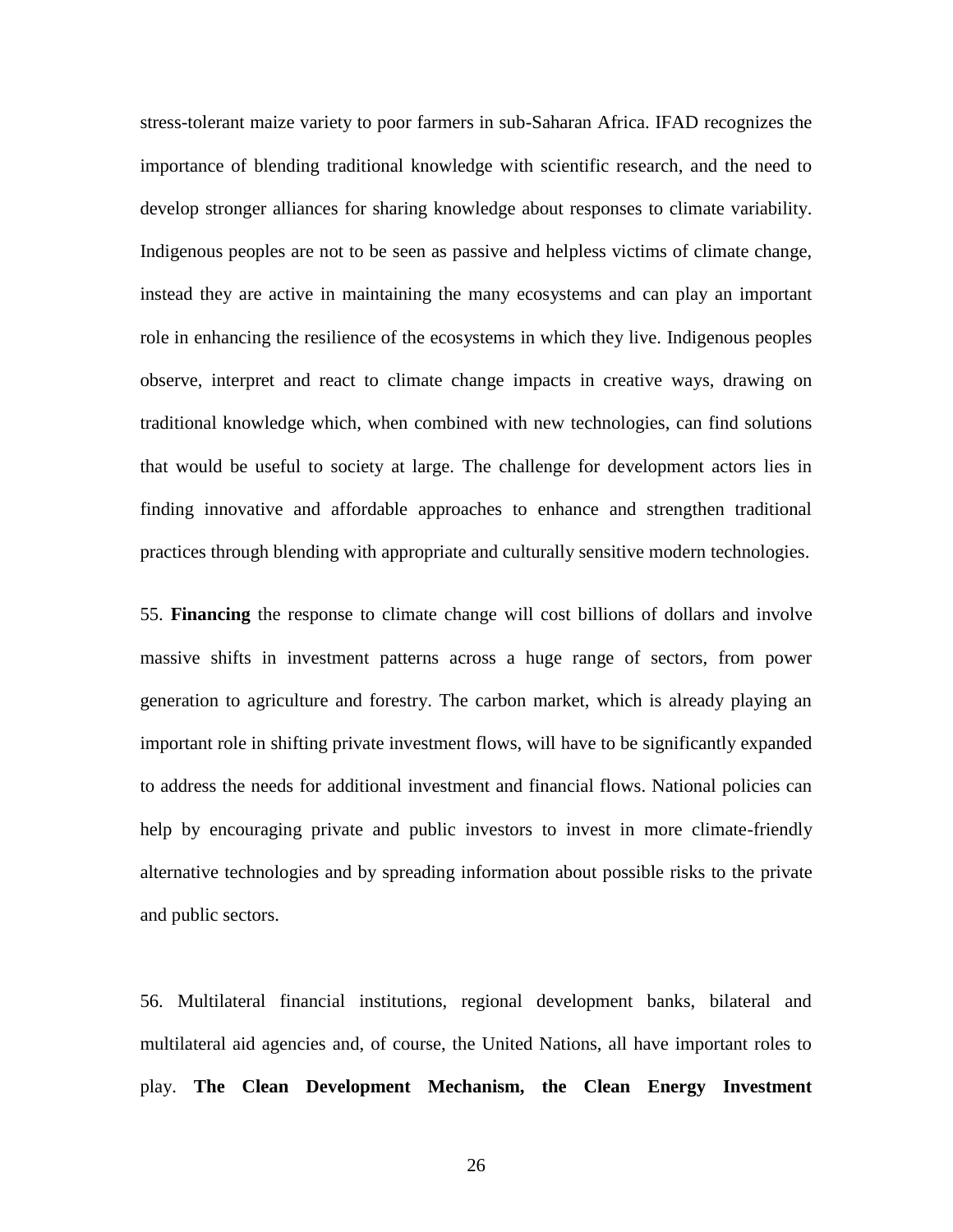**Framework, the Nairobi Framework, the Nairobi Work Programme and the GEF adaptation funds are good examples of the kind of partnership that will become increasingly important. These mechanisms must better respond to the needs of indigenous peoples and include them as partners in designing and implementing programs that are responsive to local problems and to the goals and visions of indigenous women and men.**

58. The **Index-based Weather Insurance** in **China**, funded through the IFAD's innovation mainstreaming programme (IMI) intervenes in arid and semi-arid contexts in China. As in many other contexts, there are farmers exposed to cyclical poverty due to regular crop failures, induced by erratic weather patterns. IFAD's initiative is expected to develop and implement an index based weather insurance system through its innovation mainstreaming programme. This private-public funded activity will insure the rural poor's incomes against weather hazards, breaking the frequent risk of "short term shock – long term impact".

58. Often, policies and programs that are being put in place to adapt and mitigate climate changes, tend to ignore the fact that indigenous peoples have livelihood systems that are historically adapted to their environmental circumstances and are often well suited to the tasks of climate change mitigation and adaptation. There is a need for simultaneous action on: a) *engaging* indigenous peoples as full partners in policies and programmes; ensuring flexibility and sensitivity to local contexts and long-term commitment and perspective of intervention; ensuring that the principle of free, prior and informed consent is respected in the design and implementation of programmes on climate change affecting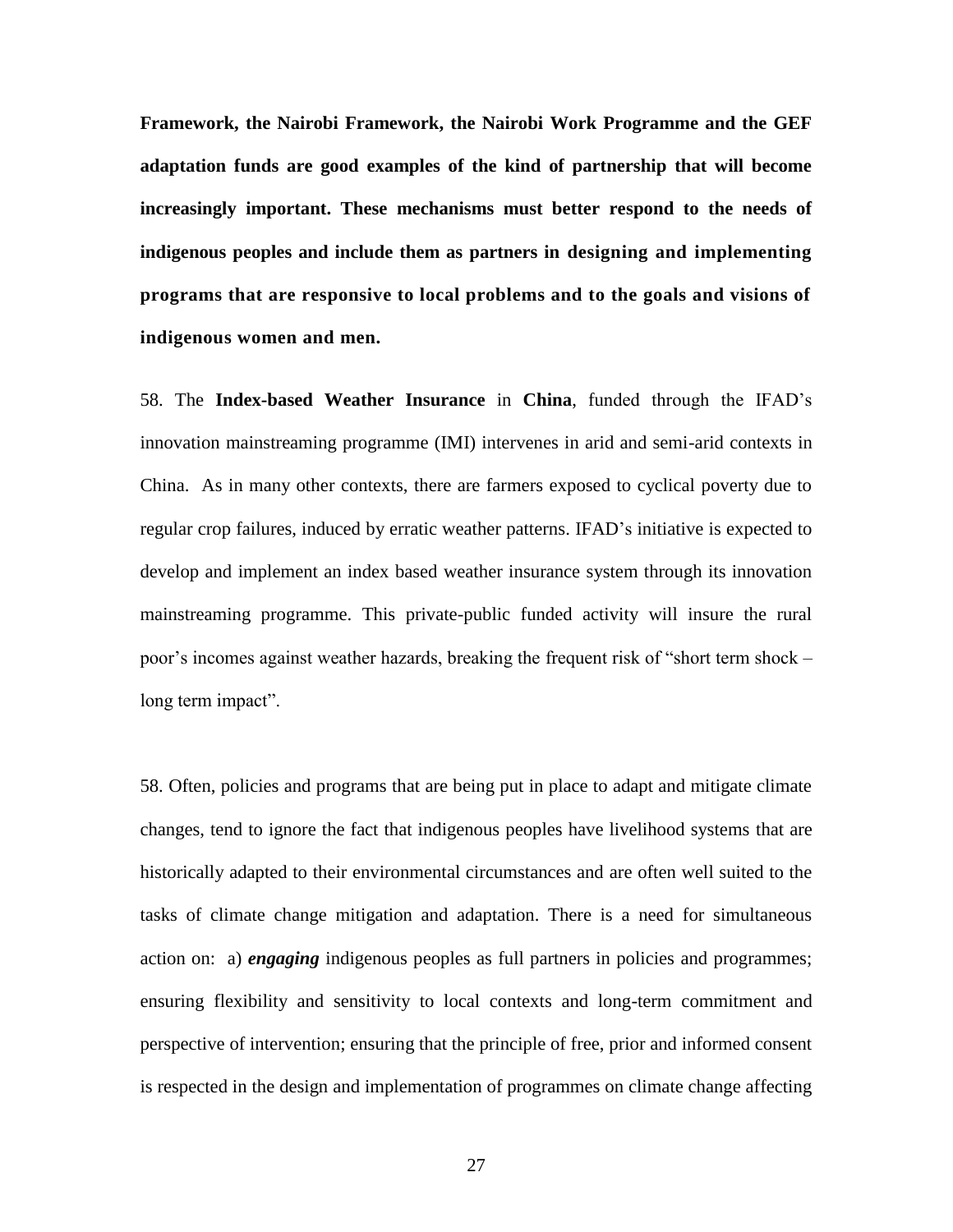indigenous peoples' lands, territories and resources; b) *policy interventions* that address the legal definition and protection of the natural resource rights of indigenous peoples and factors and circumstances that hinder their participation in national, regional and local strategies; c) *program interventions* that address income improvement through sustainable livelihood diversification; research and development, and adaptation of technological solutions to local knowledge and livelihood systems; and technological and institutional innovation to address new challenges linked to ecosystemic fragility and climate change.

59. IFAD values the enormous unrealized potential of indigenous peoples. With their vast wealth of knowledge about their environment, indigenous peoples can and should play a leading role in the global response to climate change. This is particularly true of indigenous women who play a vital role as stewards of natural resources. For this reason, IFAD is pleased that the UN Permanent Forum on Indigenous Issues, in its 2008 session, has decided its theme to be "Climate change, bio-cultural diversity and livelihoods: the stewardship role of indigenous peoples and new challenges."

60. The upcoming Permanent Forum session should mobilize the international development community to focus its attention on indigenous peoples' urgent vulnerability to climate change and their important role in responding to it. More importantly, IFAD very much hopes this increased attention will translate into an international commitment to work with indigenous peoples worldwide in confronting this unprecedented challenge.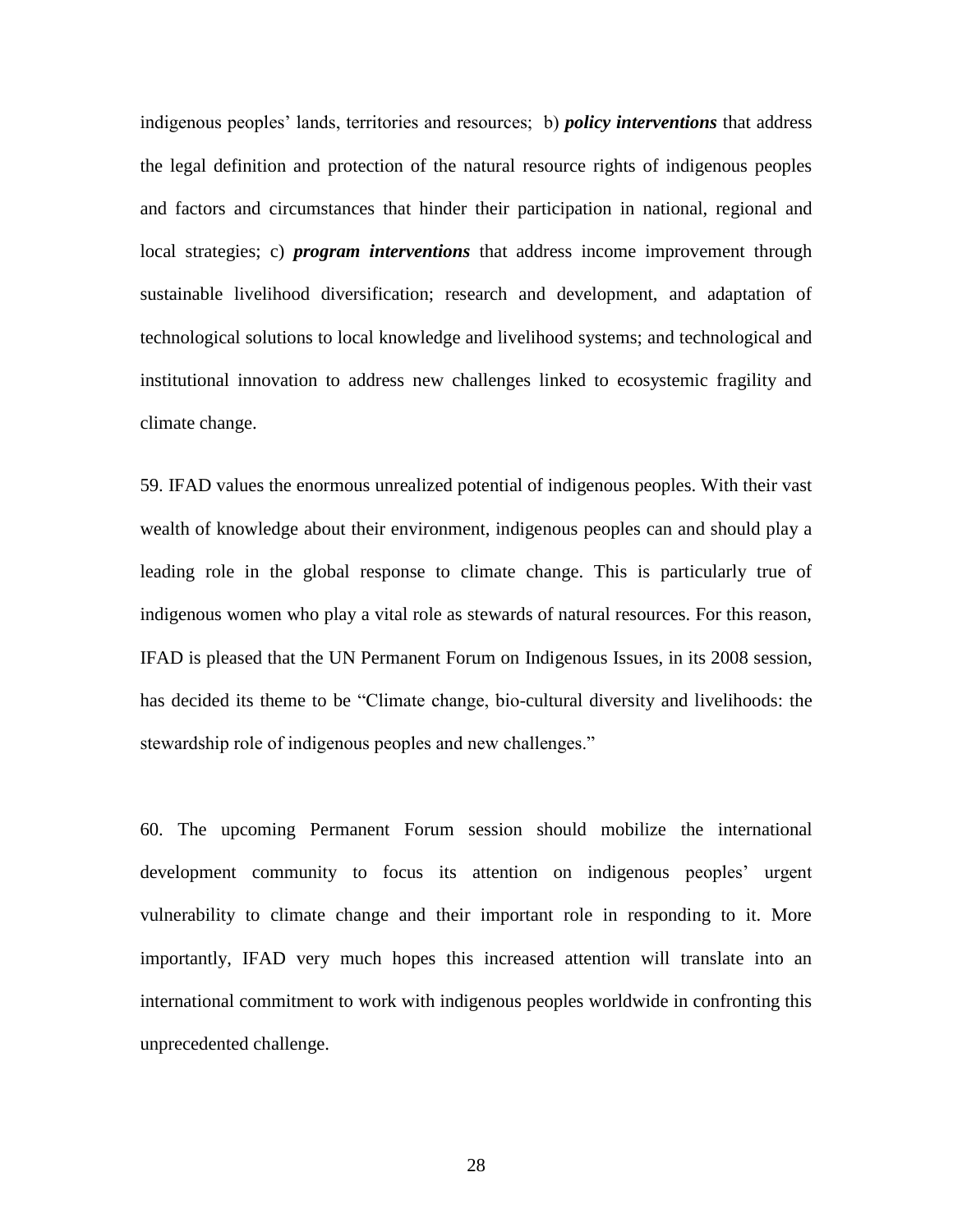61. IFAD will work to ensure that the rural poor, and specifically indigenous peoples, take advantage of the financial mechanisms dedicated to climate change. For the time being, various examples show, for instance, that the mitigation projects are, to some extent, designed for poor people. Further more, in some cases, mitigation projects can jeopardize indigenous peoples' access to various assets, particularly to land. There is a need for mechanisms to be adapted and dedicated to indigenous peoples.

62. IFAD looks forward to working with all its partners to empower the more than 370 million indigenous peoples worldwide to realize their hopes and aspirations. Indigenous peoples have been marginalized, isolated and excluded from key international decisions and processes for far too long. It is time to place indigenous peoples and their needs at the centre of the international development agenda, particularly in our collective response to climate change.

## **UNITED NATIONS DEVELOPMENT PROGRAMME**

63. Local communities, including many indigenous peoples, are often the most directly affected with the impacts of climate change. In some instances these groups may also be the least equipped to cope with the effects of climate change and as a consequence will require external support to adapt their livelihoods to changing patterns of rainfall, drought, flooding and other climate-related risks. In this regard, a UNDP-GEF Community-Based Adaptation (CBA) project, recently launched in November 2007, will be piloting the community component of the GEF Strategic Priority on Adaptation in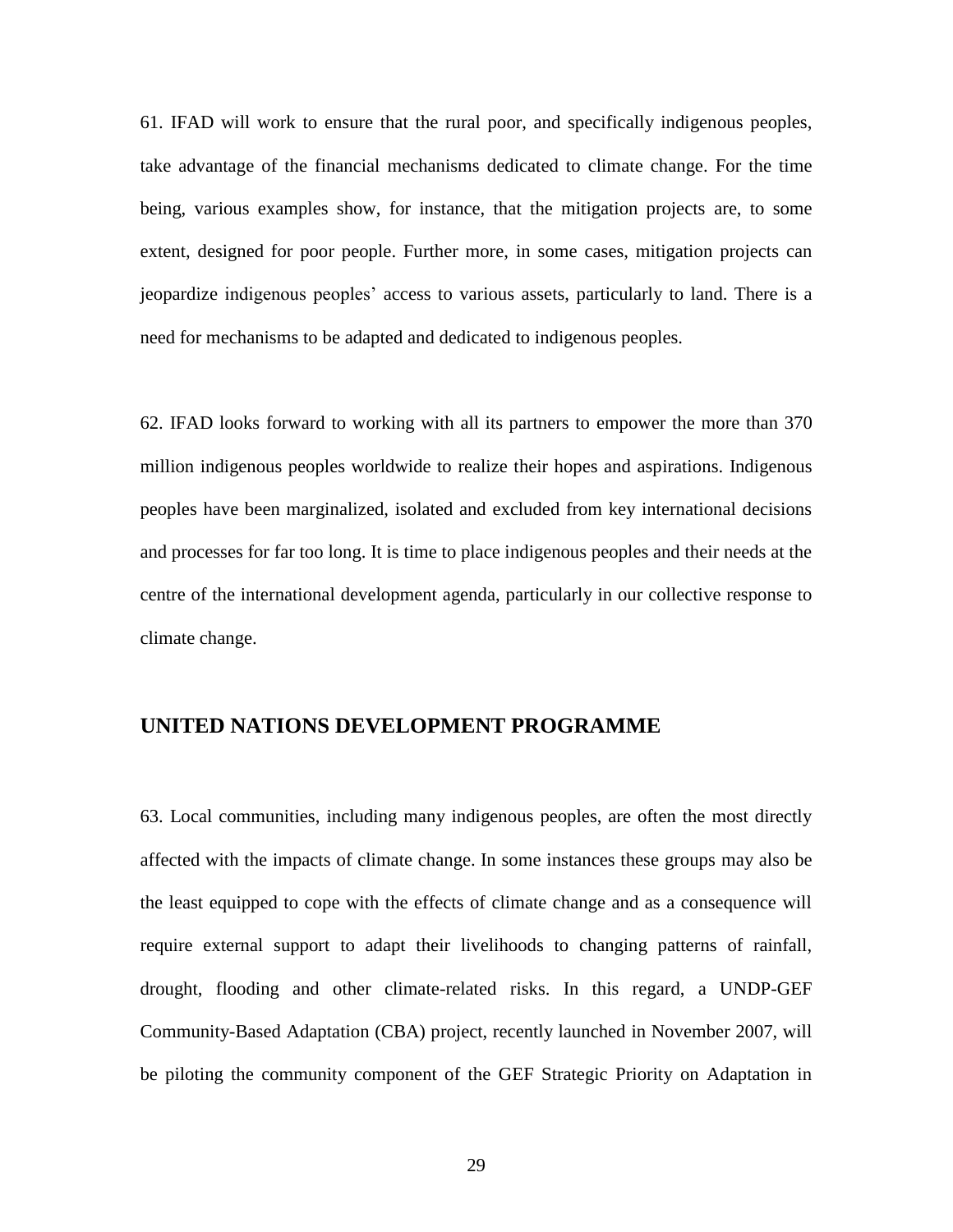order to build the resilience of communities and the ecosystems upon which they rely in the face of climate change impacts. The 10 selected countries have been identified to address a range of environmental situations including mountains, small island developing states, and low-lying delta countries. A number of the countries with high concentrations of indigenous peoples will also be piloting field-based CBA projects which target indigenous populations.

64. In addition to addressing the vulnerability of indigenous peoples to climate change, the Traditional Ecological Knowledge (TEK) of many indigenous peoples also contains an intimate and long-term understanding of climatic trends and variability. The GEF Small Grants Programme has been collaborating with various partners such as The Mountain Institute, The Christensen Fund, Insight, and the Indigenous Peoples' Restoration Network website<sup>11</sup> in order to develop new field-based tools, such as Participatory Video and community-based repeat photography in a number of SGP countries, in order to document and facilitate the TEK of indigenous peoples related to climate change. Given that "adaptive capacity" to address climate change is central to the recent agreement of the UNFCCC in Bali in December 2007 to create a mechanism to fund field-based adaptation projects, it is expected that these tools will play an important role in demonstrating the resilience and adaptive responses by indigenous peoples in the face of climate change.

<sup>&</sup>lt;sup>11</sup> www.ser.org/iprn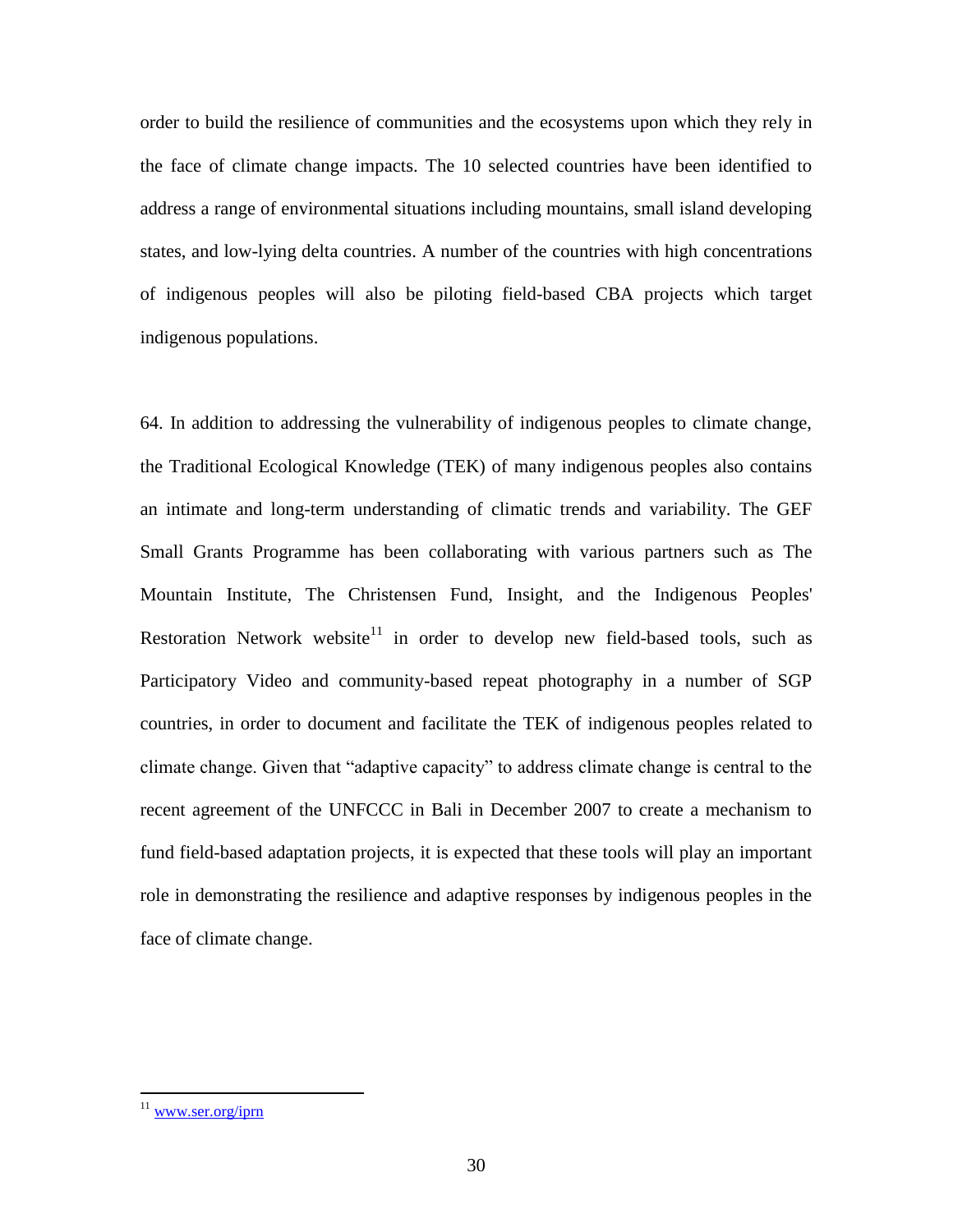# **THE UNITED NATIONS EDUCATIONAL, SCIENTIFIC AND CULTURAL ORGANIZATION**

#### *Introduction*

65. The United Nations Educational, Scientific and Cultural Organization (UNESCO) recently enumerated some 40 climate change related activities in its five programme sectors of Education, Natural Sciences, Social & Human Sciences, Culture and Communication & Information. Given the wide ranging effects of climate change, the Organization provides an appropriate forum for addressing climate change and its impacts on the environment and human society, as well as opportunities for mitigation and adaptation. Global climate change, and its current and anticipated effects, calls for actions in virtually all of the Organization's fields of competence. These will be implemented through an intersectoral platform for action on climate change, under the direct guidance and review of a UNESCO Task Force on Climate Change.

66. UNESCO's Strategy for Action on Climate Change consists of an integrated multidisciplinary programme capable of offering Member States capacity-building and technical advice – especially during the International Year of Planet Earth (IYPE), 2008 to design and implement evidence-based policies and projects at the local, national, regional and global levels, drawing on two principal pillars:

a) the sound and unbiased generation and use of data, information and research concerning climate change (the knowledge base) ; and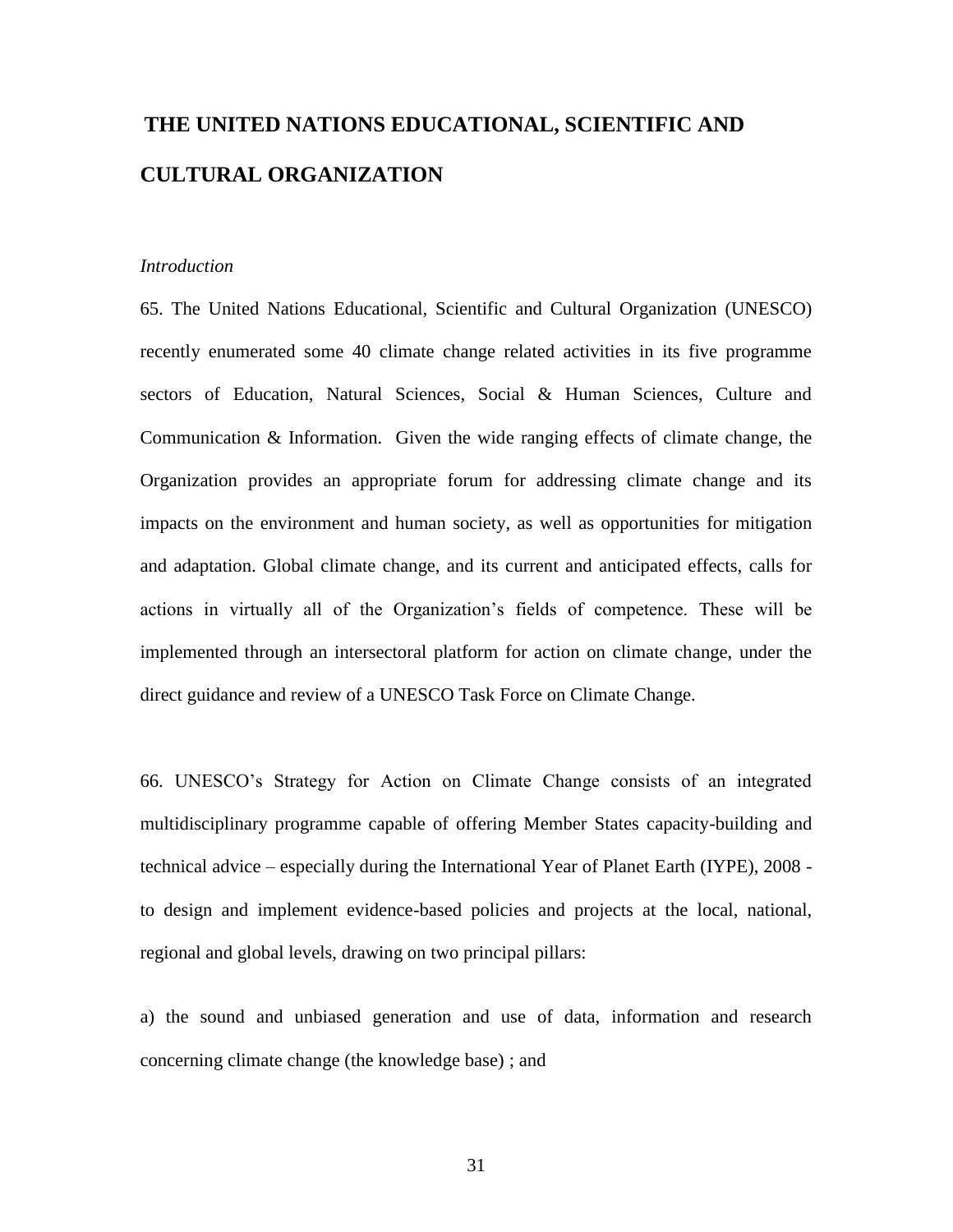b) the application of educational tools, specific sectoral measures and public awareness activities.

67. This strategy aims at assisting Member States to:

- build and maintain a requisite knowledge base
- help adaptation to the impacts of climate change
- contribute to a mitigation of its causes, and
- strengthen sustainable development.

#### *Activities specifically relating to Indigenous Peoples and Climate Change*

68. In its efforts to create and maintain a knowledge base on climate change, UNESCO's Climate Change Strategy specifically mentions work with indigenous people and their knowledge. This will largely be carried out through the Local and Indigenous Knowledge Systems (LINKS) Programme, as well as through activities of the World Heritage Centre that specifically focus on circumpolar indigenous peoples.

69. The LINKS programme carries out research and assessments based on local and indigenous knowledge systems. This includes recording local-level climate observations, understanding strategies devised by local communities to cope with changing environments, and identifying relevant adaptation measures for indigenous populations in particularly vulnerable environments such as small islands, high altitudes, wet tropics and the circumpolar North. UNESCO's work with indigenous peoples and climate change seeks to better understand the specific vulnerabilities of these communities to climate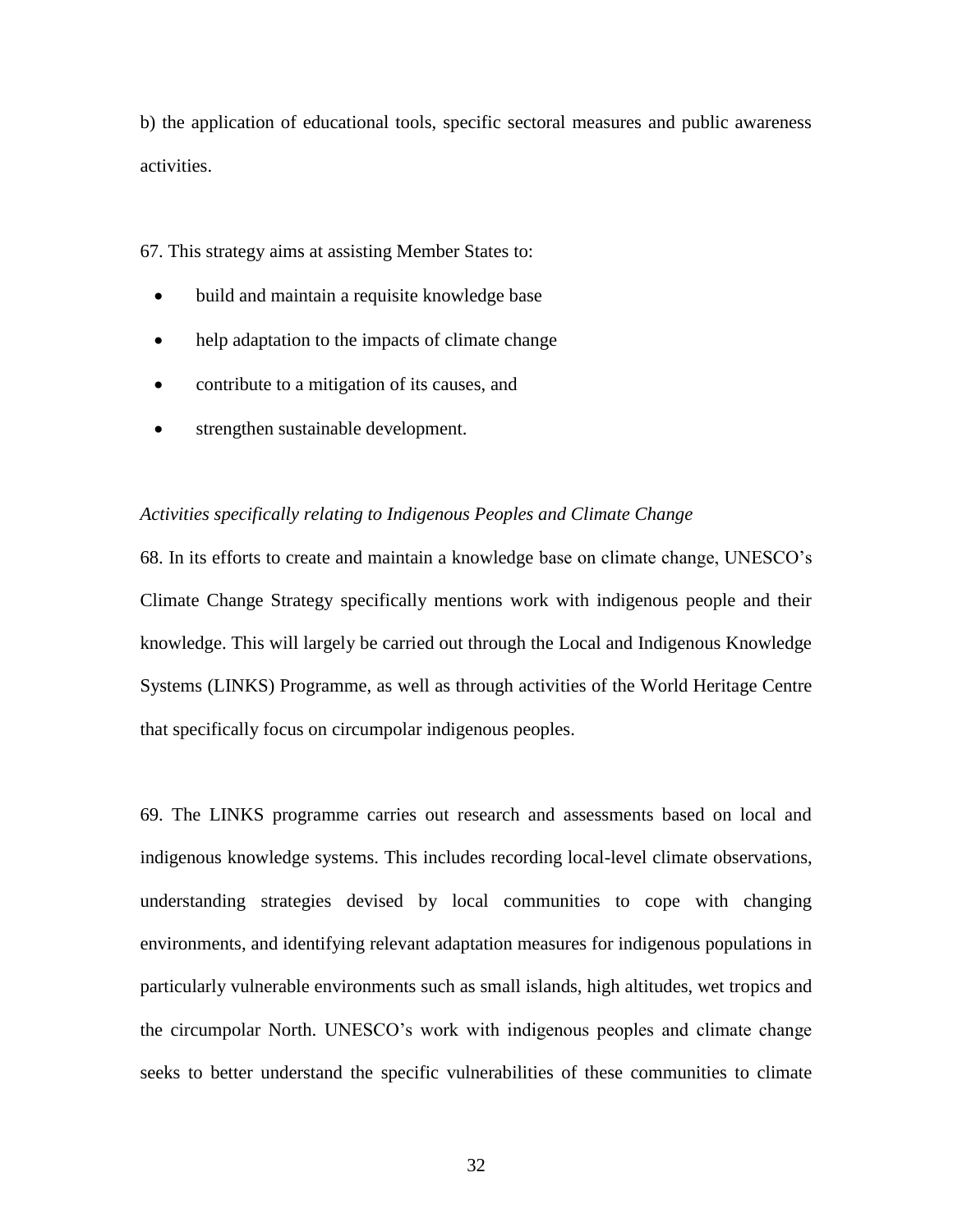change, while also drawing attention to the particular role that indigenous peoples may play as local observers of these processes.

70. Indeed, indigenous peoples are particularly well positioned to observe and record environmental changes as close attention to their natural milieu is often essential for their ways of life and remains of crucial cultural importance, even in areas where lifestyles have been modified by colonialism and globalization. Furthermore, knowledge of a specific locality may stretch back over many generations, and observations shared among generations allow useful comparisons between what is seen today, and what occurred in the past. For these reasons, indigenous knowledge can offer nuanced insights into changes occurring at the local level. This knowledge can consequently supplement and add much needed detail and subtlety to the broader view offered by scientific research.

71. Finally, while current warming trends are unprecedented, many indigenous groups recognize that environmental and climatic change are not in themselves new phenomena, and have indeed always occurred. Historically, many indigenous peoples have extensive experience of responding to and successfully negotiating such changes, by modifying existing practices, shifting their resource bases, restructuring their relationships with the environment or altering their land use/settlement patterns. This in-depth knowledge may provide crucial insights into ways that human societies can adapt to this most recent chapter in global environmental change, and UNESCO is working to gain recognition for this knowledge.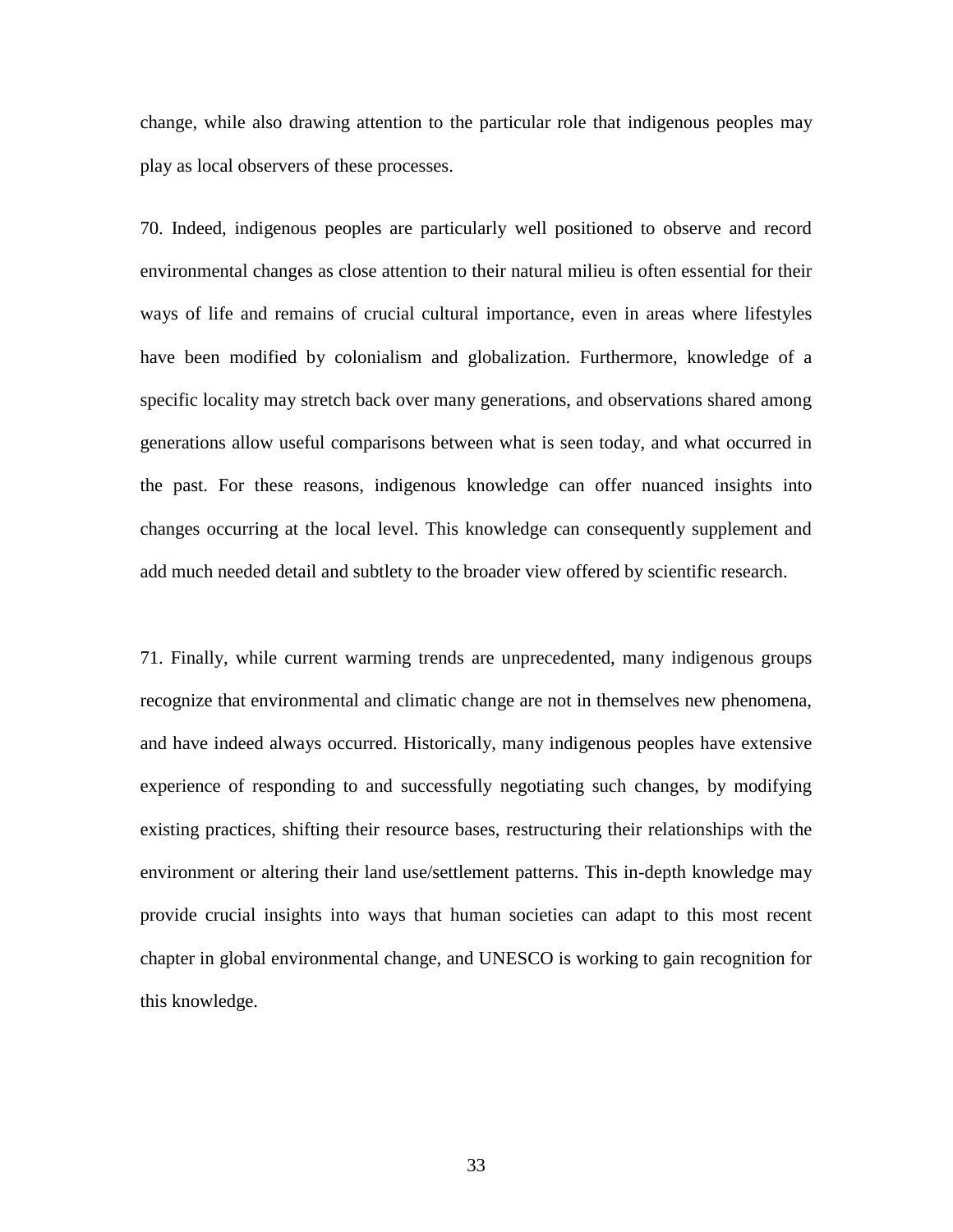#### *Selected activities of interest*

#### **World Heritage and the Arctic**

#### *An International Expert Meeting in Narwick, Norway (30 Nov-1 Dec 2007)*

72. The international expert meeting on World Heritage and the Arctic was attended by 27 participants from 8 countries (Canada, Finland, Greenland/Denmark, Iceland, Norway, Sweden, Russian Federation, United States of America), including representatives of the Saami Council, Inuit Circumpolar Council (ICC), Russian Association of Indigenous People of the North (RAIPON), Gwich' in Council International (GCI), as well as Representatives of UNEP/Grid Arendal, Conservation of Arctic Flora and Fauna (CAFF), the World Conservation Union (IUCN), the International Council on Monuments and Sites (ICOMOS), the Nordic World Heritage Foundation (NWHF), the Prince Albert II of Monaco Foundation for the Environment and the UNESCO World Heritage Centre. The participants recognized the Arctic Council's "Arctic Climate Impact Assessment" (ACIA in 2004), integrated into the results of the "International Panel on Climate Change" (IPCC) and welcomed the World Heritage document "Strategy to assist States Parties to implement appropriate management responses" (2007) and the "Policy document on the impacts of climate change on World Heritage properties" adopted by the General Assembly of the States Parties of the World Heritage Convention in October 2007. The meeting recommended that further attention be given to impacts of climate change on the natural and cultural heritage of the Arctic due to their specific vulnerabilities.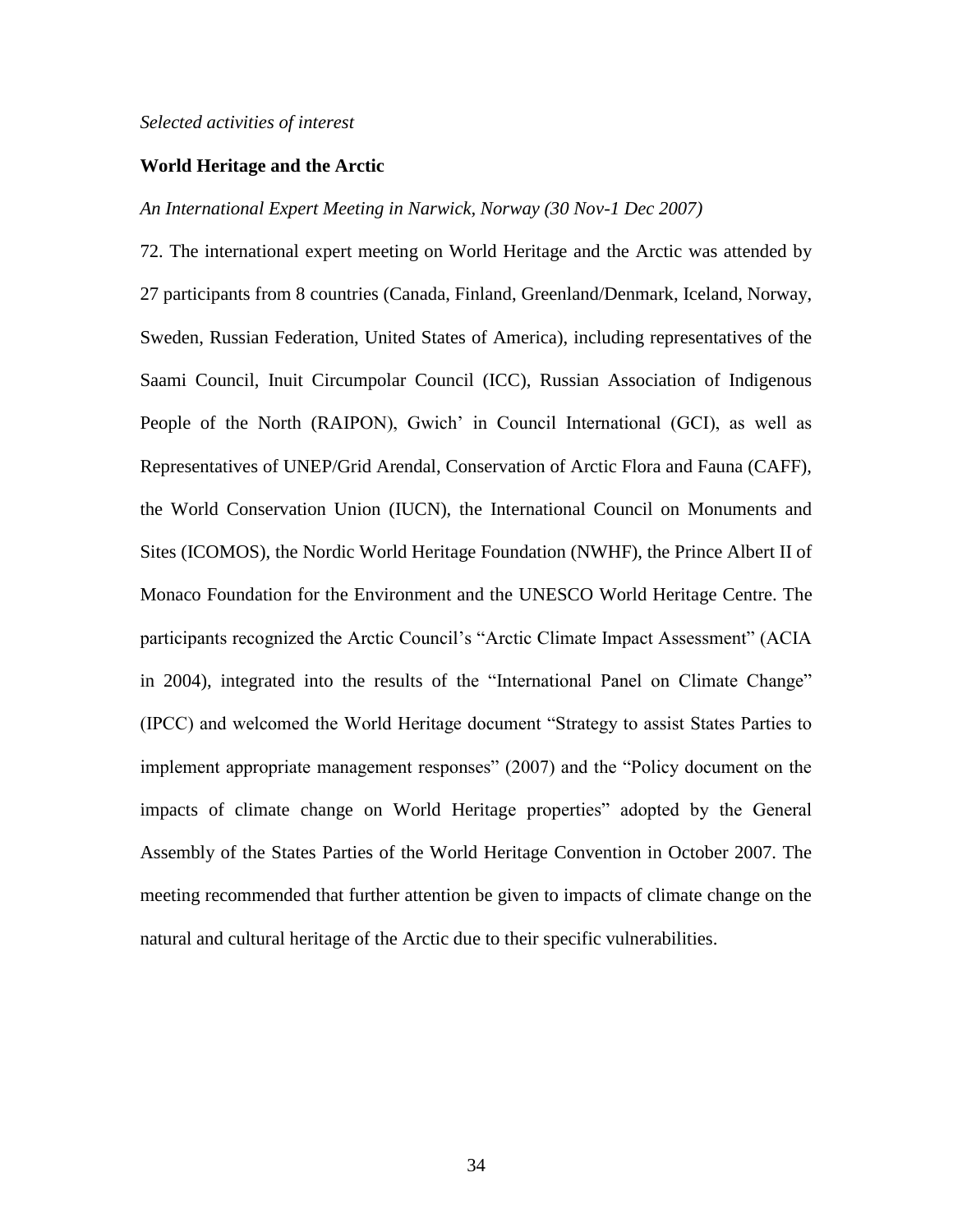#### **Climate Change and Indigenous Peoples: impacts and responses**

73. I*nternational Panel in the framework of UNESCO's General Conference Exhibition on Planet Earth at UNESCO Headquarters, Paris (17 October 2007)*

This panel was organised by UNESCO's Local and Indigenous Knowledge Systems (LINKS) Programme, with assistance from the Secretariat of the Convention on Biological Diversity and support from the Canadian Commission for UNESCO. The looming challenge of climate change was discussed by indigenous experts from each of three vulnerable environments: the Arctic, small islands and high altitudes. The speakers described how climate change is affecting their communities and ways of life, as well as the manner in which indigenous people are managing, responding to and negotiating these changes. The session highlighted how indigenous knowledge and observations may contribute to understanding, monitoring and adapting to climate change. Speakers included: Otilia Lux de Coti (Maya, Guatemala), Executive Board member and Member of the UN Permanent Forum on Indigenous Issues; Baron D. Waqa (Micronesian, Nauru), Minister for Education and Vocational Training; Violet Ford (Inuit, Canada), Vice-President, International Affairs, Inuit Circumpolar Conference; Johnson Hugo Cerda Shiguango (Quichua, Ecuador), Indigenous leader from the Ecuadorian Amazon.

## **Indigenous Knowledge and Changing Environments: Biological and cultural diversities in transition**

74. *International experts meeting in Cairns, Australia (19-23 August 2007)* 

An international experts meeting on "Indigenous Knowledge and Changing Environments" was organized by UNESCO's programme on Local and Indigenous Knowledge Systems (LINKS) in association with the Australian National Commission

35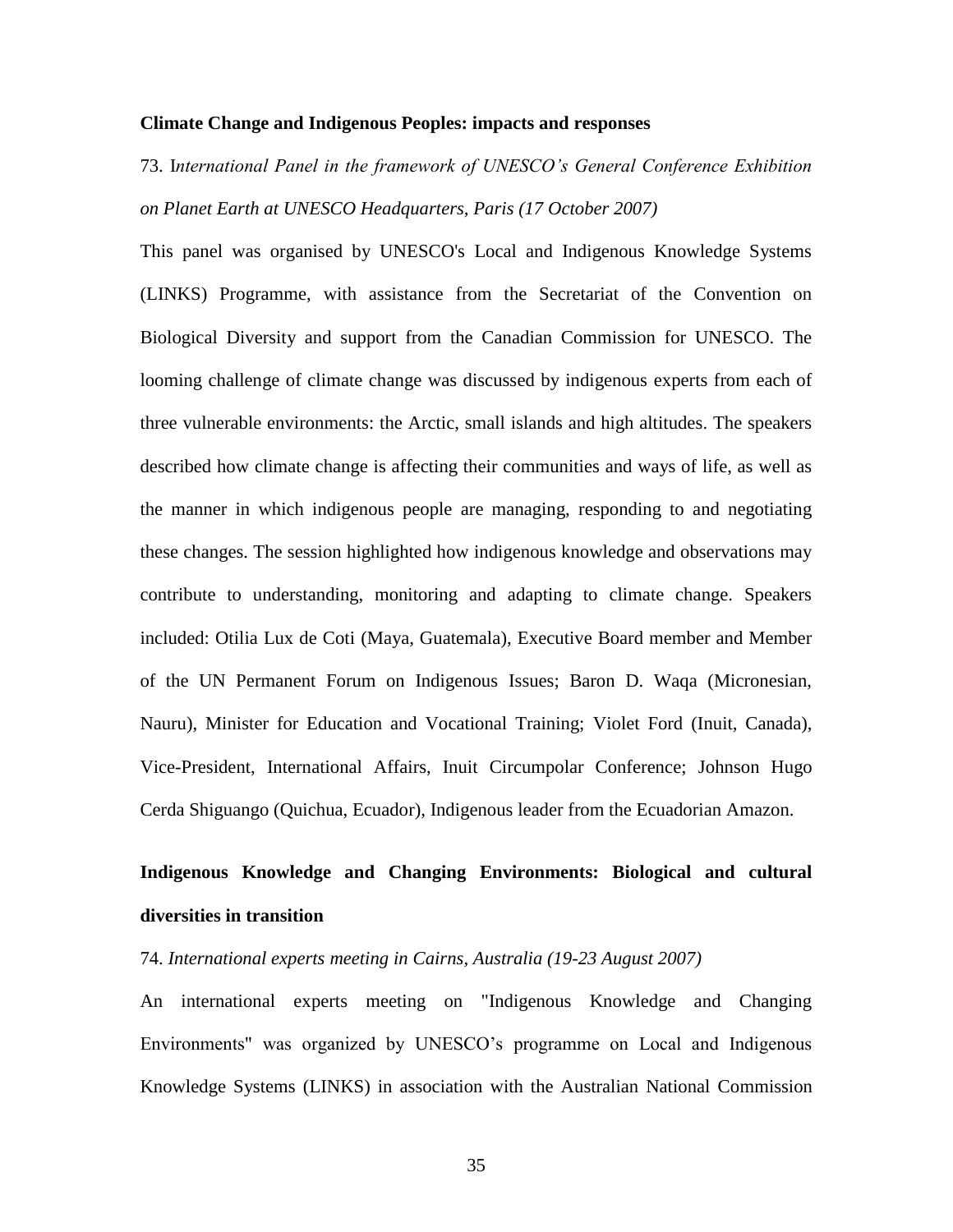for UNESCO. Against the backdrop of mounting international concern about the impacts of global climate change, specialists from both the natural and social sciences, and indigenous peoples, came together to deliberate on past, current and future responses of local and indigenous communities to changing environments, as mediated by their indigenous knowledge. This event was supported by the Christensen Fund and jointly hosted by the Australian Tropical Forest Institute (ATFI) and the Department of Anthropology, Archaeology and Sociology of James Cook University.

#### 75. **El Agua y los Pueblos Indígenas** *(Water and Indigenous Peoples)*

This Spanish Version was launched at the Sixth Inter-American Dialogue on Water Management, Guatemala City (August 2007)

76. Indigenous peoples from all corners of the globe continue to struggle for acknowledgement and recognition of their unique visions of water, both at home and in national, regional, and international forums. But almost without exception, their voices remain obscured by a mainstream discourse rooted in the conception of water as a mere commodity. With climate change, access to water is set to become an issue of increasing importance. 'Water and Indigenous Peoples' is based on the papers delivered on the occasion of the Second and Third World Water Forums (The Hague in 2000 and Kyoto in 2003) and is published by UNESCO's LINKS Programme in collaboration with the International Hydrological Programme. It brings to the fore some of the most incisive indigenous critics of international debates on water access, use and management, as well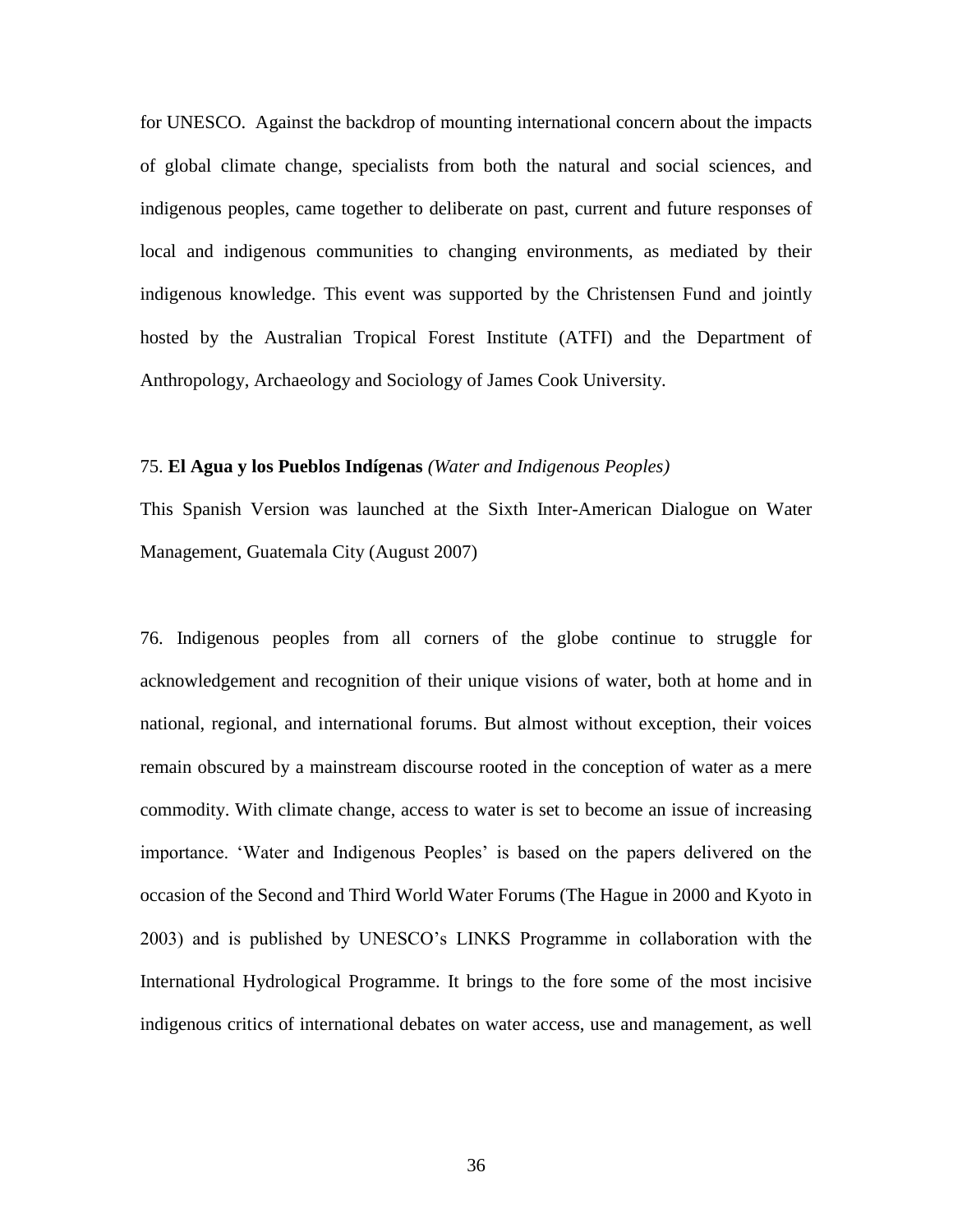as indigenous expressions of generosity that share community knowledge and insight in order to propose remedies for the global water crisis.

#### *Other Recent UNESCO Climate Change Activities*

77. The majority of UNESCO's work focuses on climate science and monitoring. While these efforts do not directly address indigenous peoples' issues, they have important implications for understanding the broader processes of climate change and may provide future opportunities for increased interaction with indigenous peoples and their concerns.

78. The Intergovernmental Oceanographic Commission [\(IOC\)](http://ioc.unesco.org/) has been playing for many years a catalytic role in facilitating the research and monitoring necessary to understand how climate impacts affect resources and the societies which depend on them, while helping design strategies for adaptation and mitigation. The International Hydrological Programme [\(IHP\)](http://www.unesco.org/water/ihp/) and the Man and the Biosphere Programmes [\(MAB\)](http://www.unesco.org/mab/) work on the climatic and human-induced changes related to the world's water resources and the sustainability of the biosphere upon which all life forms depend. Raising awareness of the linkages between biological and cultural diversity has been a joint preoccupation of the Natural Sciences [\(SC\)](http://www.unesco.org/science/) and Culture [\(CLT\)](http://www.unesco.org/culture/) Sectors, whose work contributes to the understanding, conservation and management of different ecological and social systems that may be threatened by GCC, including in particular World Heritage sites. Furthermore, climate change is one of the key themes for the Decade of Education for Sustainable Development [\(DESD\)](http://www.unesco.org/education/desd/), for which UNESCO is the lead agency within the United Nations system. The Education Sector is contributing to enhanced awareness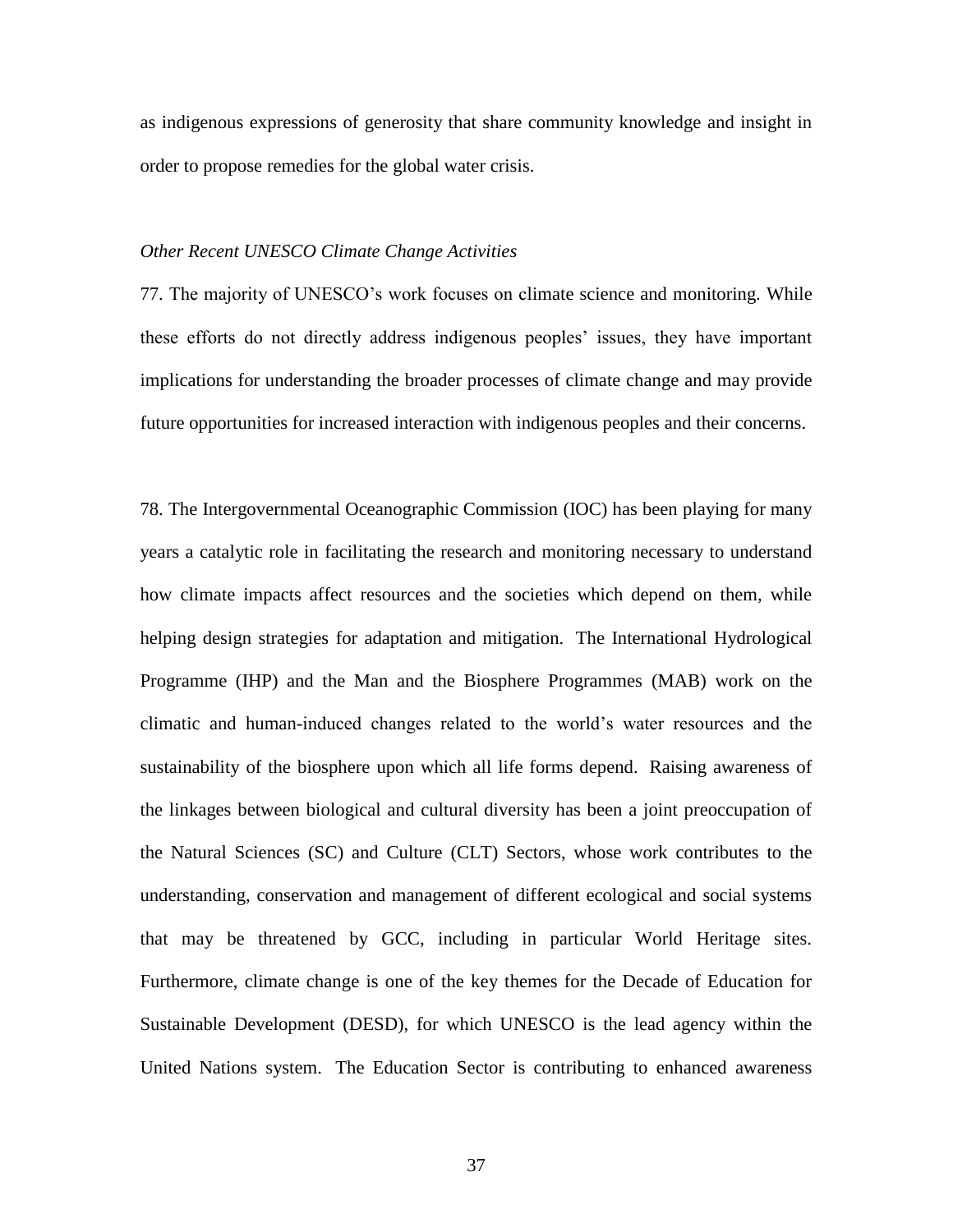through activities of the ASPnet (Associated Schools) and the preparation of related textbook and learning materials.

#### **UNESCO and SCOPE policy brief on the Global Carbon Cycle**

#### *October 2006*

79. What are the likely dynamics of the carbon-climate-human system into the future, and what points of intervention and windows of opportunity exist for human societies to manage this system? UNESCO and SCOPE, in collaboration with the Global Carbon Project, address these issues in a policy brief released in Nairobi at the UNFCCC COP-12 and in Beijing at the Earth System Science Conference

#### **Climate Impacts on Natural and Cultural World Heritage**

#### *2007*

80. The threats posed by climate change to natural and cultural sites on UNESCO's World Heritage List are outlined in a new UNESCO publication, "Case Studies on Climate Change and World Heritage". The report features 26 examples - including the Kilimanjaro National Park and the Great Barrier Reef - case studies that are indicative of the dangers faced by the 830 sites inscribed on the World Heritage List.

#### **UNESCO's World of Science 5-year Retrospective on Climate**

#### *October 2007*

81. To celebrate the 5 years existence of the journal 'A World of Science', a retrospective on UNESCO and Climate has been published, drawing on previous articles covering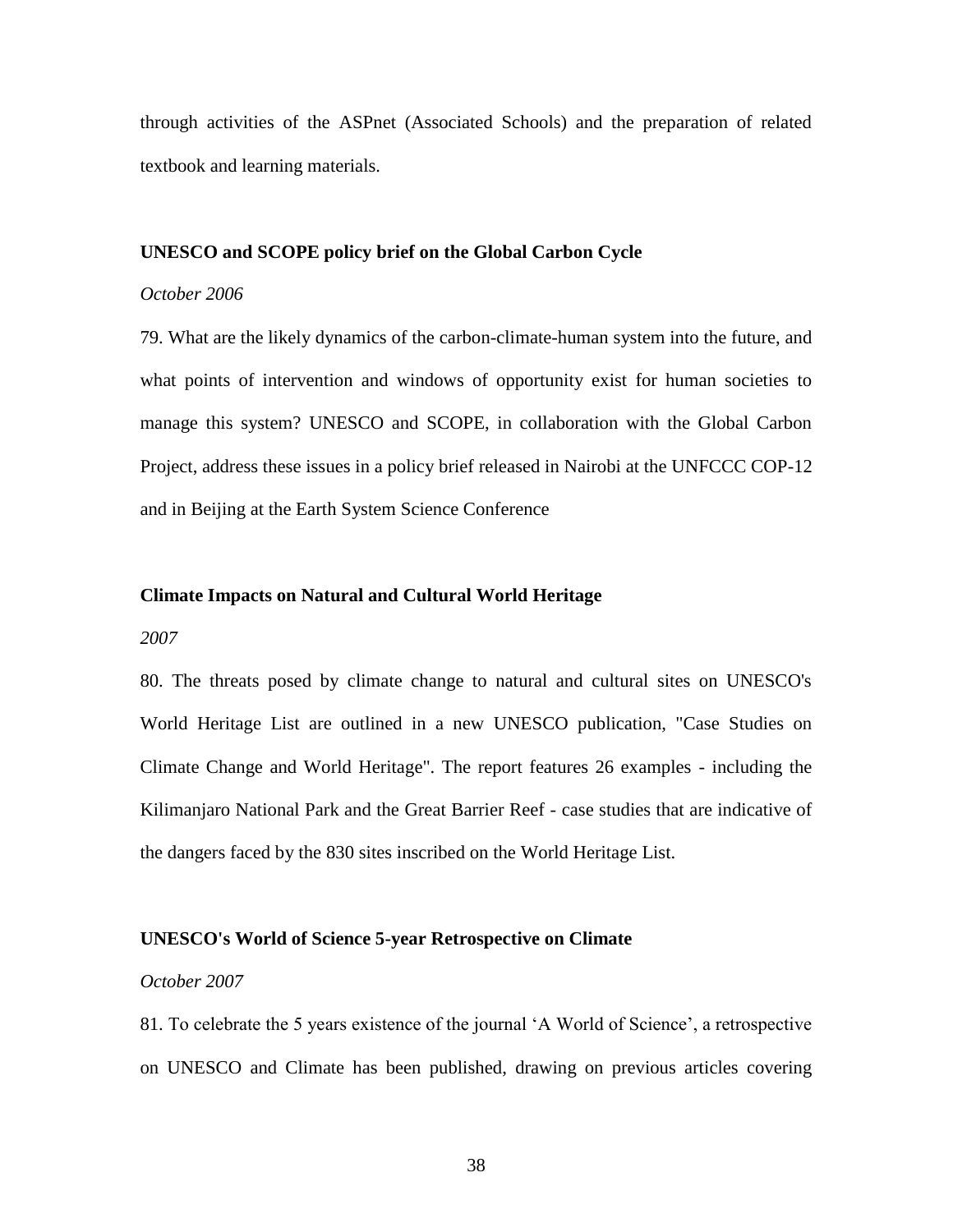UNESCO's programs in water, mountains, glaciers, arid lands, renewable energy, global observations, oceans, ocean acidification and carbon sequestration, small islands, and climate impacts on cultural heritage.

## **Future Climate Change Research and Observations: GCOS, WCRP and IGBP Learning from the IPCC Fourth Assessment Report**

#### *4-6 October 2007*

#### *Sydney, Australia,*

82. The Global Climate Observing System (GCOS), the World Climate Research Programme (WCRP), and the International Geosphere-Biosphere Programme (IGBP) organized a workshop on lessons learned from the IPCC Fourth Assessment Report (AR4) in Sydney, Australia, 4-6 October 2007. The main goal of the workshop was to consider the implications from the IPCC AR4 on future climate research challenges and climate observing strategies with a primary focus on the lessons learned from Working Groups I (The Physical Science Basis of Climate Change) and II (Climate Change Impacts, Adaptation and Vulnerability). It is intended that the workshop provide a major input into the evolution of GCOS and the research agenda for WCRP.

#### **UNESCO-sponsored side event in Bali,**

#### *December 2007*

*Articulating science and education to face the challenge of global climate change: a UNESCO dialogue*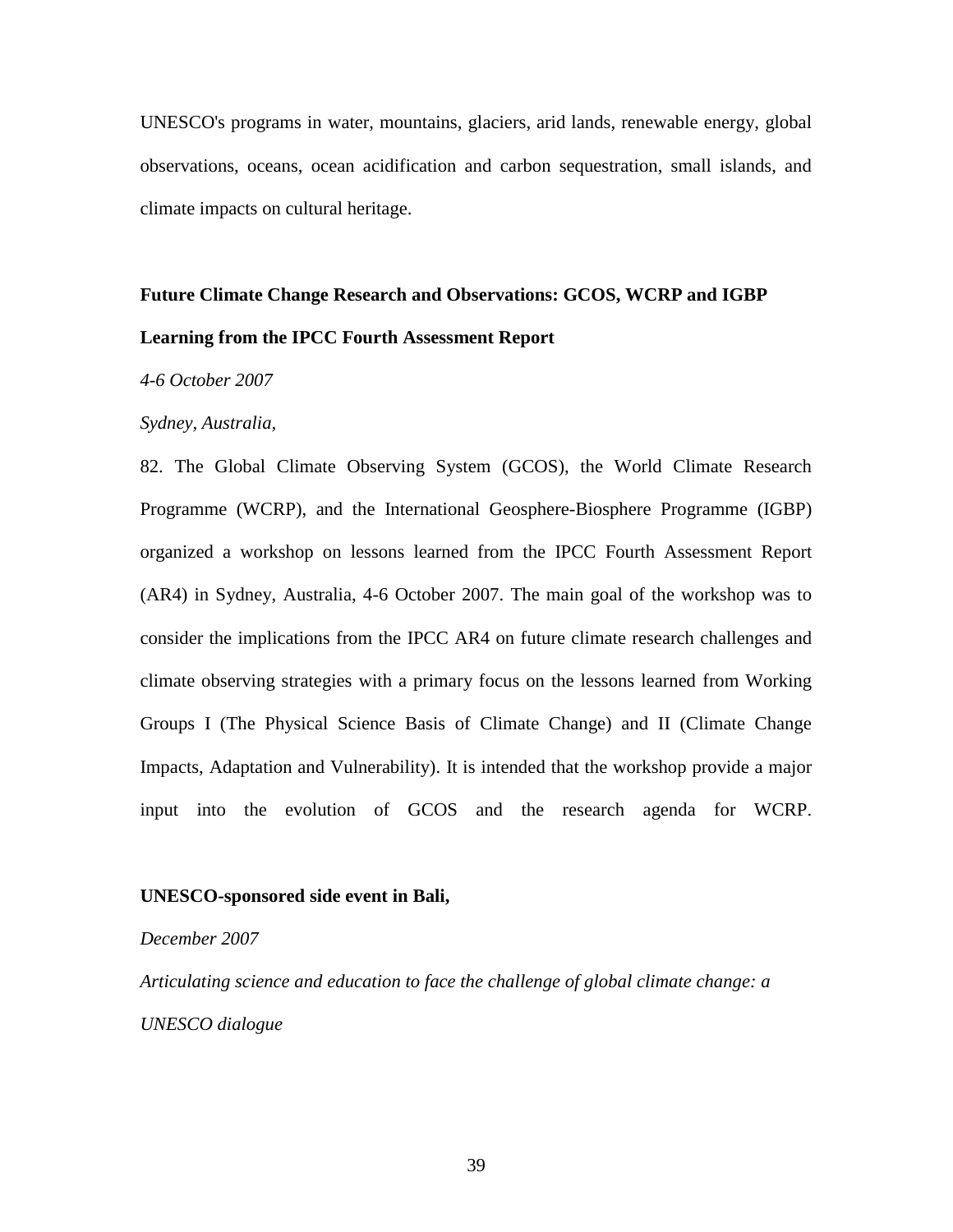83. UNESCO introduced its strategy for action on global climate change, which seeks to integrate climate change in a coherent manner across UNESCO's work programmes. The strategy takes the natural and social science knowledge bases and "moves them downstream" to end users, while seeking to establish a shared ethical philosophy. Participants discussed: who is responsible for making people in vulnerable communities aware of climate change; the need to train journalists to accurately communicate on climate change, including on its equity, social justice and political aspects; and challenges associated with freedom of the press and communicating climate change messages. They also noted the biased distribution of scientific research between the global North and South. UNESCO is finalizing a journalists' toolkit on climate change communication.

## **UNESCO is Co-organizing the International Conference on Groundwater & Climate in Africa**

#### *25-28 June 2008, Kampala, Uganda*

84. Current monitoring and assessments of the impacts of climate variability and change on water resources commonly exclude groundwater. This omission is of particular concern in Africa where current usage and future adaptations in response to climate change and rapid population growth, place considerable reliance upon groundwater to meet domestic, agricultural, and industrial water demands. The conference seeks to bring together water and climate scientists from research/academic institutions, government departments, and private sector as well as representatives from international agencies, donors and consortia in order to share knowledge and expertise, and thereby improve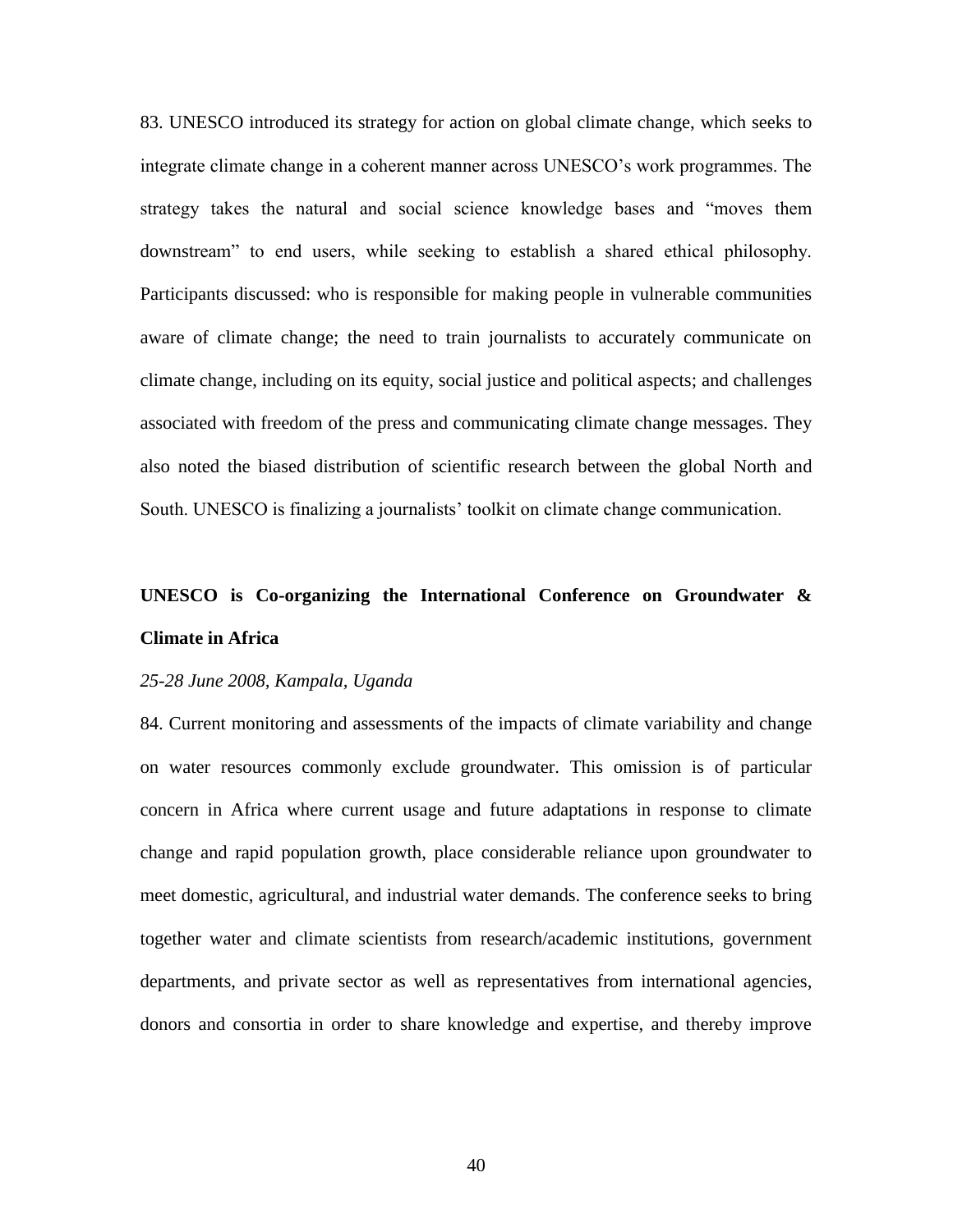current understanding of the impact of climate and development on groundwater resources in Africa.

# **UNITED NATIONS UNIVERSITY – INSTITUTE FOR ADVANCE STUDIES**

85. Since 2004, the United Nations University (UNU) has been exploring the feasibility of establishing a United Nations University Research and Training Centre (RTC) on Traditional Knowledge (TK). In October 2006, UNU-IAS established an interim office in Melbourne, Australia to work closely with Australian authorities, help develop relevant partnerships and networks and initiate a series of pilot activities to demonstrate the types of activities that the TK Institute could undertake. These activities explore the links between TK and: climate change, novel uses of forest, water management, and biotechnological uses of natural genetic resources.

86. The main upcoming activity on climate change is convening of the International Expert Group Meeting on Indigenous Peoples and Climate Change being organized in April 2008, with the North Australia Indigenous Land and Sea Management Alliance (NAILSMA) and the Secretariat of the United Nations Permanent Forum on Indigenous Issues. The meeting will bring together experts from around the world to consider: the effects of climate change on indigenous peoples; adaptation measures to climate change; carbon projects and carbon trading; and factors that enable or obstruct indigenous peoples' participation in the climate change processes. The meeting will be an important preparatory meeting for a number of meetings later on in 2008. A practical outcome of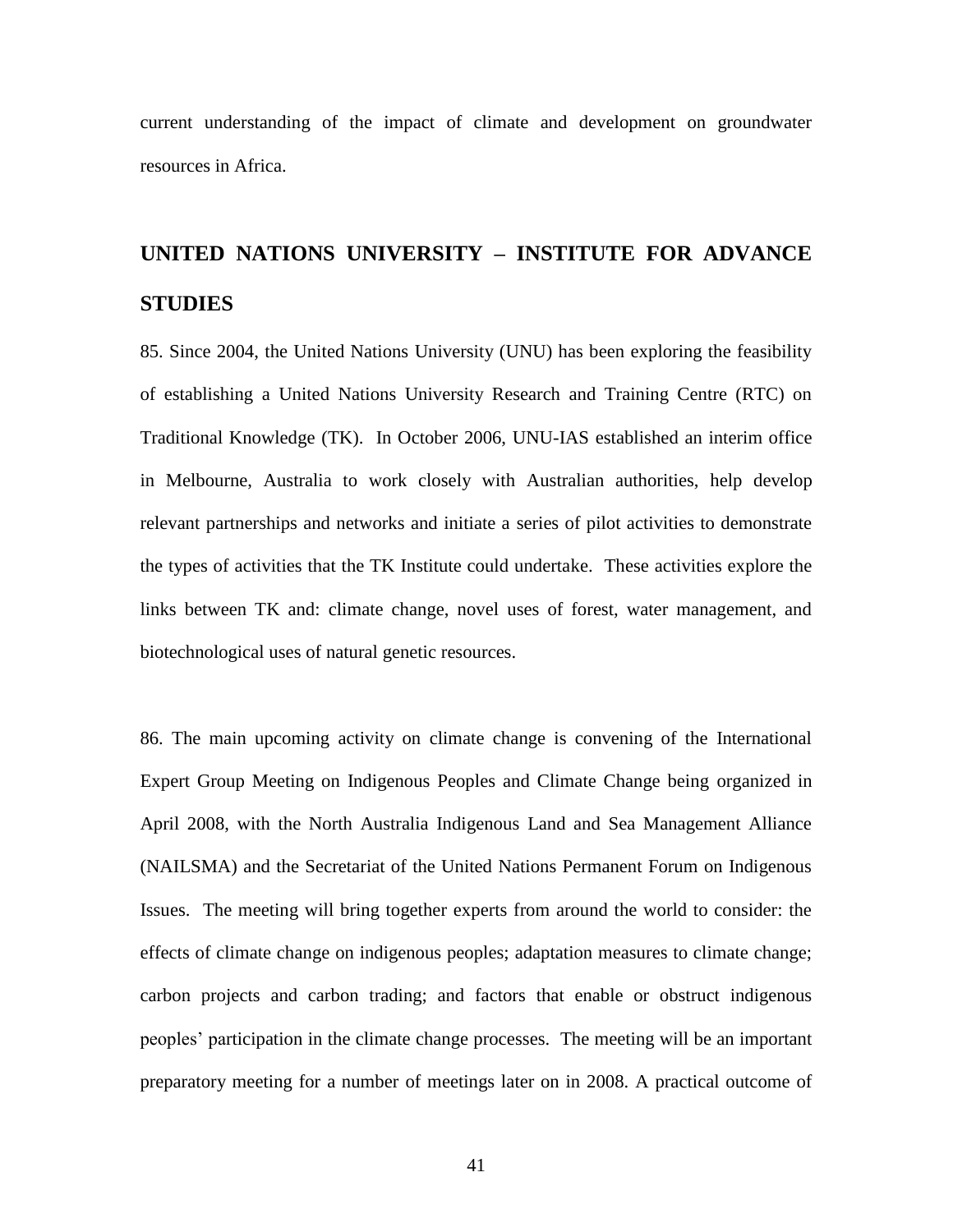the meeting will be to raise awareness amongst the indigenous communities in Northern Australia about how to generate carbon credits for the global carbon market, worth over \$30bn in 2006.

87. Another pilot activity being undertaken by UNU-IAS is developing a guide to the carbon markets for indigenous people. Responding to the effects and opportunities of carbon markets is a novel and ground breaking exercise for all concerned, especially indigenous people and communities. The report of the Special Rapporteur of the Permanent Forum (*Oil palm and other commercial tree plantations, monocropping: impacts on indigenous peoples' land tenure and resource management systems and livelihoods*) outlines how communities threatened by negative impacts, desperately need assistance. Even indigenous organizations confronted with the opportunities presented by carbon markets, such as NAILSMA, have called for assistance to gain access to the expertise and resources that would enable them to adequately managing this emerging use. A first step in this assistance is simply raising awareness amongst relevant stakeholders. Many indigenous communities and peoples however have no awareness of the growing importance, opportunities or challenges that this emerging market presents. This UNU-IAS publication is an attempt to address a preliminary need of raising awareness amongst indigenous peoples by explaining the market, the opportunities and how a community might get involved.

88. Further climate change activities are planned for the near future. These include:

 Convene an international experts meeting on the impact of the carbon markets on indigenous peoples.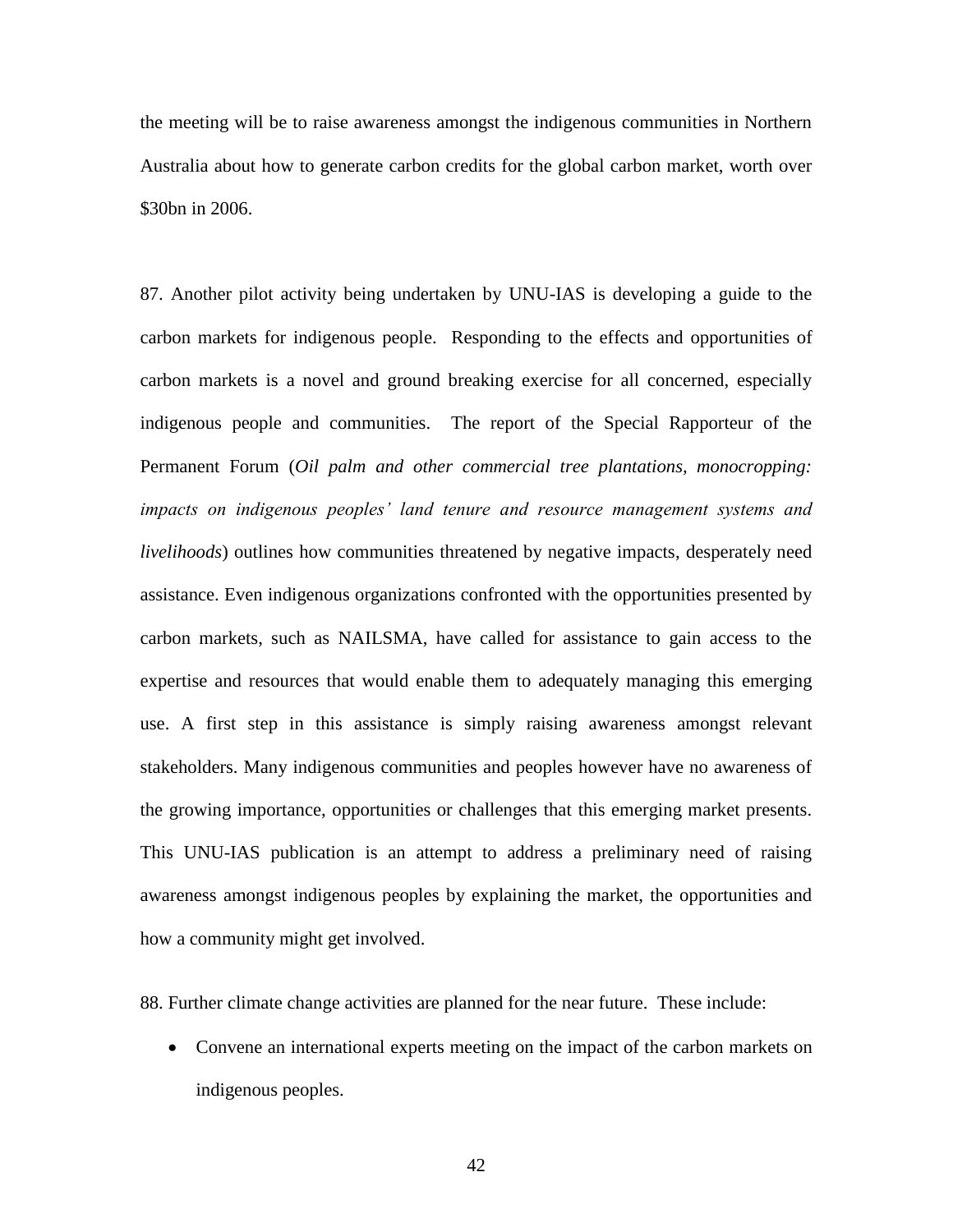- Work with communities in Northern Australia to sign carbon credit agreements.
- Support the development of monitoring systems on the impacts of climate change on indigenous communities in Northern Australia, Melanesia, Montane West and Central Asia, the greater American South-West and Northern Africa.
- Work with the World Bank on the Forest Carbon Partnership Fund to explore how indigenous peoples, in particular in the above regions can benefit from Carbon financed forest conservation initiatives, and share the experience gained with an international audience.
- Explore the legal and social consequences of relocating or other adaptation strategies for indigenous people as a result of climate change in Northern Australia, Melanesia, Montane West and Central Asia, the greater American South-West and Northern Africa.

89. In March 2007, the TK Bulletin<sup>12</sup> was launched. The TK Bulletin provides regular reviews of TK issues in the global arena including discussions at relevant international fora, such as the UNFCCC. In collaboration with the International Institute for Sustainable Development (IISD), this service will be expanded to develop a peer-to-peer subscription list providing subscribers the opportunity to share news and announcements with other list members. Analysis of topical issues will be developed in the future.

90. In August 2007, UNU-IAS finalized the outline of a new book on the role of TK titled "Bridging Different Worlds: Traditional Knowledge, Sustainable Development and

<sup>&</sup>lt;sup>12</sup> [www.unu.edu/tk](http://www.unu.edu/tk)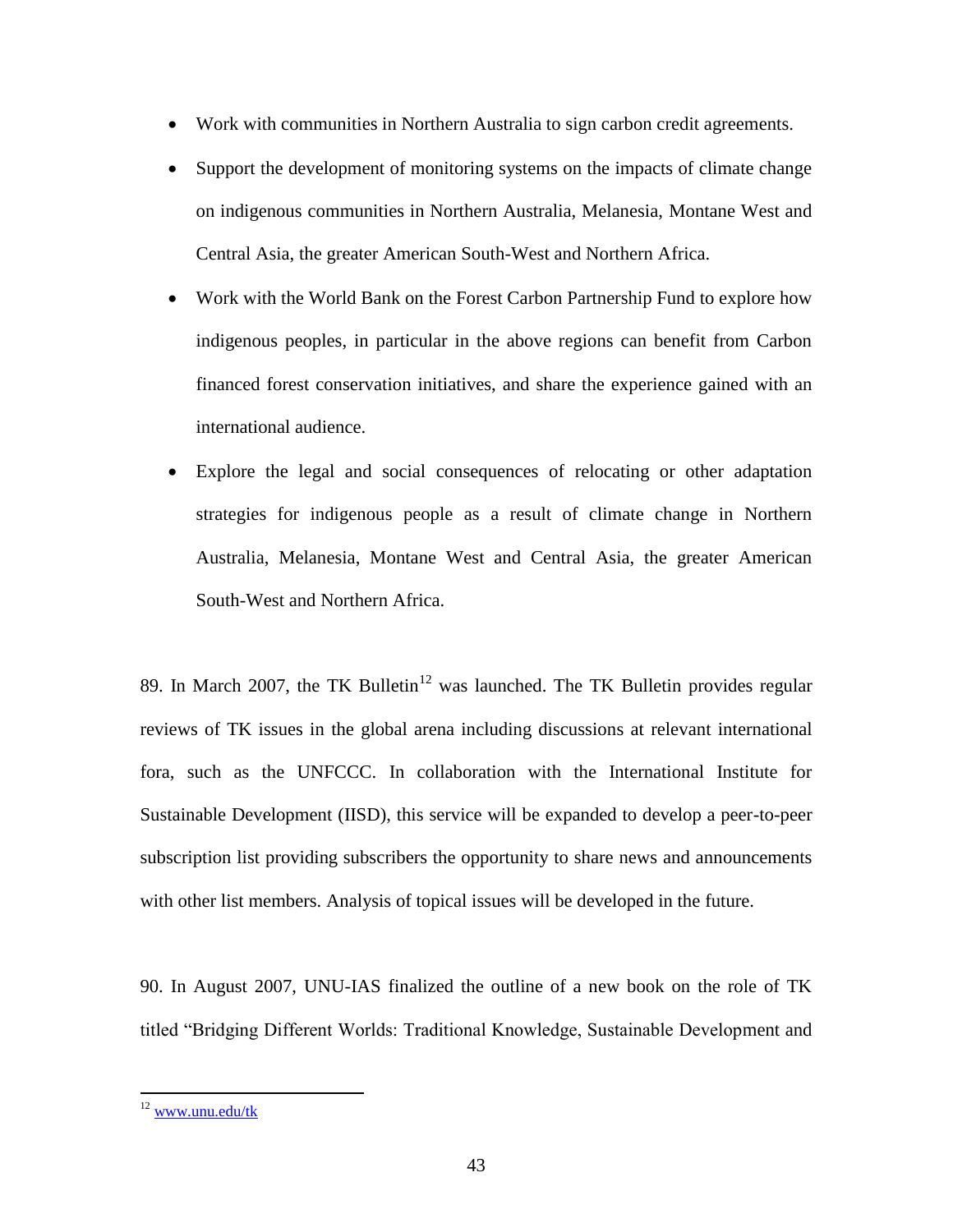Global Policy Making". The book aims to provide a non-specialist audience with a deeper understanding of the term 'traditional knowledge' and possible contributions TK can make to the pressing global problems of human survival, development and welfare. The book will also provide an overview of where TK related issues are being considered within intergovernmental negotiation processes. It is hoped that the book will contribute to advancing discussions and policy-making on the possible contributions of TK to sustainable development, ways and means to realize this potential and norms and procedures to protect and enhance the rights of holders of TK and constitute an introductory statement of purpose of the TK Institute by offering an authoritative overview of the subject prepared by a broad-based and high-level set of contributors. It is hoped that a chapter of the book will be written by the Executive Secretary of the UNFCCC and consider the role of TK and indigenous peoples in the climate change regime. More information about the pilot activities is available on UNU-IAS website.<sup>13</sup>

# **FOOD AND AGRICULTURE ORGANIZATION OF THE UNITED NATIONS**

91. The Food and Agriculture Organization's (FAO) collaboration with Indigenous Peoples and some of their organizations has to be considered in relation to the Organization's mandate and general approach. FAO was founded to raise levels of

<sup>13</sup> http://www.ias.unu.edu/sub\_page.aspx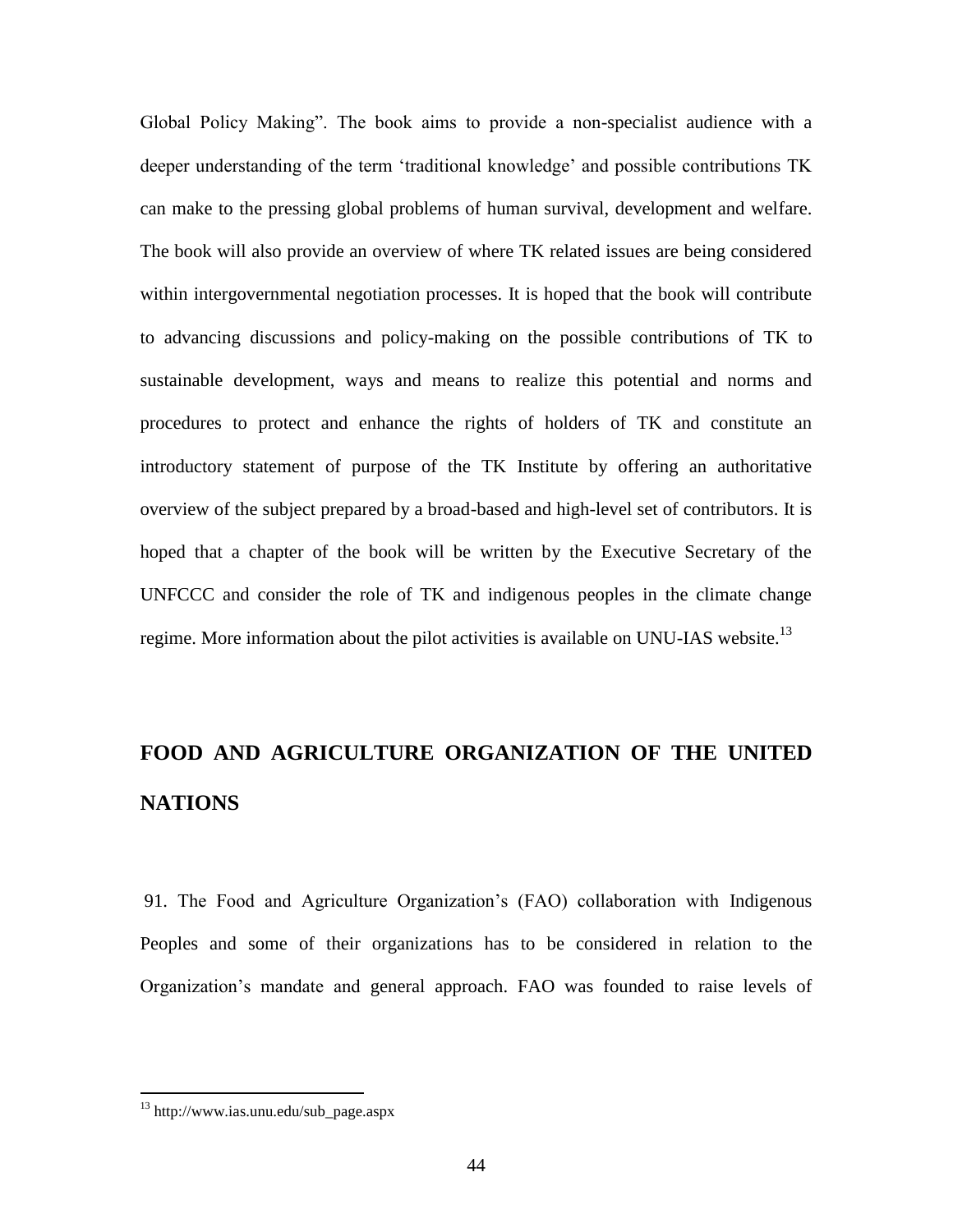nutrition and standards of living, to improve agriculture productivity and to better the condition of rural populations.

92. Currently, human activities, such as the use of fossil fuels and land use change, have led to an increase in the concentration of greenhouse gases, trapping heat inside the atmosphere. Global warming already has significant repercussions on human society and the environment. It is expected that if the present trend continues 65 developing countries will by 2085 have lost approximately 280 million tonnes of potential cereal production, while 11 percent of arable rain-fed land will become unproductive. Food trade patterns will shift, extreme events like droughts, excessive precipitation and intense tropical storms are likely to decrease crop productivity, at the same time as pests and pathogens may proliferate and spread, threatening crops and livestock.

93. Biodiversity is presently being lost and will continue to do so, agro-ecological zones are shifting, ecosystem services are being reduced, land is degraded and valuable agricultural terrain is threatened by immersion - a sea level rise of one metre would cause 56 million people in 84 developing countries to become "environmental refugees".

94. Consequently, as an organisation leading international efforts to defeat hunger, serving both developed and developing countries, FAO is not only concerned with mitigating the effects of climate change (for example by supporting efforts to reduce and/or sequester the emission of greenhouse gases), since climate change is already

45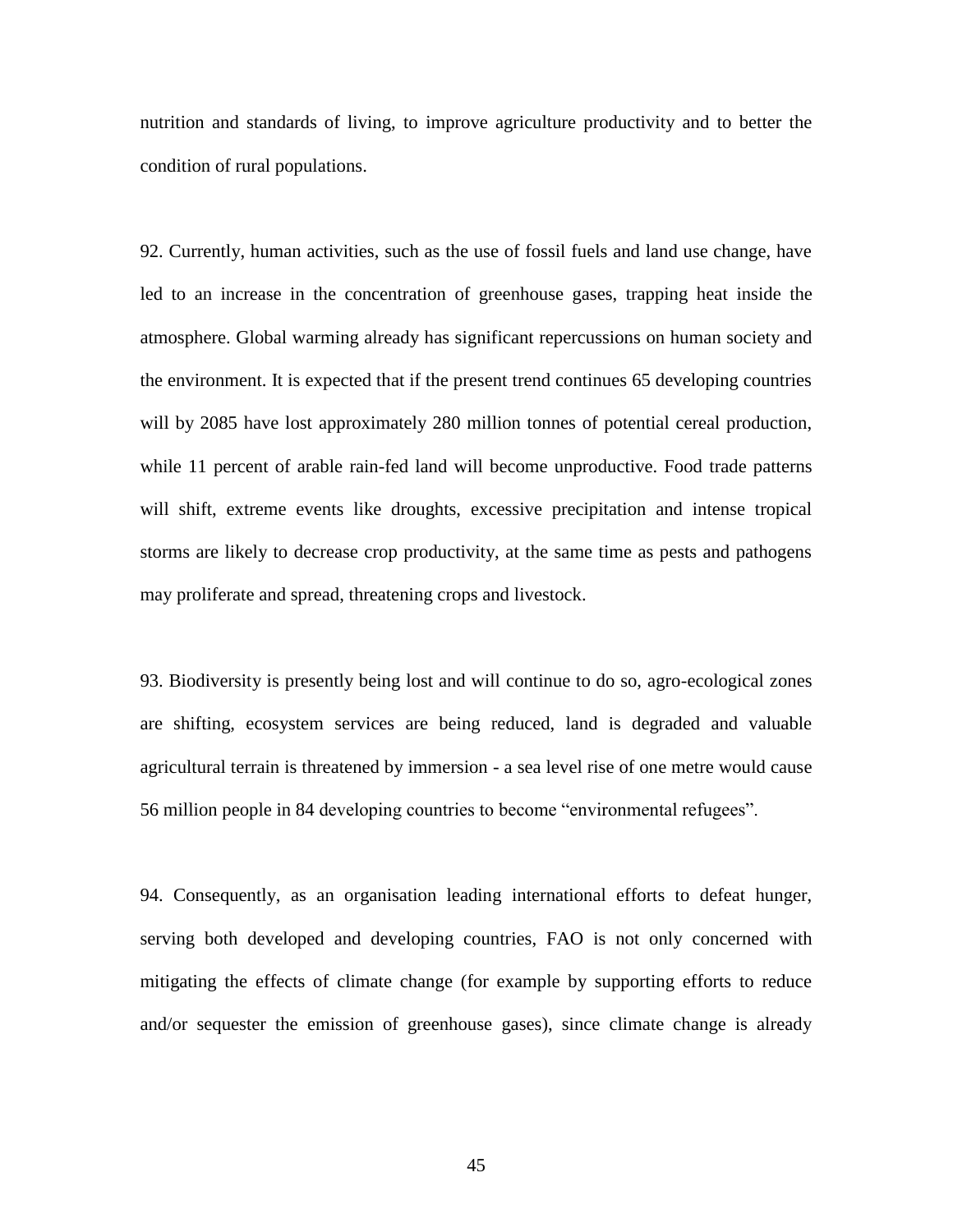taking place, the Organisation also has to deal with processes of adaptation to this reality. FAO's programme on climate change includes:

- the promotion of practices for the mitigation and adaptation of agricultural systems;
- the reduction of emissions from the agricultural sector considering the major objective of ensuring food security;
- the development of practices aimed at increasing the resilience of agricultural production systems; and
- the establishment and improvement of national and regional observing systems, as well as data and information collection and dissemination.

95. FAO is presently contributing to the debate on climate change by assessing available scientific evidence, participating in observing and monitoring systems, collecting unique global datasets and providing a neutral forum for negotiations and technical discussions on climate change and agriculture.

96. In 1988, an "Inter-departmental Group on Climate" was established by FAO to monitor the state of climate change science, to develop the position of the Organization and to participate in international discussions, particularly after the adoption of the United Nations Framework Convention on Climate Change (UNFCCC, 1992) and the Kyoto Protocol (1997).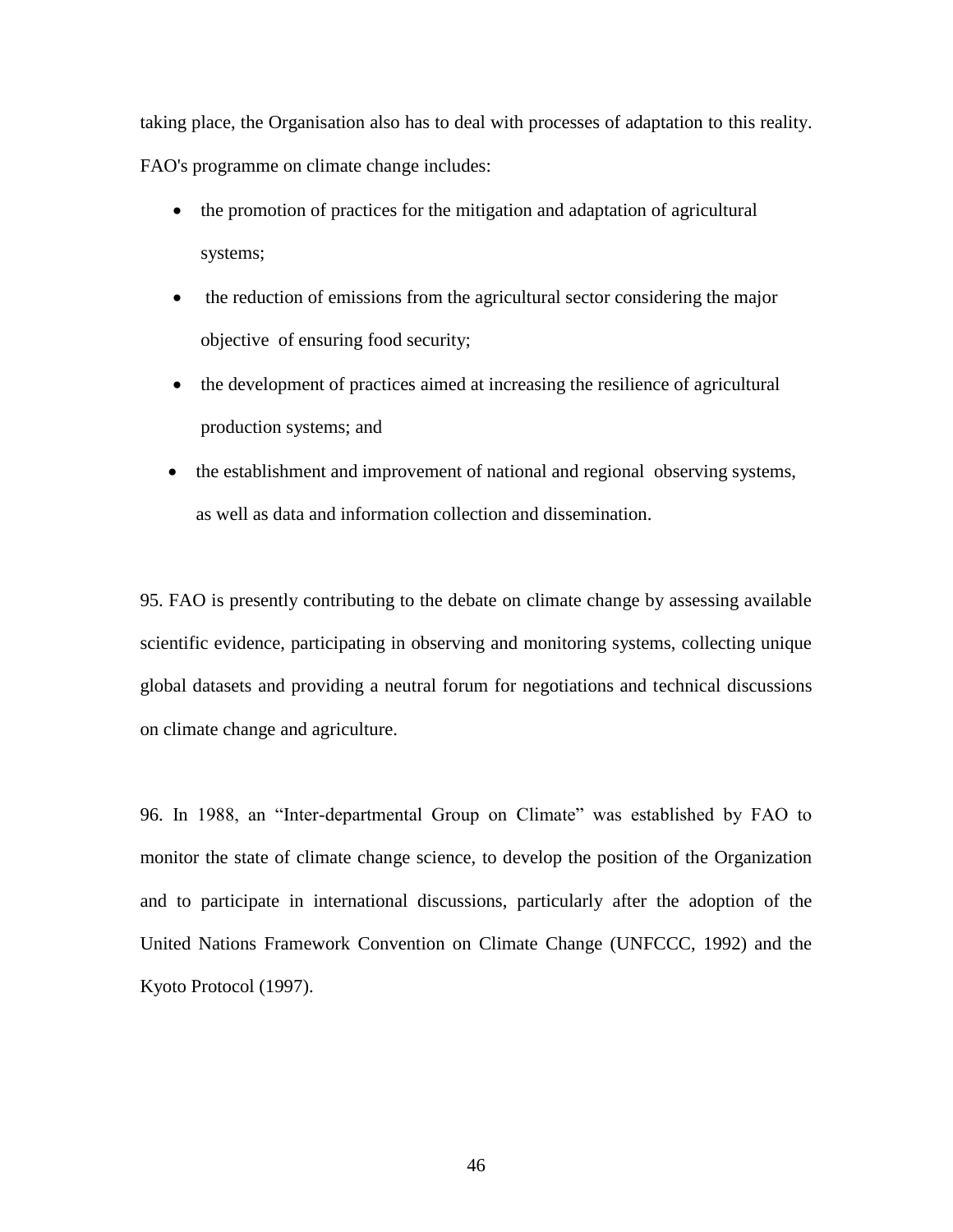97. In 2001, an integrated climate change programme based on current activities has been approved with the foremost objective of ensuring food security by developing practices aimed at increasing the resilience of agricultural production systems to the vagaries of weather and climate change, while promoting national and regional observing systems, as well as data and information collection and dissemination.

98. In order to make best use of synergies, FAO collaborates on technical matters with the secretariat and subsidiary bodies of the Framework Convention on Climate Change (UNFCCC), the Intergovernmental Panel on Climate Change (IPCC), sister agencies such as the World Meteorological Organization (WMO) and the United Nations Environment Programme (UNEP), the Secretariats and subsidiary bodies of the Convention on Biodiversity (CBD) and the Convention to Combat Desertification (CCD), as well as regional organizations. A comprehensive presentation of FAO's activities related to climate change and food security is provided at the website of PAIA (Priority areas for interdisciplinary action). 14

99. Because Indigenous Peoples are often overwhelmingly dependent on the environment for daily living, their communities are among those most adversely affected by climate changes. Furthermore, indigenous peoples count for a disproportionate number of the world's poor and food insecure. At the same time, they have demonstrated an impressive adaptive capacity to inhospitable environments and difficult circumstances. Many indigenous populations also possess a unique knowledge of plant genetic diversity that

<sup>&</sup>lt;sup>14</sup> <http://www.fao.org/clim/>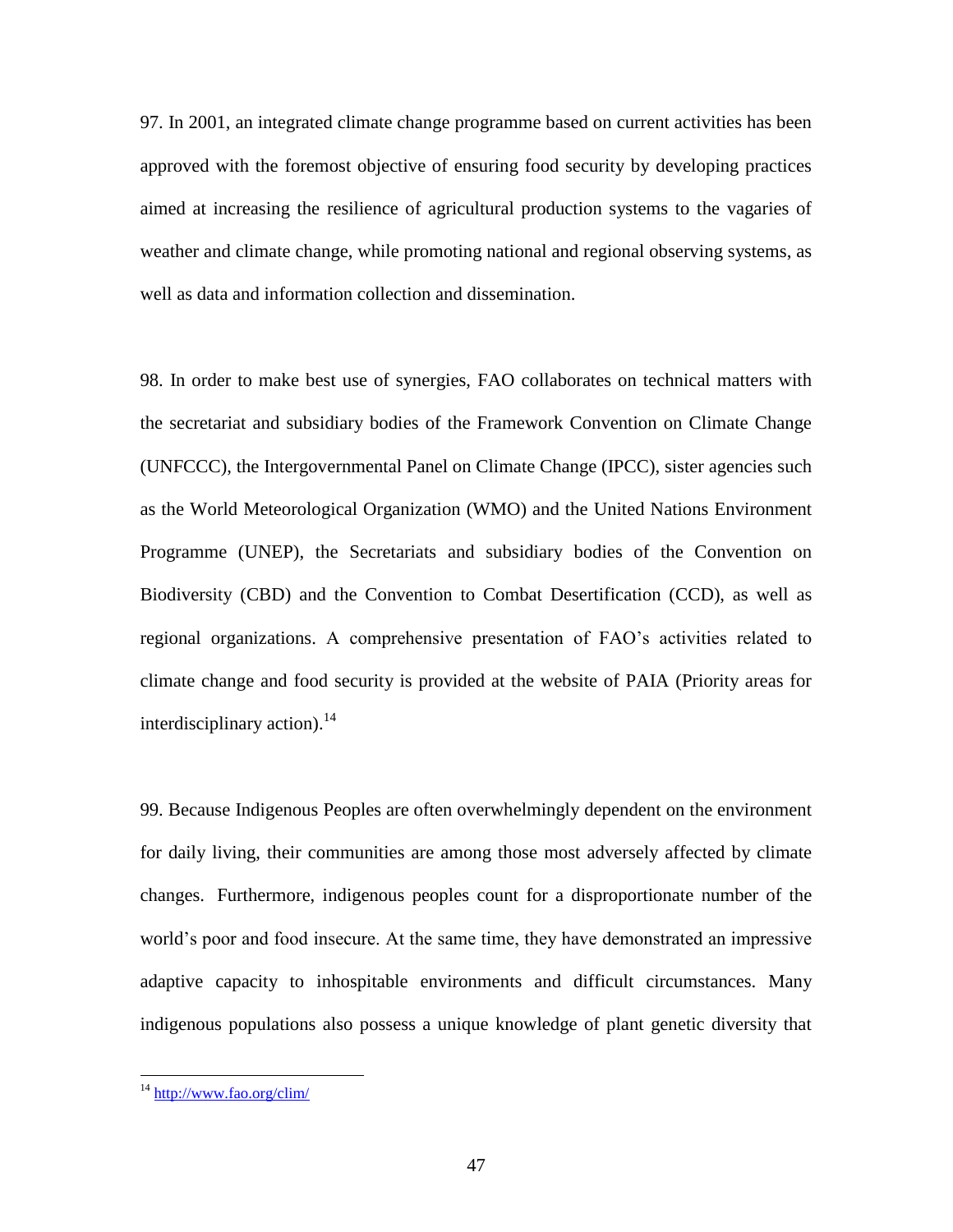may be needed to fight plant and animal diseases; many also know how to breed varieties that cope with stressed environments, or possess the ability to interpret natural phenomena to forecast weather shifts and respond appropriately.

100. Local knowledge and insights of this kind may provide the basis for developing alternative paradigms to counter detrimental effects of climate change. As a supporting and co-operating agency, FAO's role is to assist member countries to identify potential adaptation options and to support local people in their search for viable alternatives applicable to their particular circumstances. The ultimate goal is not to enforce preselected practices or policies on collaborating communities, but rather to inform and promote local dialogue concerning local impacts of climate change and site-specific solutions for reducing vulnerability. Bridging the gap between scientific and traditional practice is fundamental for formulating successful measures to guarantee food security. It is therefore imperative for FAO to collaborate with indigenous peoples and their organizations in a joint effort to counteract climate change and achieve food security for all.

## **OFFICE OF THE HIGH COMMISSION ON HUMAN RIGHTS**

101. The impact of climate change on the environment is now overwhelmingly recognized and increasing attention is being given to the human dimension. However, less is said about the relevance of human rights to the unfolding challenge of climate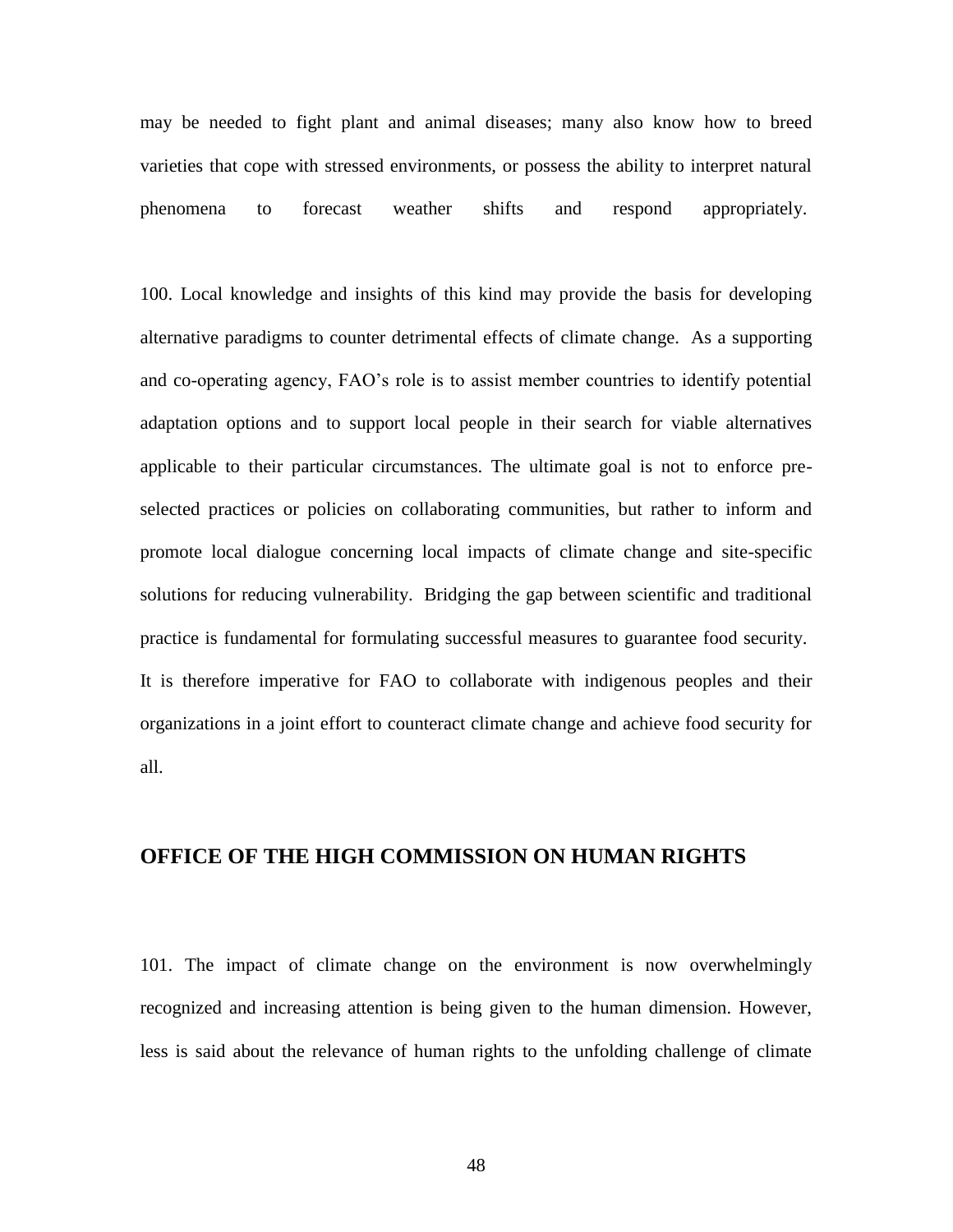change and in particular about how the human rights of certain groups are particularly affected because of their distinctive culture or location.

102. From a human rights perspective, climate change may directly affect universally recognized human rights such as the right to life, food, adequate housing or water. Rights to access information and participate in decision-making are also relevant as States take measures to mitigate the impact of climate change. States have obligations under international human rights law to address disadvantage, threats to human rights and ensure that policies aimed at limiting the effects of climate change are not implemented in ways that discriminate against specific groups.

103. All of these factors have a bearing on the situations of indigenous peoples. Indigenous peoples are among the groups that are most vulnerable to actual and potential detrimental impacts of climate change. They live in the most vulnerable ecosystems so are often the first groups to be impacted by climate change. They are highly dependent on their lands and natural resources for subsistence and their cultural identity is closely associated with the environment and the lands in which they live.

104. These factors place indigenous peoples among the most vulnerable to detrimental impacts of climate change on traditional forms of agriculture, pastoralism, fishing, hunting and gathering and other subsistence activities as well as affect their access to natural resources including water.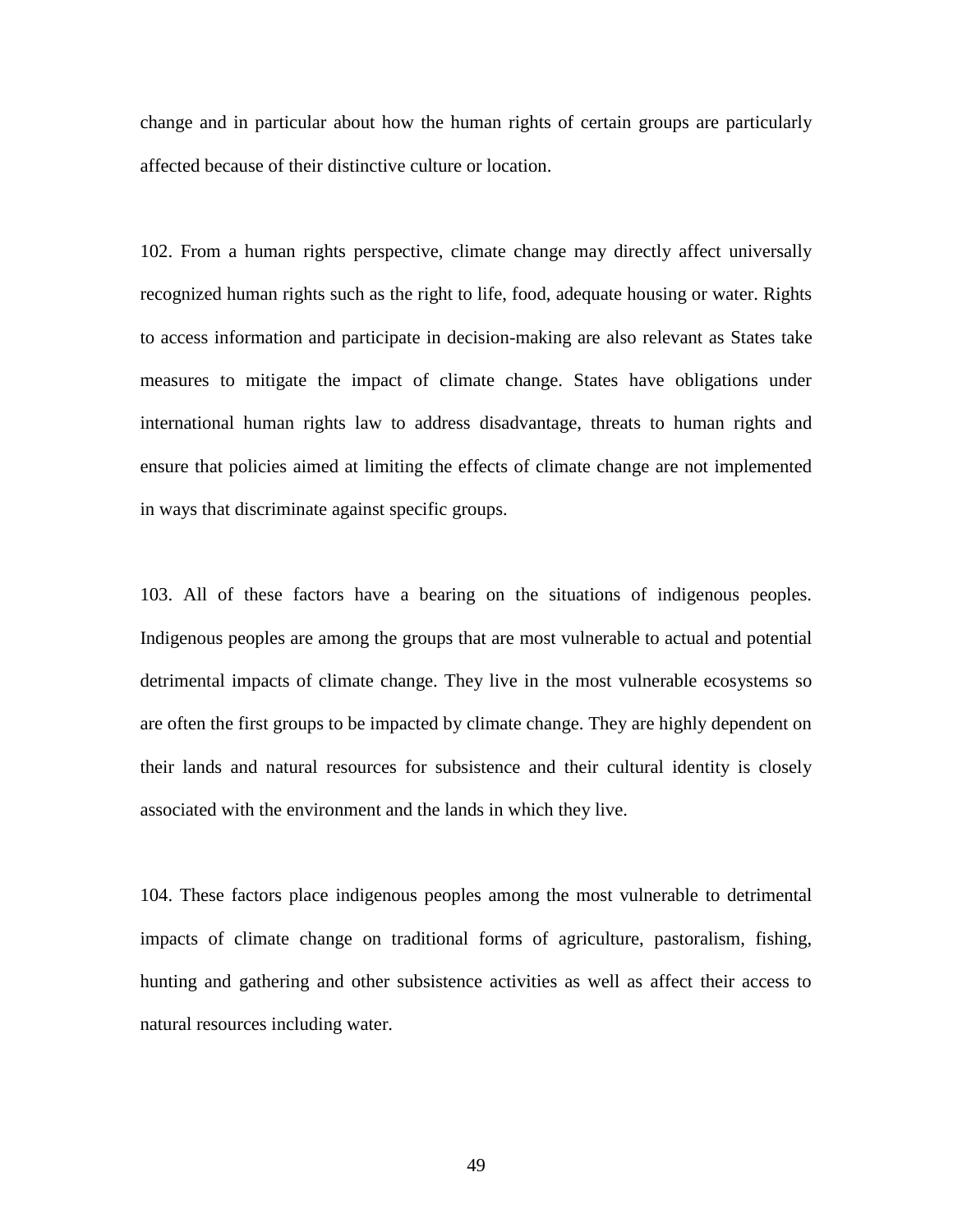105. While the UN's human rights mechanisms have not specifically addressed the linkage between climate change and indigenous peoples' rights, there is a growing understanding about how impacts on the environment may affect the enjoyment of rights of indigenous peoples. For example, the Committee on Economic, Social and Cultural Rights (CESCR) has emphasized, *inter alia*, that activities leading to the denial of indigenous peoples sources of nutrition, as well as those breaking their symbiotic relationship with their lands, have a deleterious effect on their health and constitute accordingly a human rights violation.<sup>15</sup>

106. Following a discussion of the former Working Group on Indigenous Populations (WGIP) on the human rights situation of indigenous peoples in States and other territories threatened with extinction for environmental reasons at its twenty-first session  $16$ , the former Sub-Commission on Human Rights' expert Ms. Françoise Hampson produced a working-paper on this issue<sup>17</sup> and a questionnaire for States with particular reference to the rights of indigenous peoples.<sup>18</sup> Information provided by some Member States suggest that indigenous peoples are especially vulnerable to environmental hazards, inter alia, because they may inhabit parts of the States' territory that are prone to environmental harm.

107. Furthermore, certain measures taken by States to mitigate or adapt to the effects of climate change may also have negative impacts on the human rights of indigenous

 15 CESCR General Comment No 14, para. 27

<sup>16</sup> E/CN.4/Sub.2/2003/22

<sup>17</sup> E/CN.4/Sub.2/AC.4/2004/CPR.1

<sup>18</sup> E/CN.4/Sub.2/AC.4/2006/CRP.2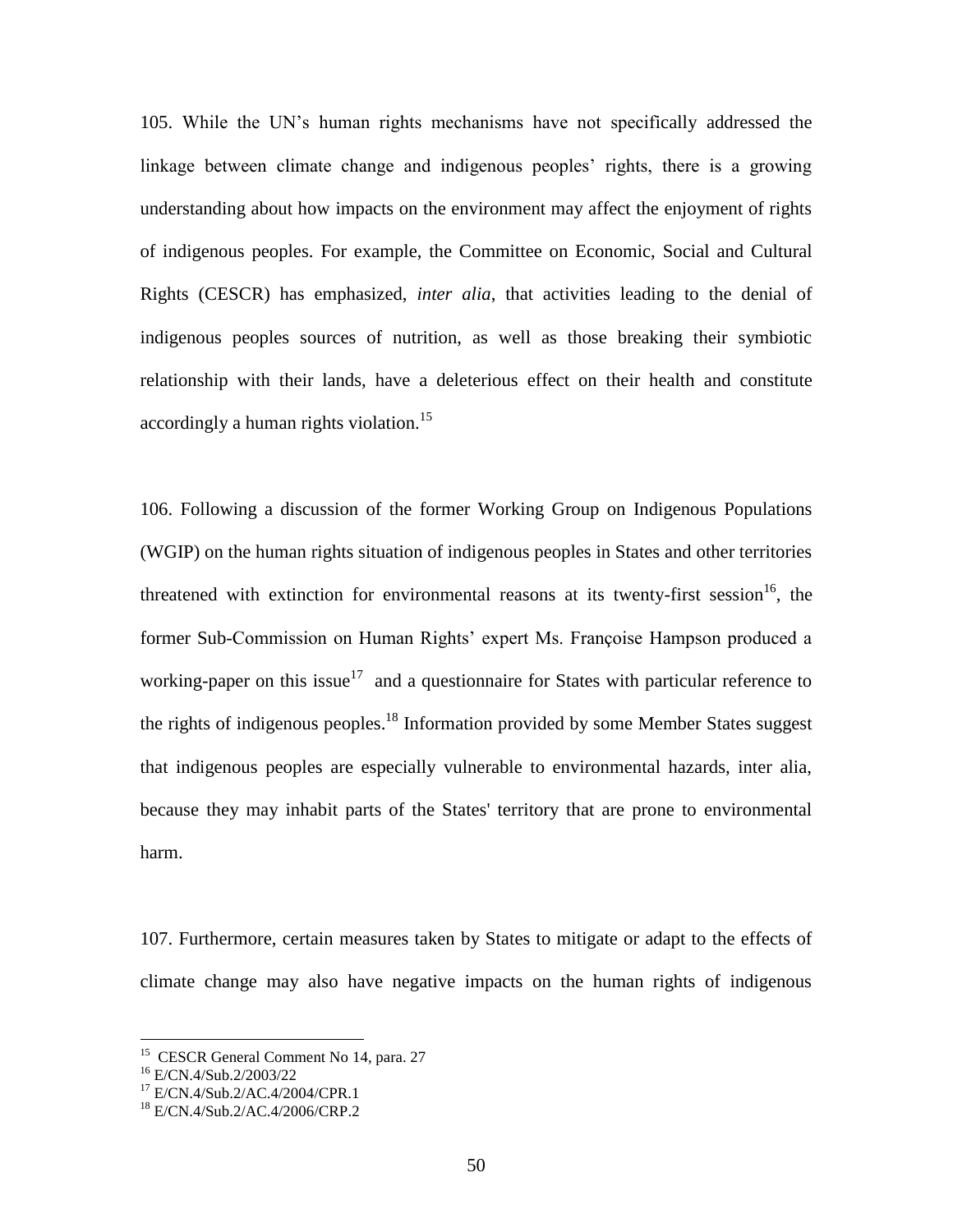peoples for example when they involve the removal of indigenous communities from their lands or take away their means of subsistence to develop bio-fuels or forest plantations to combat carbon emissions, so-called carbon sinks. In that regard, the Special Rapporteur on the Right to food has highlighted that indigenous peoples are "particularly concerned about developments in biotechnology…that could deprive indigenous farming communities of their access to and control of seeds and livestock breeds..."<sup>19</sup> and has drawn attention to the fact that "[d]evelopment projects are often carried out without the free, prior and informed consent of those affected, and can threaten the right to food through the destruction or loss of ancestral territories and resources or displacement."<sup>20</sup>

108. As noted by the former Sub-Commission on human rights, in the case of indigenous peoples, particular attention should be given to mitigation strategies involving indigenous peoples' lands, territories and natural resources whose importance has been continuously highlighted at the international level. $^{21}$ 

### **UN-HABITAT**

109. Although the effects of climate change will be felt all over the world, in general vulnerable groups such as the indigenous peoples will be more affected. In an era of rapid urbanization, primarily in developing countries, cities will be particularly vulnerable,

<sup>&</sup>lt;sup>19</sup> A/60/350, para. 24

<sup>&</sup>lt;sup>20</sup> A/60/350, para. 25

 $^{21}$  E/CN.4/Sub.2/1997/17, par. 5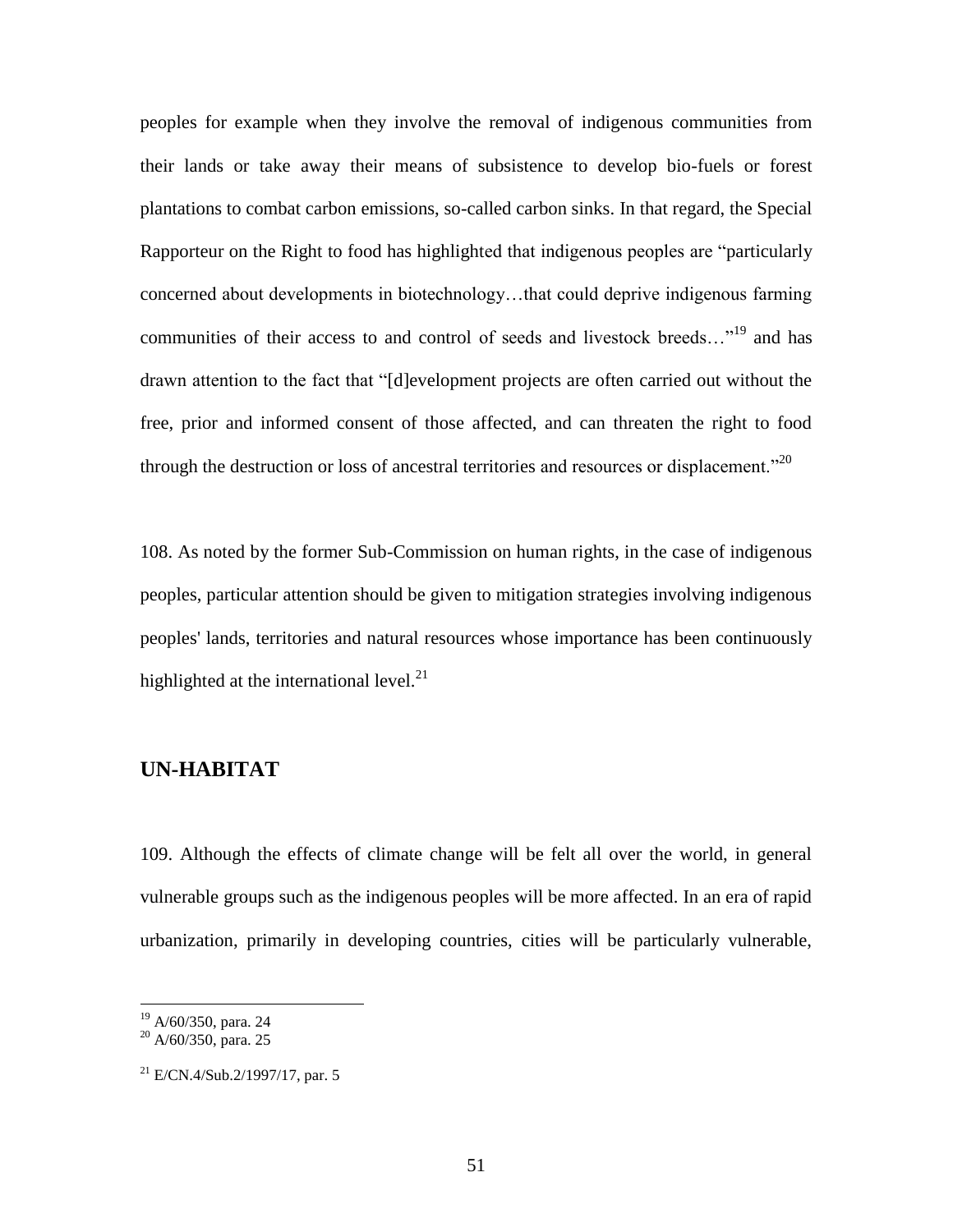with climate change adding to and reinforcing existing economic, social and environmental problems. Cities, particularly in developing countries, are not sufficiently prepared or aware, to meet these challenges. Cities need to elaborate strategies and plans, by way of anticipated disaster management, for mitigating and adapting to climate change. UN-HABITAT's mission is to promote socially and environmentally sustainable towns and cities with an overall goal of adequate shelter for all, and also contributes to the slum upgrading, and water and sanitation, targets of the Millennium Development Goals, a mandate which touches on climate change issues on several levels.

110. UN-HABITAT notes the effects of climate change on indigenous peoples; that particularly affected areas are the Arctic region, low-lying coasts and small islands, pastoral lands, mountain areas and rain forests. Consequences of climate change include the loss of land, livelihoods, settlements, investment and heritage. Reactions to climate change effects are being seen, in increased local, rural-urban and international migration. The effects of these reactions can and are leading to conflicts over limited resources and increased environmental degradation; of land, water, shelter, forestry, bio-diversity etc. UN-HABITAT is particularly concerned with the effects on and effects caused by housing and settlements, noting that there are environmental complications in the use of timber for shelter construction and the use of charcoal and firewood for cooking fuel (see Figure 1; Indigenous Peoples and the Climate Change Cycle).

111. Several agencies within the UN System are involved in climate change mitigation and adaptation efforts at different levels (see Figure 2- Indigenous Peoples and Climate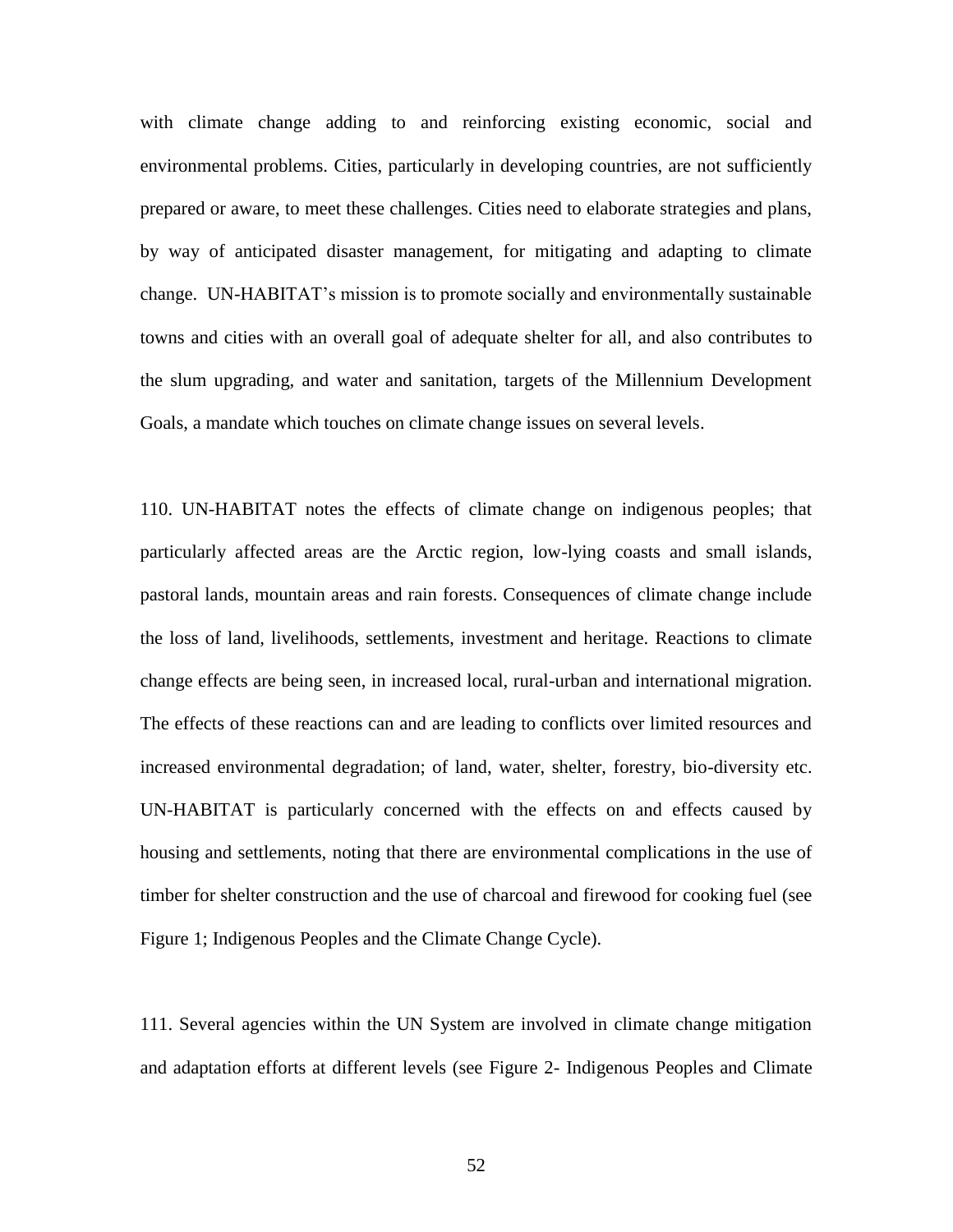Change- UN role in Mitigation). An example is the collaboration between UNEP and UN-HABITAT, initiated three years ago, on spearheading information campaigns and working on building local capacities on global urban environment issues.

112. On an operational level UN-HABITAT has experience in promoting and providing technical assistance i.e. on treeless construction technologies. At the normative level UN-HABITAT is developing an initiative on sustainable urban development and climate change; the Sustainable Urban Development Network (SUD-Net). UN-HABITAT has also created a Task Force on Climate Change to bring together experiences and knowledge on climate change issues within the agency, and develop an agency-wide strategy on climate change mitigation and adaptation issues on human settlements. UN-HABITAT's strategy focuses on city governance, planning and management, using entrypoints such as energy, transport, land use and slum upgrading. The strategy networks with partners at global, regional and national local levels within the framework of the Sustainable Urban Development Network (SUD-Net). Networks for indigenous peoples are invited to participate in the UN-HABITAT SUD-Net initiative.

113. The interaction between urbanization and climate change is particularly important; roughly half of the greenhouse gas emissions are a result of the burning of fossil fuels in the cities for urban transport, whilst the other half results from energy use in buildings as well as for use in appliances, and are thus concentrated in cities. However, mitigation and adaptation measures envisaged at global and national levels have not yet been translated into measures at city and local levels. Immediate action is needed to increase the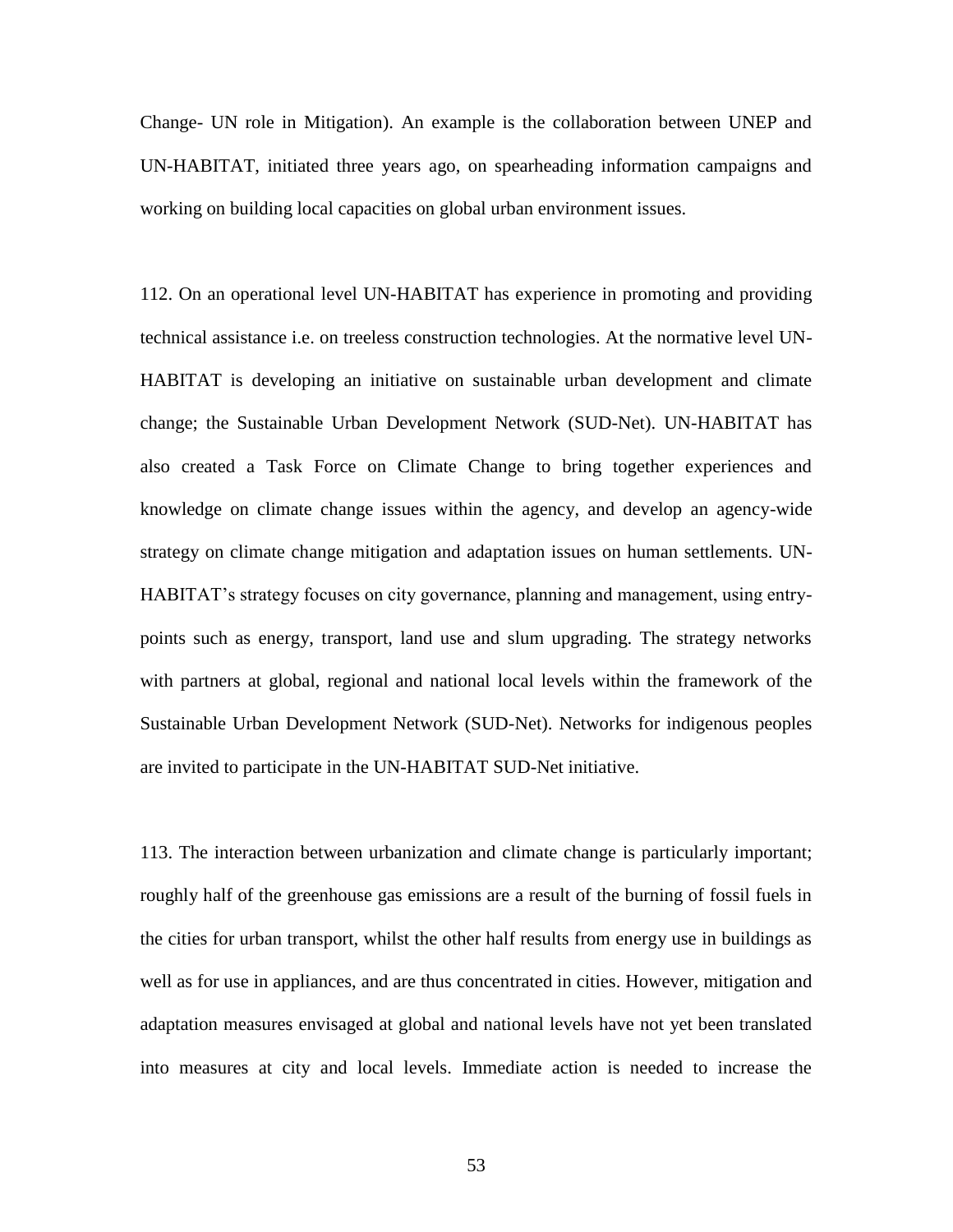sustainability of cities through the re-visiting of land-use plans, transport methods and building design, along with regulation on carbon trading mechanisms.

114. The impact of climate change is being increasingly felt across all sectors; development, environment, economy and security. Also its impact on quality of life in human settlements is particularly affecting poor and vulnerable groups, particularly indigenous peoples. Deforestation, particularly in developing countries, is pushing indigenous families to migrate to cities for economic reasons, often ending up in urban slums. The links between bio-fuels and food security needs to be addressed in the context of national planning for sustainability. Migration, as a result of climate impacts, is compounding the trend of rapid urbanization. Figure 1, Indigenous Peoples and the Climate Change Cycle, illustrates the effect of climate change on the natural habitats of indigenous peoples and how that in turn impacts on climate change.

#### Cities in developing countries

115. Although cities in developing countries are the source of 25% of green house gas emissions globally, they are suffering as much, if not more, the consequences as the developed countries. Their resources, mitigation and adaptation capacities are poor, whilst they are experiencing higher urbanization rates also seen in the case of indigenous peoples. By 2030 it is estimated that the largest cities are to be found in the developing world. Rising sea levels and tropical cyclones will be affecting low-lying coasts and small islands, and should sea levels rise by one metre, many major coastal cities will be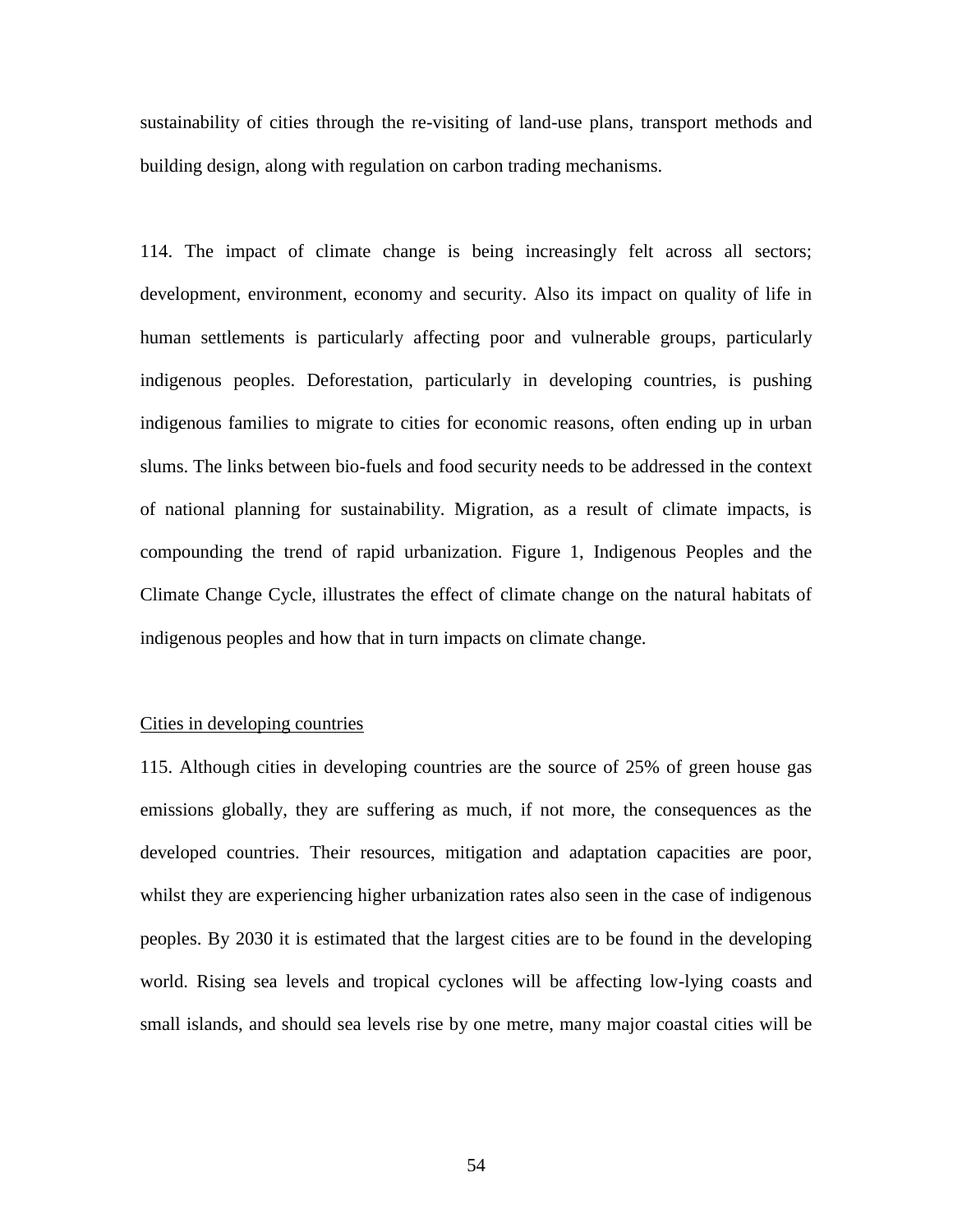threatened, including; Dhaka, Rio de Janeiro, Los Angeles, Mumbai, Karachi, Shanghai, New York etc.

#### Technology, energy and finance

116. Developments in technology and their dissemination are key to mitigating, adapting and building resilience to climate impacts in developing and developed countries. Energy efficiency issues are also at the core of the climate mitigation agenda. A radical change toward more energy efficient production, transport and building is required if the international community is to meet the challenge of providing two billion people with access to modern energy and support countries in reaching their development objectives, whilst mitigating climate change. Technology dissemination and development and working for more efficient energy use both require adequate investment and resources. The Clean Development Mechanism allows projects which reduce greenhouse gas emissions in developing countries to earn emission reduction credits, engaging the private sector in creating low-cost opportunities to cut emissions. The Carbon Market thus offers the opportunity to deliver more cost effective implementation, whilst mobilizing resources providing developing countries with incentives and resources for the mitigation of and adapting to climate change challenges.

#### UN-HABITAT on Cities and Climate Change

117. UN-HABITAT works towards improving living conditions, adequate shelter for all and sustainable human settlements development, while focusing on the needs of the poor and other vulnerable and disadvantaged groups, including indigenous peoples. The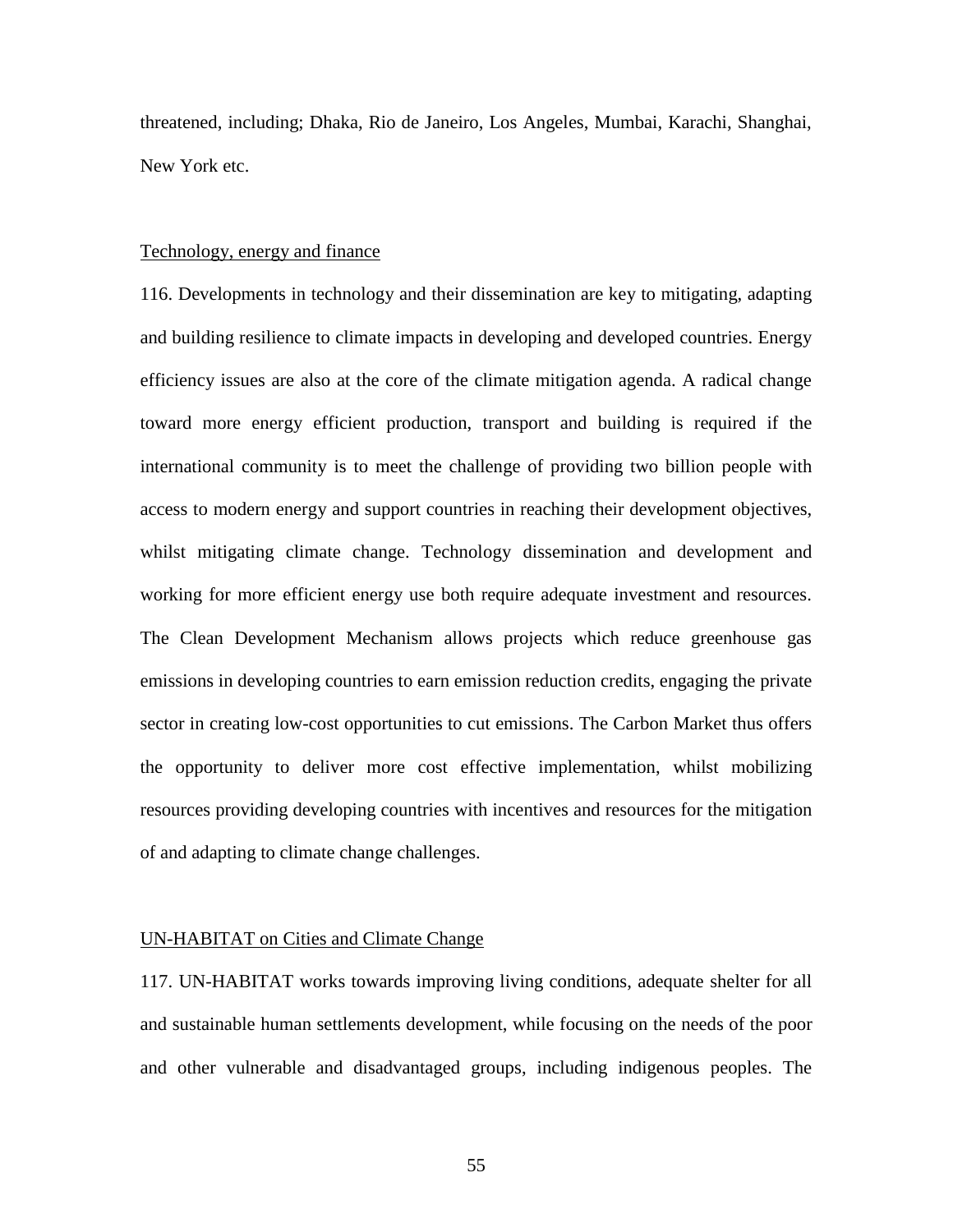Habitat Agenda, Millennium Development Goals and other relevant instruments and frameworks related to spatial, economic and social development, as well as human rights, provide guidance to UN-HABITAT's work.

118. To achieve the goal of adequate shelter for all, UN-HABITAT collaborates with governments, civil society and the scientific and professional communities, as well as with other UN agencies (see Figure 2- Indigenous Peoples and Climate Change- UN role in Mitigation). UNEP and UN-HABITAT also initiated a joint effort three years ago, on carrying out information campaigns and building local capacities on global urban environment issues. UN-HABITAT also works with international, regional and local financial institutions, in order to mobilize funding for investments in urban infrastructure and affordable housing. UN-HABITAT focuses on resilience in cities, seeking cooperating with relevant agencies in assisting local authorities in the development of local initiatives to mitigate climate change effects.

119. Within UN-HABITAT a Task Force on Climate Change has been operationalized, with the aim of creating awareness on climate change issues within and outside the agency; create mechanisms for all sections of the agency to contribute to the development of an agency-wide strategy on climate change; provide a forum for exchange of ideas and experiences on substantive climate change issues to provide inputs to major events; and to provide an agency-wide forum for the development of proposals and training and capacity building materials.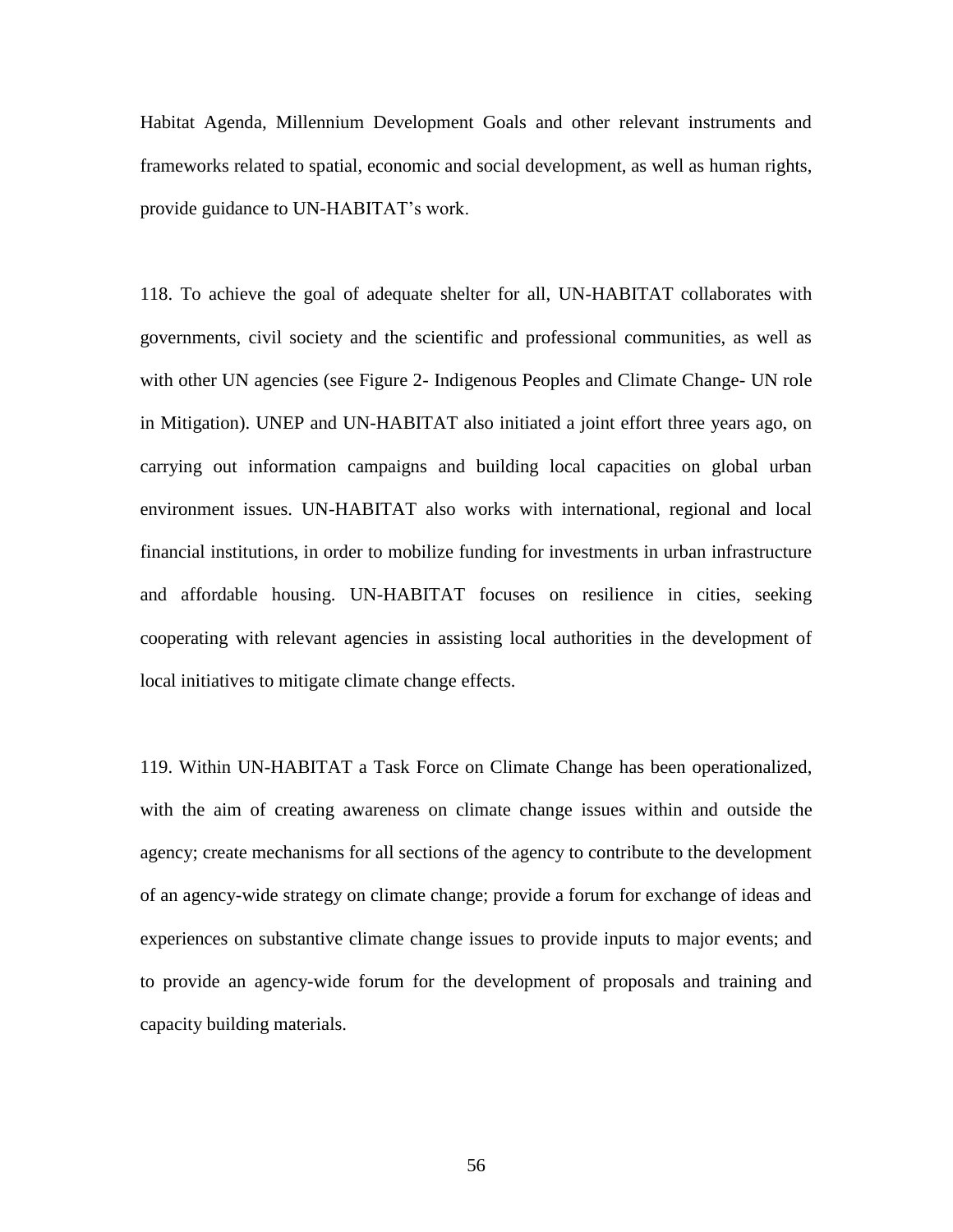120. UN-HABITAT's strategy focuses on city governance, planning and management, using entry-points such as energy, transport, land use and slum upgrading. The strategy networks with partners at global, regional and national local levels within the framework of the Sustainable Urban Development Network (SUD-Net).The strategy aims to strengthen international cooperation on combating climate change impacts through harmonizing the efforts of cities in developed nations, supporting mitigation and adaptation processes in cities of developing nations and facilitating knowledge transfer and linking these efforts. Networks for indigenous peoples are invited to participate in the UN-HABITAT SUD-Net initiative.

121. The Sustainable Urban Development Network (SUD-Net) in being launched in response UN-HABITAT's recently adopted Medium-Term Strategic and Institutional Plan, and within the framework of the Global Campaign for Sustainable Urbanization. SUD-Net comprises of three main intern-linked areas; urban governance, decentralization and strengthening of local authorities, and environmental issues, noting that disaster prevention capacity at the local level will be enhanced through improved and participatory environmental planning and management. SUD-Net will focus on three climate areas; Arctic cities and towns, tropical and sub-tropical cities and towns with a particular focus on Africa and the Mekong region, and coastal cities and towns. SUD-Net will be launched at the fourth session of the World Urban Forum, in October 2008, Nanjing, China.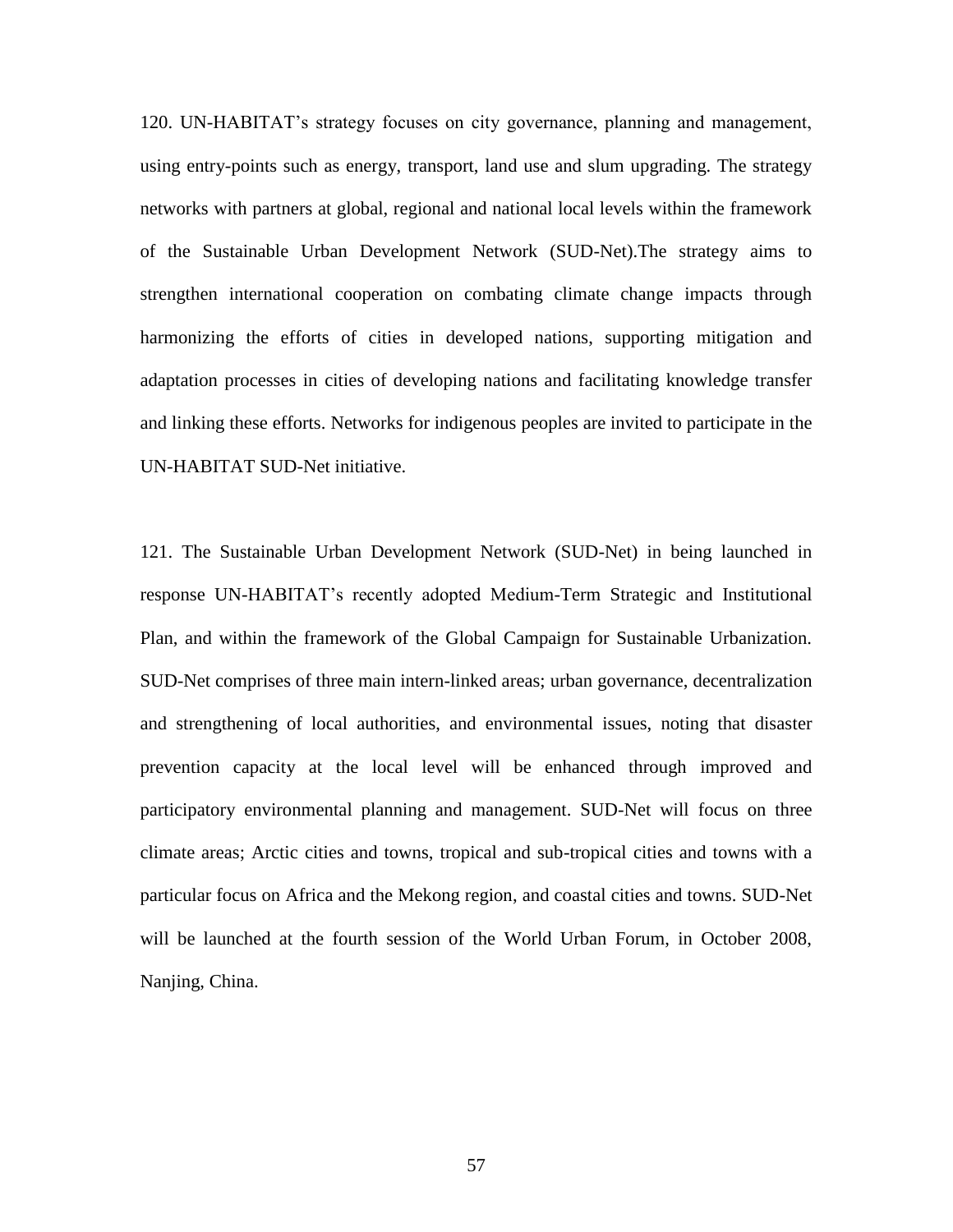122. As noted in the report of the 2007 Annual Meeting of the Inter-Agency Support Group on Indigenous Peoples<sup>22</sup>, and as a follow-up to the Expert Group Meeting on Urban Indigenous Peoples and Migration<sup>23</sup>, UN-HABITAT has started the implementation of the EGM recommendation on the development of policy guides to urban indigenous peoples' issues. The first guide in the planned series will be on urban indigenous peoples' housing, and aims to contribute to the more effective realisation of indigenous peoples' housing rights and secure tenure in the urban setting.



**Figure 1. Indigenous Peoples and the Climate Change Cycle**

 $22$  IASG Annual Meeting, 17-19 September 2007, Report, para 28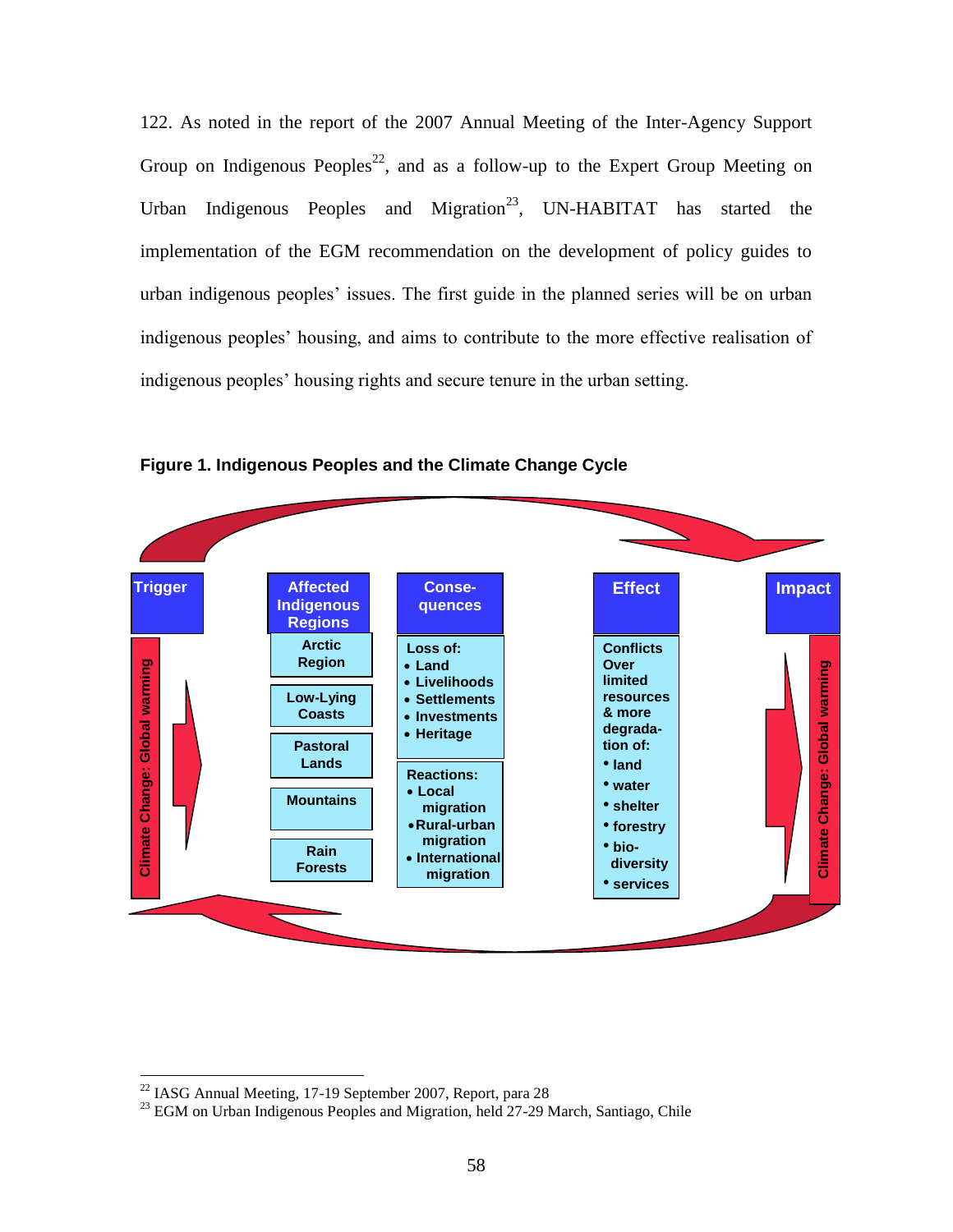

#### **Figure 2- Indigenous Peoples and Climate Change– UN role in mitigation**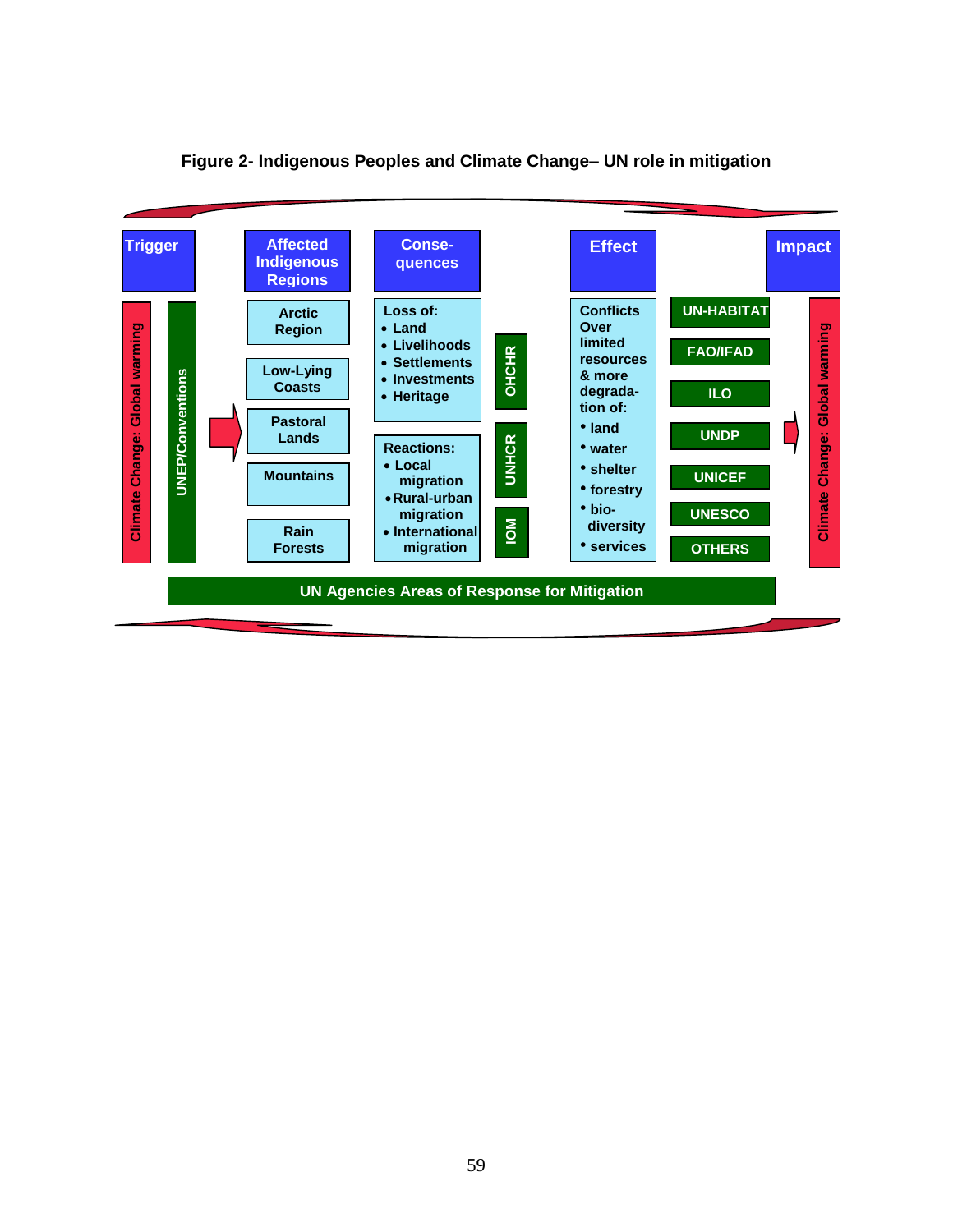#### **INTERNATIONAL ORGANIZATION FOR MIGRATION**

123. While there are a number of factors that displace indigenous peoples from their lands and territories, climate change brings about its own specific challenges that demand the attention of the international community to respond to what has been called "environmental migration". The environmental migration of indigenous peoples may be caused by gradual environmental degradation of their lands, resources and territories or may be caused by a sudden and extreme climatic events such as landslides or flooding. In either case, the marginalization of indigenous peoples is a key social determinant in worsening the impact of these phenomena.

124. As it has been researched, indigenous peoples' lands face more vulnerability due to their remoteness in some cases, and because a number of indigenous communities rely heavily on their territories for their livelihood. Thus the initial and harshest impacts of climate change are faced by indigenous peoples and prompt their migration or displacement. Also, extractive industries or major development works, may generate adverse affects on indigenous peoples' environment. When indigenous peoples' survival is dependent on seasonal crops, fishing seasons, and other resources from their biodiverse territories, the impacts of climate change including the destruction of ecology and livelihood has forced indigenous communities to migrate. Many, because of their intrinsic cultural ties to their lands, may opt for temporary or circular migration for work to generate supplementary income through remittances. However, as environmental degradation continues, many may be faced with permanent migration due to the loss of their territories.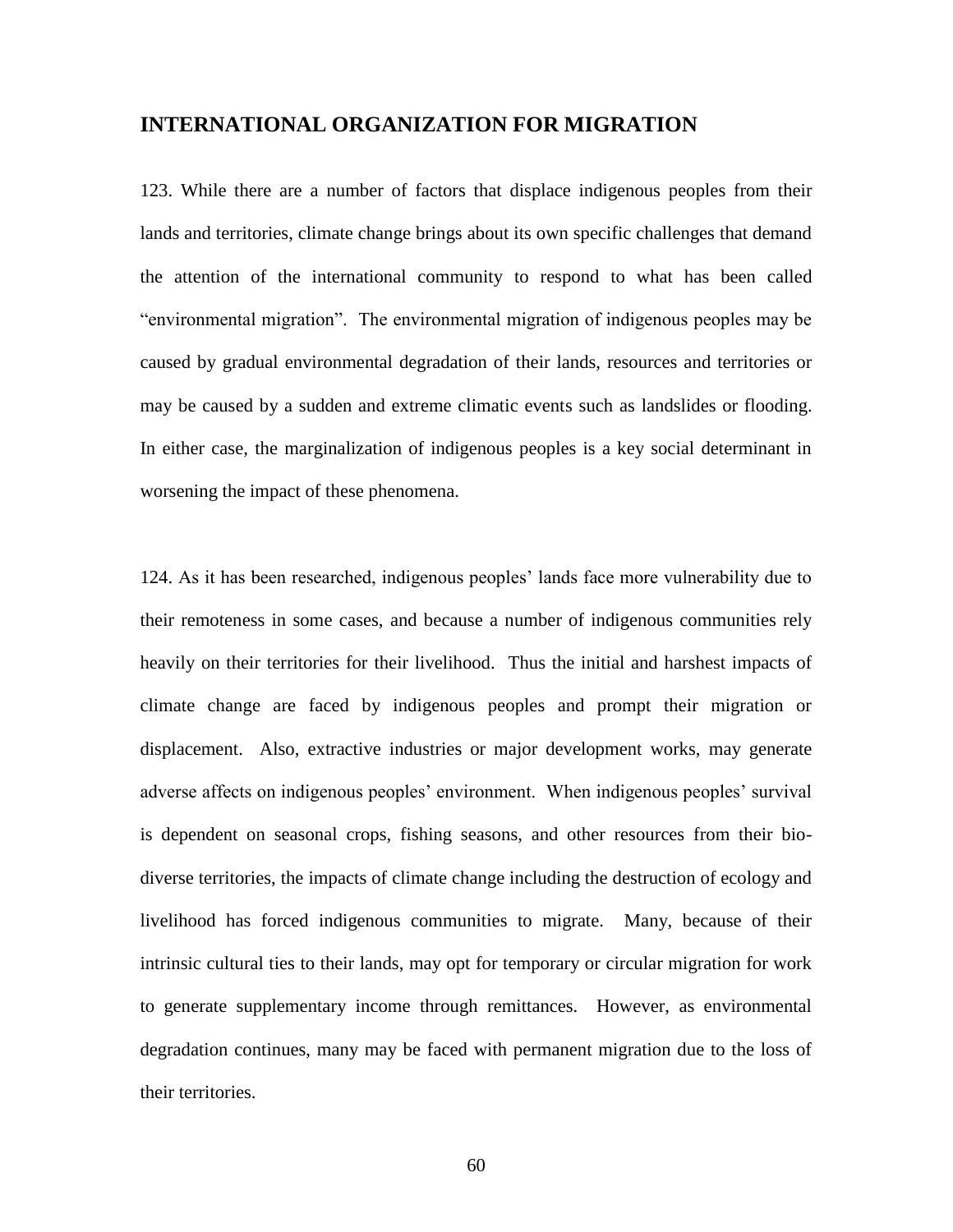125. In their host destination, indigenous peoples may face double discrimination: as migrants and as indigenous peoples. Because of discrimination or isolation already felt by indigenous peoples, their need to migrate due to environmental factors may be hampered by limited legal migration options. With limited opportunities to make an informed choice to migrate, or because of sudden displacement by a climatic event, indigenous peoples may be more vulnerable to irregular migration such as trafficking and smuggling.

126. Indigenous communities can play an important role in preserving the sustainability of their environment and eco-system, prevent their economic dislocation and physical displacement. For this, they must become co-authors of any plans to counteract the adverse effects of climate change on their environment. Furthermore, indigenous peoples have proven through their traditional knowledge, the sustainability of their lifestyles and their territories for centuries and it is because of this reason that indigenous peoples must be involved in all plans regarding the preservation of their lands and of local wildlife, including plans to prevent deforestation, drought, or extinction of certain plants and animals.

127. More specifically, in Colombia, IOM recognizes the role that the indigenous people and other ethnic minorities have played and continue to play in the conservation of the environment. Indigenous and Afrocolombian populations in rural areas of Colombia depend highly on the existing resources in their territories and at the same time, their